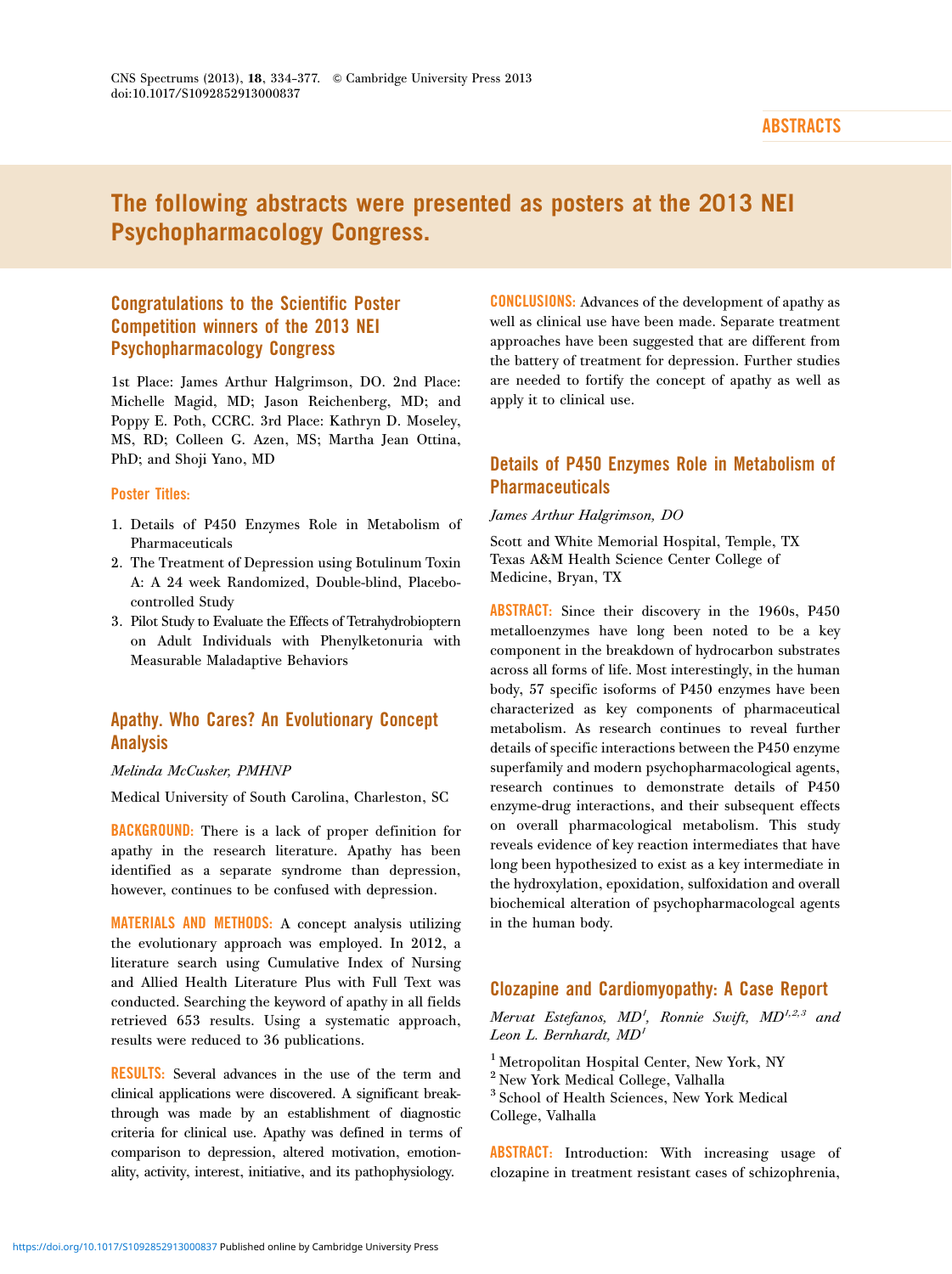it is important to shed light on one of the rare side effects of clozapine: cardiomyopathy! A potentially life threatening condition. The purpose of this discussion is to highlight the current prescribing guidelines for initiation of clozapine and the causal relationship between clozapine and cardiomyopathy.

CASE PRESENTATION: This is a case of a 24 y/o healthy man with chronic schizophrenia who has been complaining of distressing auditory hallucinations resistant to many trials of mono and combination antipsychotic therapy. Ultimately, patient was placed on clozapine reaching a maximum daily dosage of 250 mg. One year later, the patient presented to the medicine clinic with palpitations. An EKG showed tachycardia. Echocardiography showed his LVEF to be markedly reduced (25–35%) with moderate to severe global hypokinesis of the left ventricle. A coronary angiogram showed no evidence of CAD. The patient was diagnosed with dilated cardiomyopathy. Clozapine was discontinued but it was re-started at a lower dosage and titrated to 100 mg po daily due to the re-emergence of severe psychotic symptoms. Six months later, there was no improvement in his cardiac MRI with LVEF 30%. One year later, clozapine was discontinued and LVEF in echocardiography increased from 30% to 40–50%.

**DISCUSSION:** It is highly likely that his cardiomyopathy was caused by clozapine .There was no family history of heart disease. The patient has no CAD risk factors. His EKG prior to clozapine initiation was normal. The patient did not have a baseline echocardiogram which would have been helpful in comparing his heart condition before and after the initiation of clozapine. The patient was placed on a beta blocker and an ACE inhibitor but improvement was noted only after clozapine was discontinued. The patient presented to the medicine clinic with tachycardia which is commonly considered a benign side effect from many antipsychotics. Clinicians should be vigilant that high clinical suspicion with tachycardia in patients taking clozapine warrants a cardiac work up.

CONCLUSION: Clozapine may be associated with fatal myocarditis and cardiomyopathy in physically healthy young adults. The literature shows in some cases that cardiomyopathy improves after clozapine is stopped. For at least the initial four weeks of treatment, patients should be closely monitored for nonspecific symptoms such as fatigue, flu like symptoms, tachycardia with EKG at baseline, vital signs at each visit, and then weekly laboratory testing including CPK, troponins, inflammatory markers, a CBC looking for eosinophilia. A baseline echocardiography is not a must but could be crucial in specific clinical situations. Following the guidelines could serve to alert the clinicians of not yet symptomatic myocarditis which if left untreated, might progress to cardiomyopathy, a life threatening condition.

## Vasovagal Syncope After Initial Dose of Quetiapine: A Case Report

Amy Swift,  $MD<sup>1</sup>$  and Dennis Lin,  $MD<sup>2</sup>$ 

<sup>1</sup> Beth Israel Medical Center, New York City, NY

<sup>2</sup> Albert Einstein College of Medicine, Bronx, NY

ABSTRACT: Introduction: Side effects of medication often become one of the most important factors in determining course of treatment for psychiatric patients. Doctors must be aware certain side effects, such as vasovagal syncope, can be very dangerous if they occur outside a monitored environment.

CASE DESCRIPTION: This is a report of 27 year old Asian female who recently moved to the United States with no significant past psychiatric or medical history who was brought in to the psychiatric emergency room by her husband because of depressed mood, paranoid ideation and auditory hallucinations. She was started on quetiapine 25 mg and had a vasovagal response to her first dose. The patient was started on aripiprazole 5 mg daily to target the auditory hallucinations and citalopram 10 mg for a depressed mood. Patient was switched from aripiprazole to quetiapine 25 mg Q12 H for more optimal mood stabilization. The patient received her first dose of quetiapine in the late morning. Two hours later, the patient was in the dining area began complaining of blurry vision. She stood up and fell with a brief loss of consciousness. She regained consciousness but was dizzy. Vital signs were checked-BP 47/21 and HR 55. Patient vomited and lost consciousness again. A rapid response team was called. After 5 minutes, the patient was awake and alert with stable vital signs. A medical work up revealed no cause for her vasovagal episode. She was stabilized psychiatrically on citalopram 20 mg daily and aripiprazole 10 mg daily and discharged. She has had no episodes of syncope since.

DISCUSSION: If risk factors for vasovagal syncope as a side effect of quetiapine were able to be identified, physicians could take these into consideration when initiating treatment. A literature review did not reveal any studies however, several patient centered websites mention such a relationship. One such website reported that 717 of 63,381 people reported syncope on quetiapine, with the majority of syncopal episodes occurring within 1 month of starting quetiapine. This may be an underreported phenomenon warranting further investigation.

**OBJECTIVES:** Identify how commonly vasovagal syncope occurs as a side effect of quetiapine.

What are the risk factors for developing this side effect and are there ways to mitigate this risk.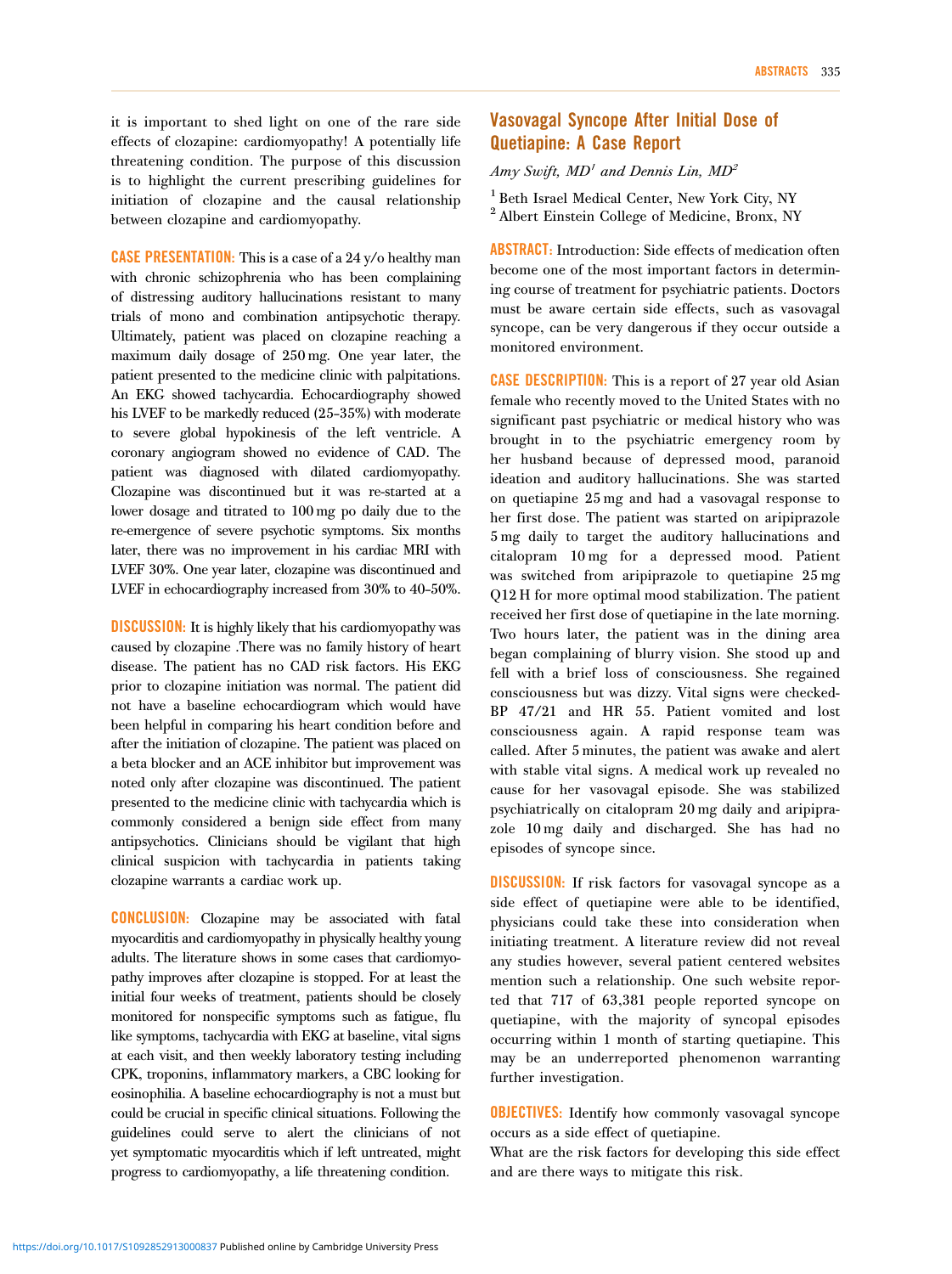RELEVANCE: Vasovagal syncope is a very serious and potentially dangerous side effect that physicians should be aware of when prescribing quetiapine. This case highlights 1 patient that experienced vasovagal syncope after her first dose of quetiapine which highlights the importance of more research about such a potentially dangerous side effect and any possible risk factors to be aware of that may be considered when prescribing quetiapine.

WORKS CONSULTED: "From FDA reports: Seroquel and Syncope'', http://www.ehealthme.com/ds/seroquel/ syncope, accessed July 11, 2013.

Neurocardiogenic syncope; BMJ 2004 August 7; 329 (7461): 336–341.

## Efficacy of Cariprazine on YMRS Single Items: A Pooled Analysis of 3 Randomized, Double-Blind, Placebo-Controlled Trials in Bipolar Mania

Paul E. Keck, Jr. MD<sup>1</sup>, Stephen Zukin, MD<sup>2</sup> and  $Adam$  Ruth,  $PhD<sup>3</sup>$ 

<sup>1</sup> University of Cincinnati College of Medicine

 $^2$  Forest Research Institute  $\,$ 

<sup>3</sup> Prescott Medical Communications Group

**ABSTRACT:** Background: Cariprazine (CAR) is an orally active and potent dopamine D3/D2 receptor partial agonist with preferential binding to D3 receptors currently in development for the treatment of mania. Bipolar mania is a debilitating disease for which optimal clinical treatments require broad antimanic efficacy. CAR has demonstrated efficacy in 3 randomized, double-blind, placebo-controlled trials (NCT01058096, NCT01058096, NCT01058096) in bipolar mania. This pooled analysis evaluated the effects of CAR on YMRS single-items to investigate efficacy across mania symptom domains.

METHODS: Data were pooled from 3 cariprazine studies in patients with acute manic or mixed episodes associated with bipolar I disorder. CAR was flexibly dosed (3–12 mg/day) in 2 studies; the third study used a fixed/flexible dose design (3–6 mg/day, 6–12 mg/day). All 3 studies consisted of a washout period of up to 7 days followed by 3 weeks of double-blind treatment. Patients were hospitalized for screening and  $\geq 14$  days of treatment. Post hoc pooled analysis analyzed change from baseline to Week 3 in individual items of the Young Mania Rating Scale (YMRS) using an MMRM approach.

**RESULTS:** A total of 1037 patients (CAR,  $n = 608$ ; PBO,  $n = 429$ ) were included in the pooled ITT population, defined as patients who received  $\geq 1$  dose of study medication and had  $\geq$ 1 postbaseline YMRS assessment.

In each of the individual trials, CAR showed significant advantage vs PBO on YMRS total score improvement (LSMD:  $-4.3$  to  $-7.0$ ; P <.0001 [all studies]). In the pooled analyses, the LSMD for CAR vs PBO was significant for all YMRS items: elevated mood  $(-0.38$ [95% CI:  $-0.53$ ,  $-0.24$ ], P <.0001), increased motor activity-energy  $(-0.34 \quad [95\% \quad \text{CI:} \quad -0.49, \quad -0.18],$ P <.0001), sexual interest  $(-0.29)$  [95% CI:  $-0.42$ ,  $-0.17$ ], P < 0.001), sleep  $(-0.33 \, 195\% \, \text{CI:} \, -0.48,$  $-0.19$ ], P <.0001), irritability ( $-0.85$  [95% CI:  $-1.07$ ,  $-0.63$ ], P < 0.001), speech (-0.69 [95% CI: -0.93,  $-0.46$ ], P <.0001), language  $(-0.33 \, [95\% \, CI: \, -0.46,$  $-0.20$ ], P < 0.001), content (-0.78 [95% CI: -1.05,  $-0.51$ ], P <.0001), disruptive-aggressive behavior (-0.69 [95% CI:  $-0.89, -0.50$ ], P <.0001), appearance (-0.23 [95% CI:  $-0.33$ ,  $-0.13$ ], P <.0001), and insight (-0.24 [95% CI:  $-0.34$ ,  $-0.14$ ], P <.0001). In general, CAR treatment showed at least moderate effect sizes (Cohen's d) on all YMRS items, with estimates ranging from  $-0.31$ (increased motor activity) to  $-0.55$  (irritability).

CONCLUSION: Cariprazine demonstrated efficacy on all individual YMRS items in this pooled analysis. These results suggest that cariprazine has broad efficacy across symptoms in the treatment of acute mania associated with bipolar I disorder.

SOURCE OF FUNDING: Forest Laboratories, Inc. and Gedeon Richter Plc.

## Utilizing Computerized Cognitive Training to Enhance Working Memory for Students with Learning and Attention Disorders

Dudley J. Wiest, PhD, ABPP, ABSNP, Eugene H. Wong, Aimee M. Jett, Tessy T. Pumaccahua, Ashlea Patterson, and Laura Minero

ABSTRACT: Working memory (a component of executive functioning) has been well documented as a significant predictor of academic outcomes (e.g., reading and math achievement as well as general life outcomes). The purpose of this study was to investigate the effectiveness of computerized cognitive training to improve working memory in a school setting. A total of 81 students with a mean age of 12.8 years were recruited from a private school in southern California that specializes in providing education to children with learning disabilities and attention disorders. Participants were assessed for levels of WM and completed a total of 20 hours of computerized cognitive training across 10 weeks. Analysis indicated that students with delayed working memory made gains in both measures of working memory (i.e., verbal and visual working memory) while their typical peers did not. Additionally, it was found that delayed students were able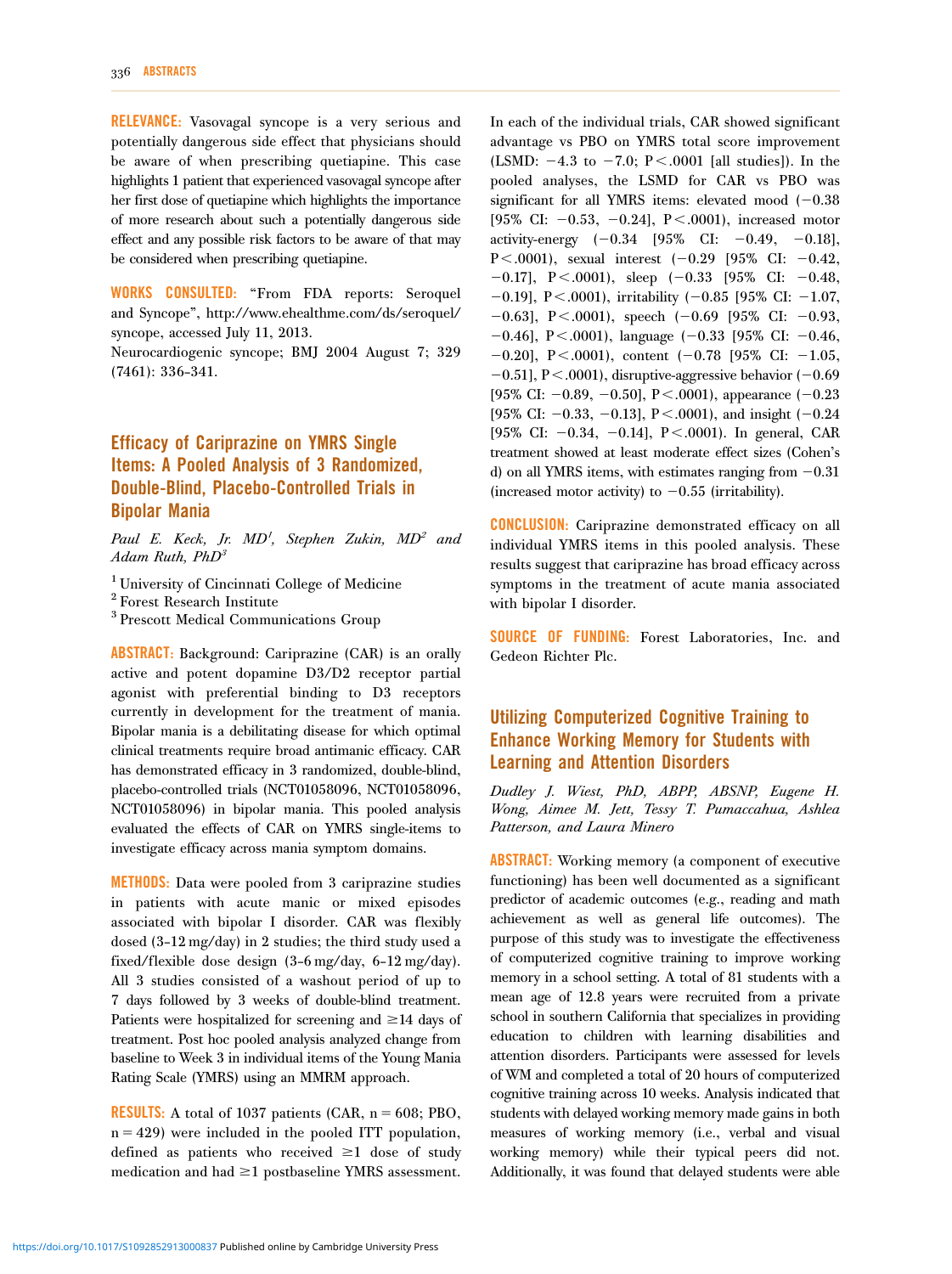to approximate the visual working memory abilities of their typical peers at the end of the training. These findings show that computerized cognitive training is an effective intervention for children with working memory deficits, particularly in the area of visual working memory. Implications of these findings are discussed.

## Cardiovascular Reactivity: An Unbiased Metric of Chronic Pain in Disability Claimants?

#### Solomon Perlo, MD, DLFAPA<sup>1</sup>, Dmitry M. Davydov, PhD, MD<sup>2</sup> and David Shapiro, PhD<sup>1</sup>

<sup>1</sup> Department of Psychiatry and Bio-behavioral Sciences, University of California, Los Angeles <sup>2</sup> Institute of General Pathology and Pathophysiology, RAMS, Moscow, Russia

**ABSTRACT:** Pain is multifaceted and subjective. Obtaining unbiased ratings of pain severity from validated measures is lacking but needed for clinical evaluation and treatment of chronic pain patients. Historically, accurate ratings of pain severity are confounded by patient "illness behavior," i.e., symptom magnification from helplessness and fear avoidance on the one hand and by medical examiners who are prone to disbelief on the other. Prior research suggests that impairment in baroreflex regulation of cardiovascular (CV) arousal relates to central mechanisms that control chronic pain severity (1,2,3). These findings suggest that measuring the response to orthostatic stress may generate a valid unbiased science-based measure of pain severity. The assessment protocol is easily administered requiring just the use of an electronic blood pressure recorder. This assessment protocol is based on two previously published procedures (4,5,6).

The main objective of this case study is to find out whether the CV response to orthostasis is associated with chronic pain severity and whether it is useful in the evaluation of disability claimants that are affected by abnormal illness behavior as well as physician examiner bias.

Cardiovascular (CV) data were obtained in 34 men and 16 women  $(47+/-11)$  years of age) with chronic pain and litigated injury disability claims. Changes in systolic blood pressure (SBP) were examined in response to postural challenge at two different points in time over the course of a day devoted to completing a standardized psychodiagnostic assessment protocol. SBP was measured 4 times when lying supine with eyes closed for 6–8 min, followed by 4 additional readings after standing up with eyes open for 6–8 min. BP was measured at 1-min intervals. One set of measures were made at the beginning of the day before the standardized psychodiagnostic assessment protocol was initiated (session 1). A second set of measures were made approximately 6 hours later upon completion of the assessment protocol (session 2).

SBP changes were found to discriminate disability claimants according to self-reported pain severity, emotional distress, and pain magnification. Profile analyses (adjusted for sex, age, and BMI) showed that (i) high scores of pain severity are significantly associated with an increase in SBP from session 1 to 2, compared to a decrease for low scores; (ii) high scores of pain magnification are significantly associated with an increase in SBP from a late point of measurement when lying down (supine) to an early point of measurement after standing up when compared with SBP decrease in low scores of pain magnification; (iii) high scores of pain-related emotional distress are significantly associated with a decrease in SBP from early- to midmeasurement after standing up compared to a SBP increase for low scores. Moderation analyses showed that the observed effects of pain measures on cardiovascular arousal changes were independent of each other and of patient ''illness behavior'' estimated by MMPI-2.

The findings suggest that CV responses to challenging psychosocial (psychodiagnostic assessment) and physical (orthostasis) situations may be a useful assessment in evaluating pain severity in injured workers with chronic pain and litigated disability claims. Further research is needed to validate these findings and to determine how these relationships are affected by litigated disability claims.

#### **REFERENCES**

1. Chung, O. Y., Bruehl, S., Diedrich, L., & Diedrich, A. (2008). The impact of blood pressure and baroreflex sensitivity on wind-up. Anesthesia and Analgesia, 107(3), 2. Bruehl, S., Dengler-Crish, C. M., Smith, C. A., & Walker, L. S. (2010). Hypoalgesia related to elevated resting blood pressure is absent in adolescents and young adults with a history of functional abdominal pain. Pain, 149(1), 57–63.

3. Furlan, R., Colombo, S., Perego, F., Atzeni, F., Diana, A., Barbic, F., ... Sarzi-Puttini, P. (2005). Abnormalities of cardiovascular neural control and reduced orthostatic tolerance in patients with primary fibromyalgia. The Journal of Rheumatology, 32(9), 1787–1793.

4. Fagard, R. H., & De Cort, P. (2010). Orthostatic hypotension is a more robust predictor of cardiovascular events than nighttime reverse dipping in elderly. Hypertension, 56(1), 56–61.

5. Davydov, D. M., Stewart, R., Ritchie, K., & Chaudieu, I. (2012). Depressed mood and blood pressure: The moderating effect of situation-specific arousal levels. International Journal of Psychophysiology, 85(2), 212–223.

6. Davydov, D. M., Czabak-Garbacz, R., & Stasiuk, W. (2012). Cardiovascular regulation under orthostatic stress in assessing glucose tolerance. Psychophysiology, 49(Suppl), 99–99.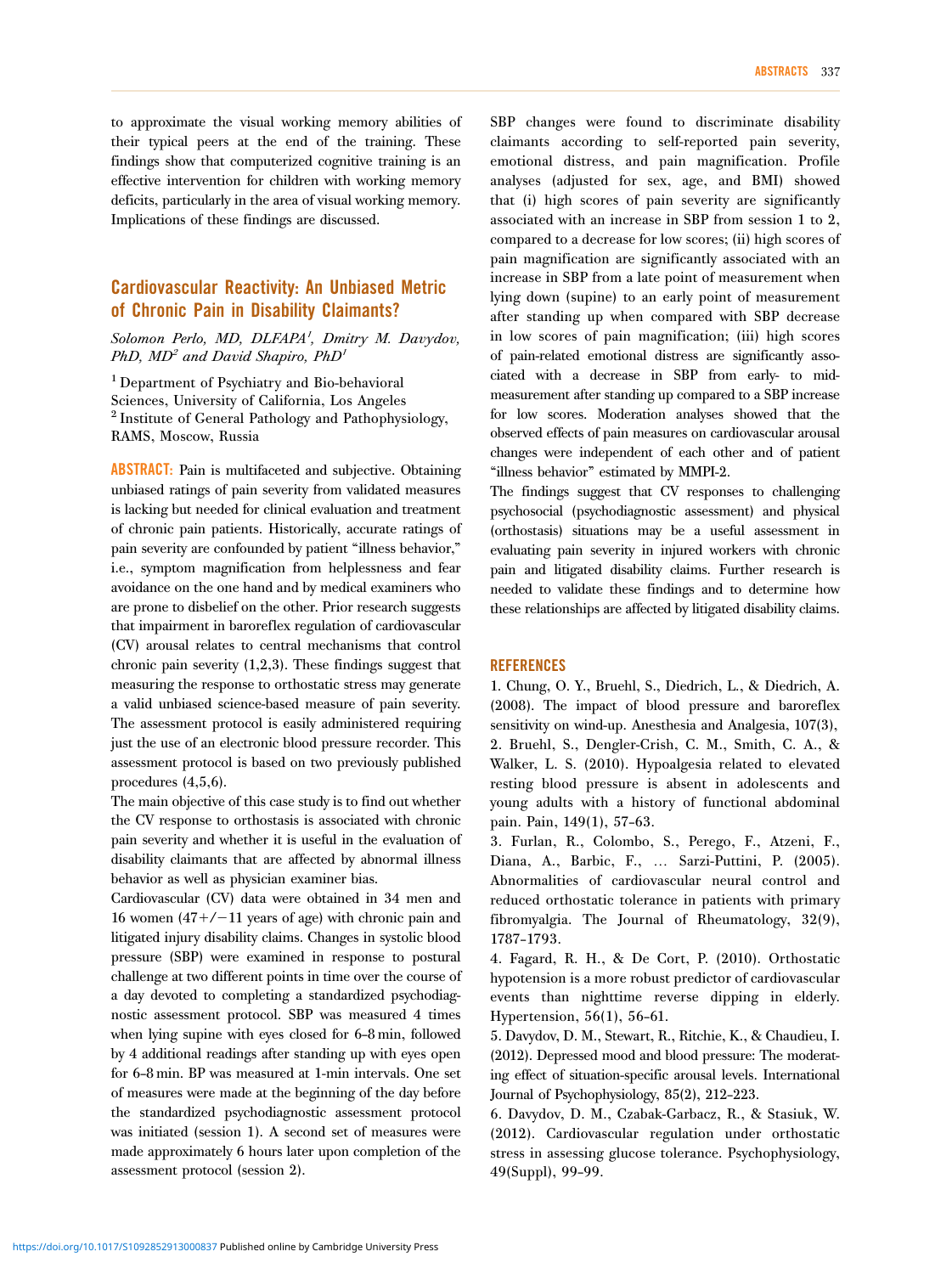## A Safety, Tolerability, and Effectiveness Study of NUEDEXTA (Dextromethorphan 20 mg/Quinidine 10 mg) for Treatment of Pseudobulbar Affect (PRISM-II)

William Sauvé, MD<sup>1</sup>, Rachelle Doody, MD, PhD<sup>2</sup>, Andrew Cutler, MD<sup>3</sup>, Stephen D'Amico, MD<sup>4</sup>, Richard Zorowitz, MD<sup>5</sup>, David Alexander, MD<sup>6</sup>, Flora Hammond,  $MD<sup>7</sup>$  and Charles Yonan, Pharm $D<sup>8</sup>$ 

<sup>1</sup> Universal Health Services, King of Prussia, PA

<sup>2</sup> Baylor College of Medicine, Houston, TX

<sup>3</sup> Florida Clinical Research Center, LLC,

Bradenton, FL

<sup>4</sup> Cornerstone Medical Group, Franklin, TN

<sup>5</sup> Johns Hopkins Bayview Medical Center,

Baltimore, MD

<sup>6</sup> Reed Neurological Research Center, Los Angeles, CA

<sup>7</sup> Indiana University School of Medicine, Indianapolis, IN

<sup>8</sup> Avanir Pharmaceuticals

ABSTRACT: Study Objectives: Pseudobulbar affect (PBA) is a neurological condition characterized by uncontrollable, inappropriate outbursts of laughing and/or crying, which typically occur several times per day and may be highly distressing to patients and caregivers. PBA symptoms arise from disruption of the neural network regulating emotional expression. Although PBA can be caused by a variety of neurological conditions, including brain injury, stroke, and neuronal degeneration, clinical manifestations and pathology are similar. Dextromethorphan 20 mg/quinidine 10 mg (DMQ) is currently the only FDA-approved treatment for PBA. DMQ safety and efficacy studies were conducted in patients with two distinct neurological conditions: amyotrophic lateral sclerosis and multiple sclerosis. A large, open-label study  $(N = 553)$  of patients with PBA due to a variety of conditions provided additional safety data; however, effectiveness was not studied. PRISM II evaluates the safety, tolerability, and effectiveness of DMQ for treatment of PBA in patients with dementia, stroke, or traumatic brain injury (TBI).

METHODS: PRISM-II is a nationwide, open-label, multicenter, 12-week study enrolling up to 750 patients (minimum 200 each with dementia, stroke and TBI) aged  $\geq$ 18 years. Patients must have a clinical diagnosis of PBA and score  $\geq 13$  on the Center for Neurologic Study-Lability Scale (CNS-LS), an established PBA rating instrument. Patients will be treated with DMQ twice daily. The primary endpoint is mean change from baseline in CNS-LS score. Determination of effectiveness will be based on magnitude of CNS-LS change and comparison with results of previous Phase III studies conducted with DMQ in PBA patients. We will also assess PBA episode counts (laughing and/or crying),

Mini-Mental State Examination, visual analogue scale for quality of life, Clinician Global Impression of Change (CGIC), Patient Global Impression of Change (PGIC), patient treatment satisfaction, and Patient Health Questionnaire (PHQ-9) (to evaluate mood symptoms). Safety measures include adverse event monitoring, concomitant medication usage, and vital signs.

**RESULTS:** Enrollment status and any preliminary data will be presented.

CONCLUSION: This study intends to provide a prospective assessment of DMQ effectiveness and safety in patients with PBA and dementia, stroke, or TBI.

FUNDING: Avanir Pharmaceuticals, Inc.

## Demographics and Clinical Profile of 'Psychiatric Frequent Flyers' to the Emergency Department in Tertiary Care Hospital settings

Varinderjit Parmar, MD, Ewa Talikowska-Szymczak, MD, and Peter Szymczak, MD

ABSTRACT: INTRODUCTION: Worldwide there has been an increasing interest focusing on a group of individuals who contribute a disproportionate number of visits to the ED for psychiatric reasons. Frequent users of the ED services are proven to be a diverse group of patients that provide a challenge to emergency physicians. These "frequent flyers" have been shown to have more psychiatric, psychosocial, and substance abuse issues than the general population.

PURPOSE: This study aims to find out frequent users' demographics, most common presenting diagnosis and emergency services utilization patterns in tertiary care centers. Data obtained from this study may permit for early identification of that patient population and more efficient utilization of PES resources.

METHOD: Data for emergency psychiatric visits at 2 tertiary care hospitals were obtained for a 5-year period from April 2006 to March 2011. The data includes dates, times, gender, marital status, age, and primary diagnosis. Primary Diagnosis was also sorted into eleven diagnostic clusters. Frequent flyers were defined as individuals who attended the hospital 5 or more times during the 5 years of the data sample. The data was coded separately for these individuals to include the number of visits to the ER over 5 years, their average age, and their most common diagnosis given at ER visits. A descriptive analysis was performed to assess the characteristics of 'frequent flyers' and the nature of their hospital visits.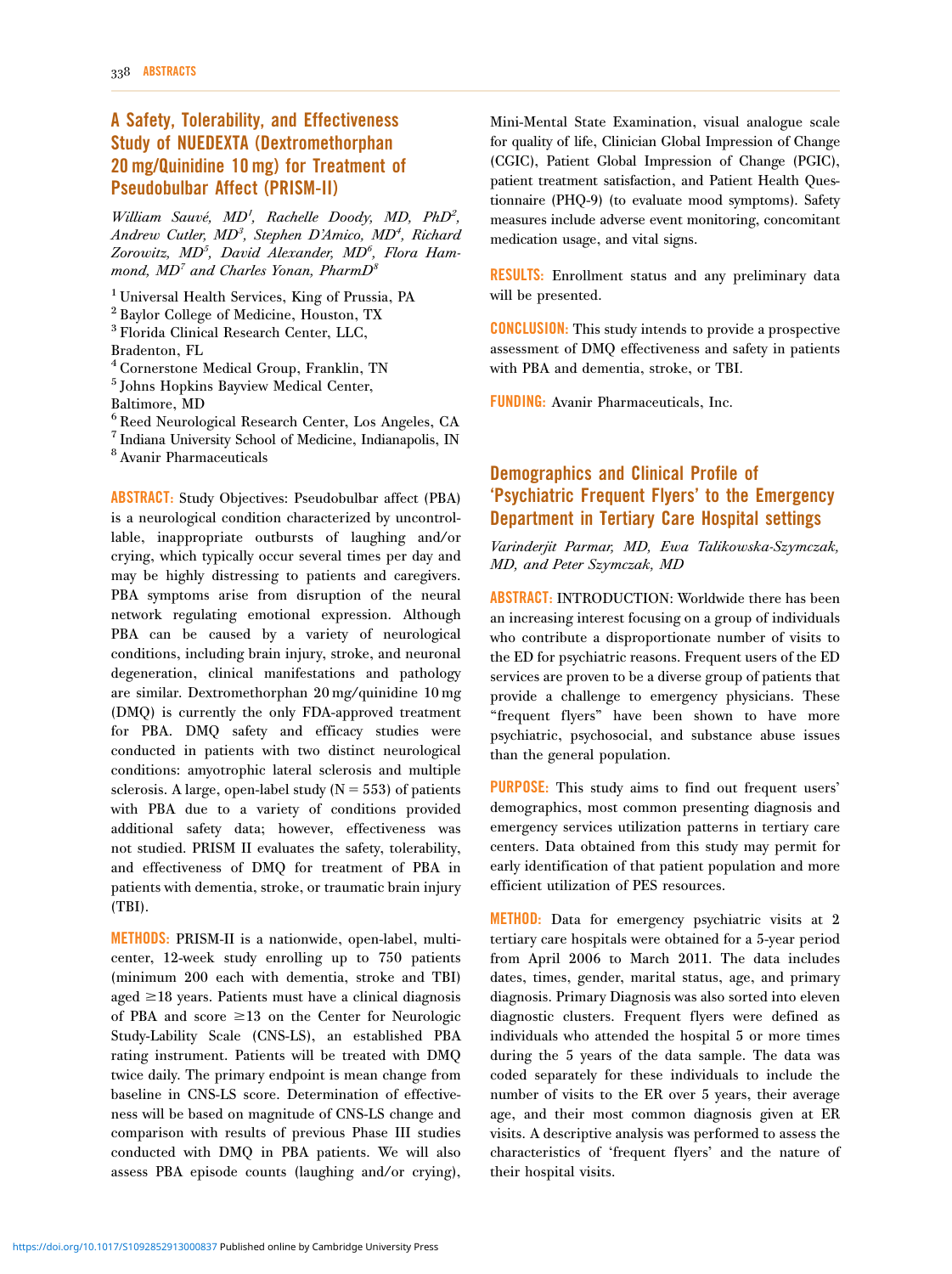RESULTS: Frequent flyers represented 2.18% of 6919 total attendees to the two emergency departments. Visits by frequent flyers, made up 15.76%. Frequent flyers were found to be 68.9% male and 31.1% female, with an average age of 40.55. The average number of visits made by a frequent flyer was 10.37 visits over 5 years. Approximately 11% of frequent flyers attended the hospital 20 or more times. Substance use was found to be the most common primary diagnosis (58.3%), anxiety disorders (15.2%) and schizophrenia and psychotic disorders begin the (13.2%); mood disorders, adjustment disorders, somatoform and dissociative disorders, personality disorders and childhood disorders accounted for the remaining 13.2% of primary diagnoses.

CONCLUSION: Frequent flyers were much more likely to present with a diagnosis of substance use and of schizophrenia and psychotic disorders and much less likely to have anxiety or mood disorders. Frequent flyers generally came into the emergency room with more than one type of diagnosis. Frequent flyers' visits had much higher instances of arriving in an ambulance, slightly higher chances of being brought in by the police, and a significantly lower chance of being a walk-in visits. Frequent flyers were more likely to have the classification of urgent (triage code status) than the nonfrequent flyer group. The average length of ER visit was not found to be significantly different for frequent flyers compared to nonfrequent flyers.

## Effect of Lunar Phase Cycle (Full Moon) on Psychiatric Emergency Room Presentation in Tertiary Care Hospital Settings

Varinderjit Parmar, MD, Ewa Talikowska-Szymczak, MD, Peter Szymczak, MD, and Dianne Groll, PhD

ABSTRACT: Introduction: Even today, many of us think that mystical powers of the full moon induce erratic behaviors, psychiatric hospital admissions, suicides, homicides and emergency room calls. There has long been a perceived correlation between the effect of lunar cycles on human behavior and illness severity. Studies of the effects of moon cycles on mental disorders and psychiatric emergencies have always been of interest, yet, previous studies on the effect of lunar phases on psychiatric admission rates have been inconsistent.

PURPOSE: The purpose of this study is to find the link between full moon phases of the lunar cycle and various psychiatric presentations in tertiary care settings, including patients' gender and age within in a five-year time span.

METHOD: Charts of all psychiatric emergency room patients were reviewed retrospectively. Data for emergency psychiatric visits at 2 tertiary care hospitals was obtained from a five-year period, April, 2006 to March, 2011. Emergency room presentations were divided by ICD -10 criteria into 11 categories. The data was compiled from a computerized log created to record all psychiatric consultations performed by mental health services at these 2 hospitals. Collected data included patients' visit times, dates, genders, ages, and primary diagnosis. The percentage of patients who were evaluated on non-full moon days was compared to the percentage of patients evaluated on full moon days.

RESULTS: In this analysis we compared the clustered diagnoses of participants who presented at the Kingston hospitals during the full moon to those of a control group of patients that did not present on the full moon. Patients were included in the full moon group who presented from 6 pm to 12 am on the first day of the full moon and 12 am to 6 am on the second day of the full moon. A Chi-Squared analysis was used to compare the frequencies of diagnoses in the full moon patients to those of the control group. Age and gender demographics were also observed between the groups.

CONCLUSION: No significant differences were found between the patients presented on full moon night and the control groups, indicating that there is no change in the frequency of presentation of different diagnoses between these groups. A significant difference was found between the different age groups. Patients presented to psychiatric emergency on full moon nights are younger than those who presented on non-full moon nights. There was no significant difference between the gender distribution of the patients presented on full moon and non-full moon nights.

## Residential Treatment for Combat Stress: A Comprehensive Approach

Angela Dinkins Smith, PhD, CRC<sup>1,2</sup>, Marc A. Cooper,  $MD^{2,3}$  and Neil E. Page,  $MD^{4}$ 

- <sup>1</sup> U.S Public Health Service, Fort Jackson, SC
- <sup>2</sup> Comprehensive Behavioral Health, Fort Jackson, SC
- <sup>3</sup> Moncrief Army Community Hospital, Columbia, SC
- <sup>4</sup> Uniformed Services University of the Health
- Sciences, Bethesda, MD
- <sup>5</sup> Armed Forces Radiobiology Research Institute, Bethesda, MD

ABSTRACT: STUDY OBJECTIVES: Moncrief Army Community Hospital (MACH) created the Combat Stress and Addictions Recovery Program (CSARP) to meet the comprehensive needs of behavioral health patients suffering from post deployment issues. The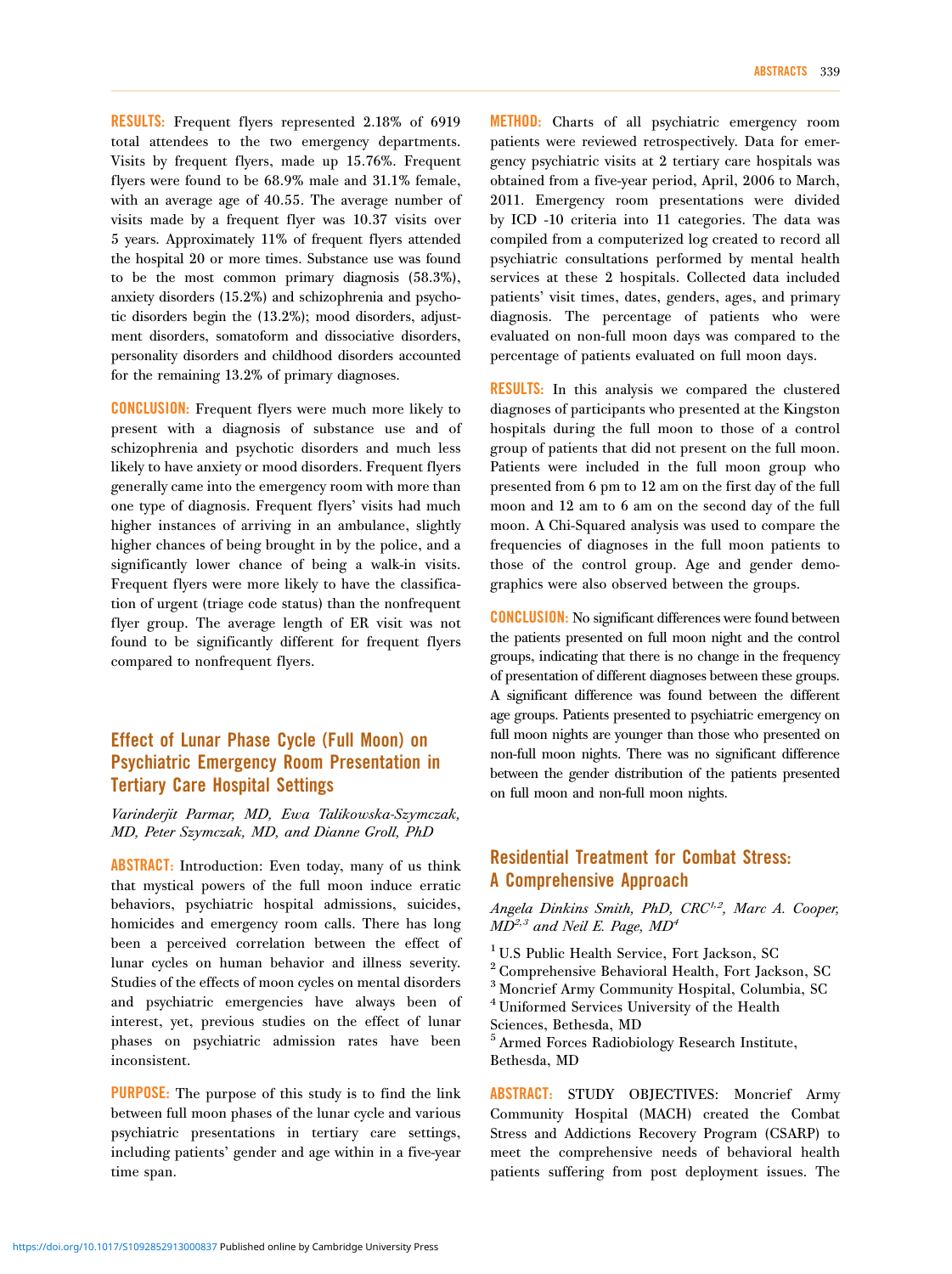model incorporates a comprehensive, "wrap-around" experience that is patient and family centered and includes local commands as part of the treatment team. While cognitive processing therapy is the core of this model, CSARP also incorporates nutrition, physical therapy, mindfulness meditation, biofeedback, pain management, financial management, spiritual counseling and pharmacotherapy into the program. The CSARP model is innovative because it is the Army's first residential, multi-disciplinary program that utilizes a holistic approach with active duty soldiers in the Army. Previously utilized outside civilian programs limited the scope of services they offered, preventing patients from addressing all their issues prior to their return to work.

METHOD USED TO EVALUATE THE EFFECTIVENESS: CSARP

patients are combat veterans who are in need of intensive treatment for combat stress and other unhealthy behaviors who pose no imminent safety risk. Soldiers complete self-administered outcome measures upon admission and at discharge. The outcome measures used to examine the program's effectiveness include: The Satisfaction with Life Scale, Purpose in Life Test, Spiritual Attitude Inventory, Occupational Satisfaction Index (OSI-R), Leisure Boredom Scale, Lock Wallace Marital Adjustment Test, Post Traumatic Cognitions Inventory (PTCI), Beck Depression Inventory-II (BDI-II), Epworth Sleepiness Scale, PCL-M, Outcome Questionnaire (OQ-45), WHO-QOL-BREF, Multidimensional Sexual Self Concept Questionnaire and the SF-36 Questionnaire. Predictive Analytics SoftWare, version 18 (PASW) was used to analyze the data. Several Paired Samples T Tests were conducted to compare the means of pre and post-test measures.

**RESULTS:** There were statistically significant findings on the PCL-M, t  $(17) = 3.70$ ,  $p = .002$ , the PTCI, t (17) = 4.50, p = .000, and the BDI-II, t (11) = 4.51,  $p = .001$ , indicating a significant decrease in reported symptoms of PTSD and depression.

CONCLUSIONS: The demand for effective treatment of post-deployment stress continues to grow as troops return home. The CSARP model offers several benefits. The residential component allows for "front loading" of therapies, potentially decreasing the need for outpatient treatment. Soldiers are assimilated into local support networks which they will continue to utilize upon discharge. The program is also cost effective and allows family member participation without any travel expenses or logistical complications. In conclusion, if CSARP patient outcomes continue to mirror the positive findings cited in previous studies, the program

can possibly become the AMEDD model for residential treatment of PTSD.

FUNDING: No Funding sources for this study.

### Residual Fatigue During Treatment with SSRI for Major Depressive Disorder: Secondary Analysis of STAR\*D

Ellen B. Dennehy, PhD<sup>1</sup>, Lauren B. Marangell, MD<sup>3</sup>, James Martinez,  $MD^3$  and Stephen R. Wisniewski,  $PhD<sup>4</sup>$ 

- <sup>1</sup> Global Health Outcomes, Chicago, IL
- <sup>2</sup> Baylor College of Medicine, Houston, TX
- <sup>3</sup> Eli Lilly and Company
- <sup>4</sup> University of Pittsburgh, Pittsburgh, PA

ABSTRACT: Introduction: Fatigue is one of the most common and incapacitating symptoms of major depressive disorder (MDD) (Fava, 2003). Moreover, it contributes significantly to relapse and disability as well as diminished health-related quality of life (HRQOL) (Menza et al., 2003; Baldwin & Papakostas, 2006; Swindle et al., 2001). Patients who are partial responders to antidepressant treatment identify fatigue as one of the most common and bothersome residual symptoms (Fava et al. 2006). This secondary analysis of the Sequenced Treatment Alternatives to Relieve Depression (STAR\*D; Rush et al., 2004; Fava, 2003), a study that comprised a series of real-world treatment trials in a broadly representative group of outpatients with MDD, describes the fluctuations in symptoms of fatigue, and consequences on outcomes, during Level 1 treatment with citalopram.

METHODS: The STAR\*D Level 1 database included 2,876 subjects who were eligible for analysis. In this analysis of the public domain database, question 14 (energy level) from the Quick Inventory of Depressive Symptomatology (QIDS-SR16) served as a proxy for fatigue. Patients were grouped into one of four groups by fatigue status: none (no fatigue at Level 1 entry or exit), treatment emergent fatigue (no fatigue at entry, fatigue at exit), remission (fatigue at entry, none at exit), and residual fatigue (fatigue at both entry and exit).

RESULTS: Of the 2,840 patients with complete data, 99 (3.5%) were classified as having no fatigue during Level 1, 59 (2.1%) had treatment emergent fatigue, 954 (33.6%) had fatigue that remitted during treatment, and 1728 (60.8%) had residual fatigue. Within those with residual fatigue, 795 (46.0%) demonstrated some improvement of fatigue, 746 (43.2%) maintained stable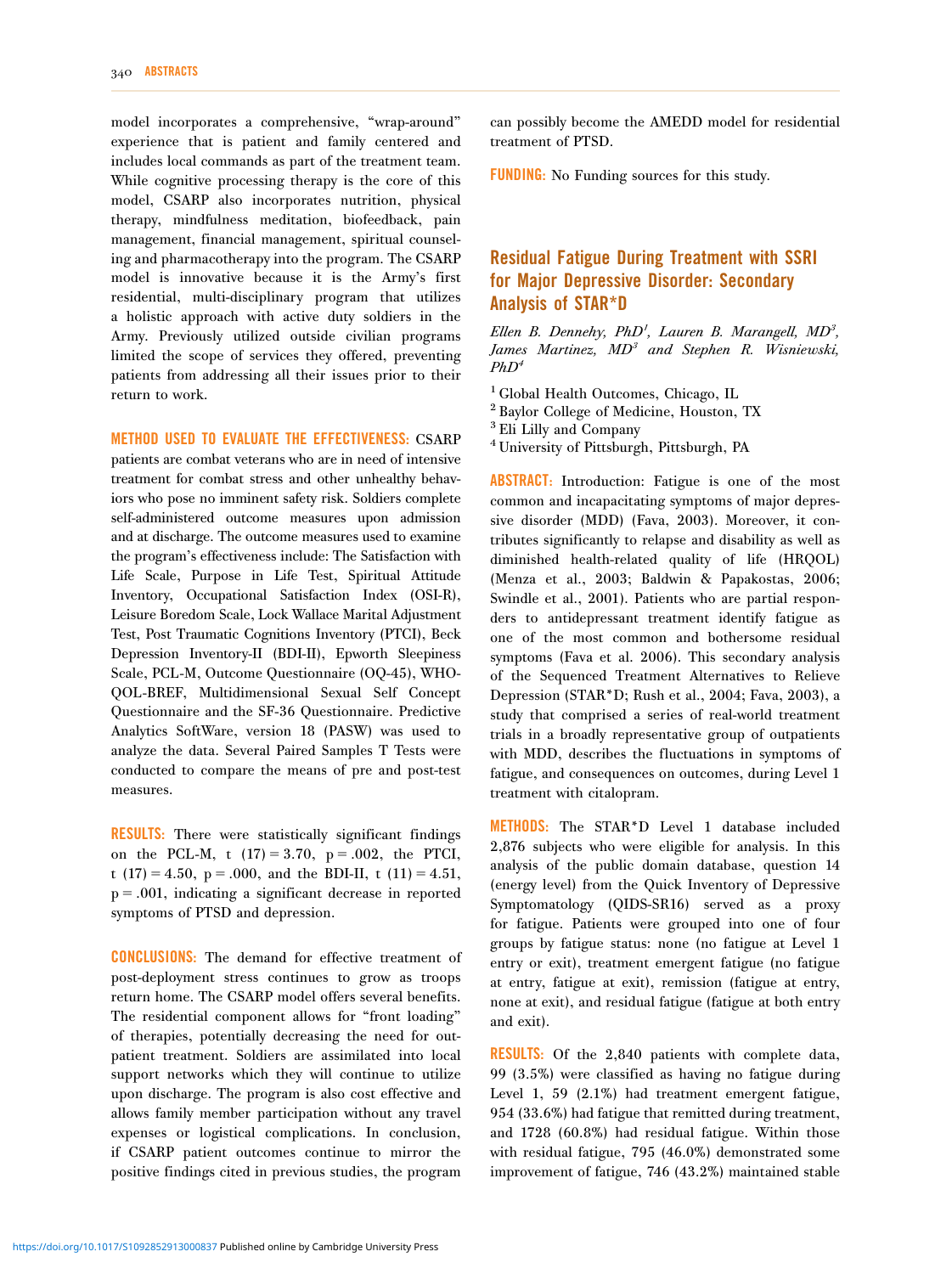levels, and 187 (10.8%) worsened over the course of treatment. The rate of Hamilton Depression Rating Scale17-defined remission  $( $8$ )$  at Level 1 exit across the residual fatigue groups was significantly different (39.4% from the ''no fatigue'' group, 20.3% of the "treatment emergent" fatigue group, 56.1% of the "remitted" fatigue group, and 11.6% of those with "residual symptoms" of fatigue  $(p < .0001)$ ). Satisfaction and enjoyment in various domains of functioning (QLES-Q) was also impacted by residual fatigue, with highest outcome scores observed in the groups with no fatigue  $(63.1 \pm 18.9)$  or remitted fatigue  $(69.1 \pm 19.1)$ symptoms compared to those with treatment emergent  $(46.6 \pm 16.3)$  or residual fatigue  $(46.5 \pm 19.0)$  during treatment ( $p < .0001$ ). Similar results were observed for physical and mental functioning, measured by the SF-12.

CONCLUSIONS: The majority of patients (60.8%) experienced persistent fatigue during depression treatment, despite relief of depression symptoms. Optimal outcomes were more likely to be achieved in patients without fatigue at Level 1 exit. Baseline predictors and outcomes associated with residual fatigue are described further.

**FUNDING:** This study was funded by Eli Lilly.

#### Impact of Fatigue on Outcome of SSRI Treatment: Secondary Analysis of STAR\*D

Margaret Ferguson, PharmD<sup>1</sup>, Stephen R. Wisniewski, PhD<sup>2</sup>, James Martinez, MD<sup>1</sup> and Lauren B. Marangell,  $MD<sup>1</sup>$ 

<sup>1</sup> Eli Lilly and Company

<sup>2</sup> University of Pittsburgh, Pittsburgh, PA

**ABSTRACT:** Introduction: Fatigue is one of the most common and incapacitating symptoms of major depressive disorder (MDD) (Fava, 2003). Moreover, it contributes significantly to relapse and disability as well as diminished health-related quality of life (HRQOL) (Menza et al., 2003; Baldwin & Papakostas, 2006; Swindle et al., 2001). Patients who are partial responders to antidepressant treatment identify fatigue as one of the most common and bothersome residual symptoms (Fava et al. 2006). The current secondary analysis of data from the Sequenced Treatment Alternatives to Relieve Depression (STAR\*D; Rush et al., 2004; Fava et al., 2003), a study that comprised a series of realworld treatment trials in a broadly representative group of outpatients with MDD, describes the relationship of baseline fatigue to outcomes of Level 1 monotherapy treatment with citalopram.

METHODS: The STAR\*D Level 1 database included 2,876 subjects who were eligible for analysis. In this secondary analysis of the public domain database, question 14 (energy level) from the Quick Inventory of Depressive Symptomatology (QIDS-SR16) served as the proxy for fatigue. The current analysis explores presenting characteristics and outcomes of those with baseline fatigue.

RESULTS: Of the 2,868 with complete data, 158 (5.5%) endorsed the response of "0; no change in usual level of energy",  $657$   $(22.9\%)$  reported "1; tires more easily than usual'', 1536 (53.6%) endorsed the response of ''2; makes significant personal effort to initiate or maintain usual daily activities'', and 517 (18.0%) had a score of "3, unable to carry out most of usual daily activities due to lack of energy.'' Being female, unemployed, and having fewer years of education and lower monthly income were associated with higher rates of baseline fatigue (all  $p < .0001$ ). Adjusted analyses indicated that higher levels of fatigue at baseline were significantly associated with a decrease in the likelihood of achieving remission (QIDS-SR score  $\leq 6$ ) at the end of Level 1 treatment (OR = 0.811,  $p = 0.0001$ , 95% CI (0.729, 0.903)). Baseline fatigue was also associated with satisfaction and enjoyment in various domains of functioning (Q-LES-Q), with those with higher baseline fatigue experiencing lower satisfaction ( $\beta = -2.575$ , p < .0001). Those with higher scores on baseline fatigue also demonstrated poorer mental and physical functional outcomes, as measured by SF12 Mental ( $\beta = -1.283$ ,  $p = .0016$ ) and Physical ( $\beta = -1.058$ ,  $p = .0003$ ) subscales.

CONCLUSIONS: The current analysis presents baseline demographic and clinical characteristics of patients in STAR\*D, by differing levels of baseline fatigue. Groups differed in outcomes experienced from Level 1 treatment with citalopram, with increased levels of fatigue at study entry associated with reduced likelihood of remission, decreased overall satisfaction, and reduced mental and physical function at outcome.

FUNDING: This study was funded by Eli Lilly.

## Rechallenging Clozapine after Neuroleptic Malignant Syndrome

Emaya Anbalagan, MD<sup>1</sup>, Naveen Yarasi, MD<sup>1</sup>, and Muaid Ithman,  $MD<sup>1</sup>$ 

1 University of Missouri, Columbia, MO

ABSTRACT: Neuroleptic malignant syndrome (NMS) is a potentially fatal manifestation of antipsychotic use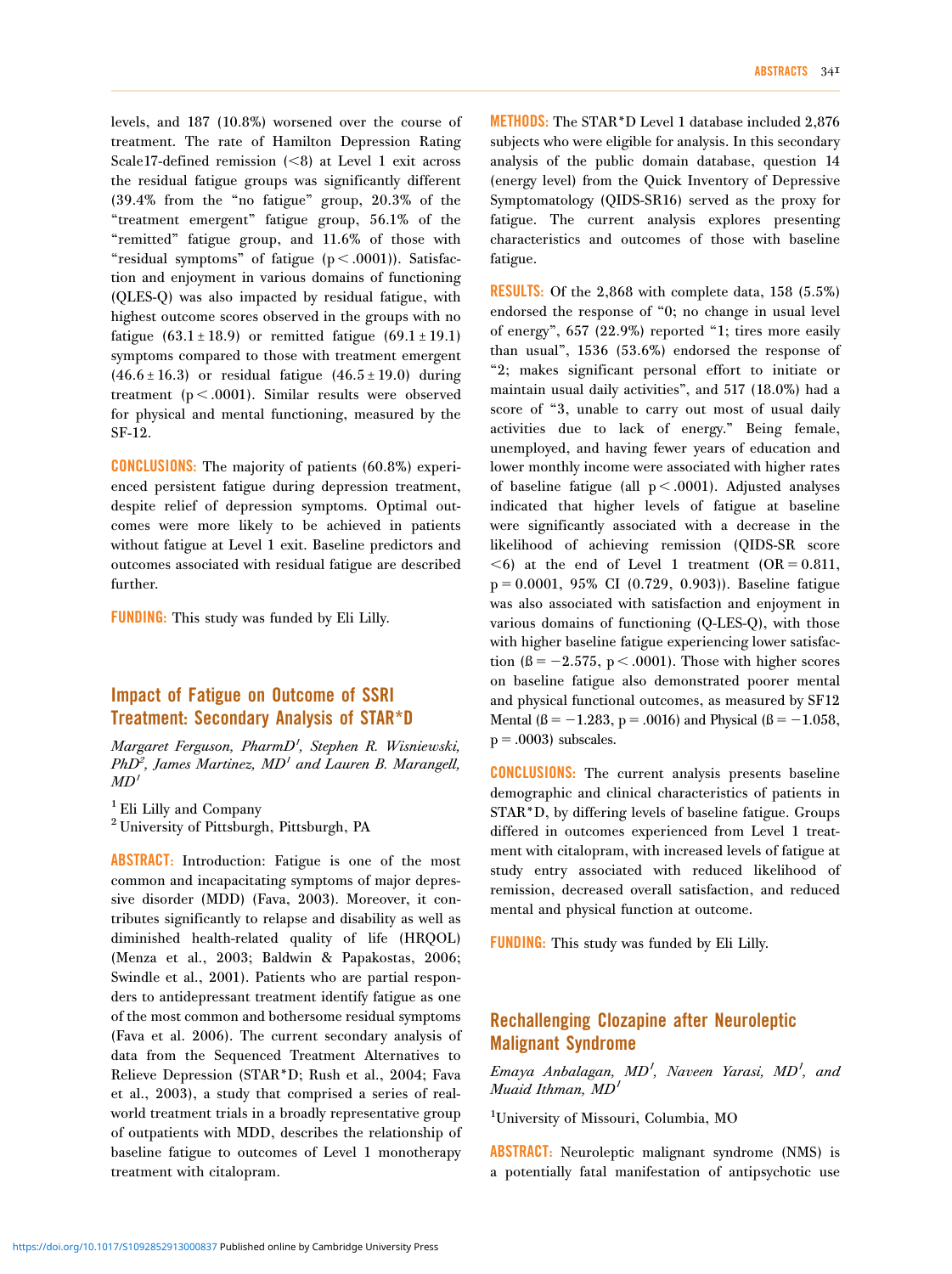associated with symptoms like mental status changes, muscle rigidity, fever and autonomic dysfunction. It is known to be associated more with typical antipsychotics but atypical antipsychotics like Clozapine are not exempt from this side effect. Clozapine is one of the most effective antipsychotics for refractory schizophrenia, but when patients develop life threatening adverse effects like NMS, treatment options become limited. Here we present a case of a patient who developed typical symptoms of NMS with Clozapine and was rechallenged with Clozapine successfully.

CASE SUMMARY: The patient was a 24 year old female with a diagnosis of schizoaffective disorder, bipolar type, who presented with paranoia, auditory command hallucinations and bizarre behavior. She was tried on three antipsychotics and three mood stabilizers which included Paliperidone. However she did not show improvement and her behavior continued to be disorganized, including but not limited to drinking out of the toilet bowl, taking several cold showers daily and having auditory hallucinations. Clozapine was started and titrated upwards. Five days after commencing Clozapine, at a dose of 100 mg, she developed typical NMS features including muscular rigidity, fever, mental status changes, elevated Creatine Kinase (CK - 3078 U/L), leukocytosis and urinary incontinence. Of note is that the patient was on Lithium concomitantly. She was transferred to the medical service, treated with IV hydration and her psychotropic medications were stopped. The patient was re-admitted to psychiatric unit after her NMS symptoms resolved and she was medically stabilized. No psychotropic medications were started for two weeks and then clozapine was rechallenged at a low dose of 25 mg at bedtime and titrated upwards slowly over a period of 10 days to 200 mg daily totally. Her symptoms improved and she was at her baseline on discharge after an inpatient stay of almost 4 months totally.

DISCUSSION: A review of literature revealed only 5 reports (1991–2001) of patients who had developed typical NMS with Clozapine who were rechallenged with the drug after an average time of 8.5 weeks. In consensus patients who develop NMS with Clozapine can be rechallenged after a reasonable period of time; 2 weeks in our patient. Concomitant use of Lithium has been shown to be associated with increased neurotoxic effects. Rechallenge is usually successful if care is taken to avoid concurrent use of Lithium and other psychotropics, dosing by starting at low doses and titrating upwards slowly while monitoring closely for emerging NMS symptoms. Serial CK levels can be adopted for more close monitoring. Although NMS with Clozapine is rare, physicians should be aware that emergence of NMS should not be a deterrent to rechallenging the drug again, provided slow careful dose titration is done.

### Lithium, Hypercalcemia and Hyperparathyroidism - What Psychiatrists Need to Know

 $E$ maya Anbalagan, MD<sup>1</sup>, Anupama Ramalingam,  $\emph{MD}^{\, \prime}, \emph{ and Sameer Bellapravalu, } \emph{MD}^{\, \prime}$ 

1 University of Missouri, Columbia, MO

ABSTRACT: Introduction: Lithium has many well known side effects like leucocytosis, hypothyroidism, weight gain, renal abnormalities including diabetes insipidus and cardiac arrhythmias. One adverse effect which is not so much in the forefront in psychiatry is hypercalcemia and sometimes associated hyperparathyroidism. Here, we present a patient who presented with lithium toxicity, altered mental status, hypercalcemia, hyperparathyroidism and also nephrogenic diabetes insipidus with a specific focus on what psychiatrists need to know in managing hypercalcemia and hyperparathyroidism.

CASE REPORT: Mrs.A was a 66 year old Caucasian female with a psychiatric history of schizoaffective disorder. She was admitted for altered mental status and agitation from an outside hospital due to Lithium toxicity. Her lithium level was reported to be 3.4mEq/L initially but was around 1mEq/L on admission. She was found to be in acute renal failure with hypernatremia and hyperthyroidism and was diagnosed with Lithium induced Nephrogenic Insipidus. iCal was critically high at 1.62 mmol/L, total Calcium was 11.2 mg/dl. She was aggressively treated with free water replacement and DDAVP. Lithium was stopped. Further evaluation revealed that PTH was high at 484.8 pg/ml (normal 15–65 pg/ml). In a few days, her mentation improved. Nephrology recommended starting cinacalcet 30 mg daily. A Sestamibi scan did not show any definitive evidence of Parathyroid adenoma but was limited due to patient noncompliance. At this point iCal was 1.54 mmol/L and the total calcium was down at 10.0 mg. She had also been given one dose of IV zoledronic acid. Once the patient had been medically stabilized and her mental status had improved, she was discharged home on cinacalcet 30 mg bid to follow up with nephrology and the medical team.

CONCLUSION: Lithium has been known to cause hypercalcemia by altering the set point of calcium sensing receptors. Hypercalcemia and hyperparathyroidism have been seen in up to 10–15% of people on long term lithium in some studies. Stopping lithium may reverse this finding. If hypercalcemia persists many options exist -careful observation alone, treatment with cinacalcet or parathyroidectomy in patients with parathyroid adenomas. The importance in treating this lies in the fact that many patients whose psychiatric symptoms were not under control reported symptomatic improvement once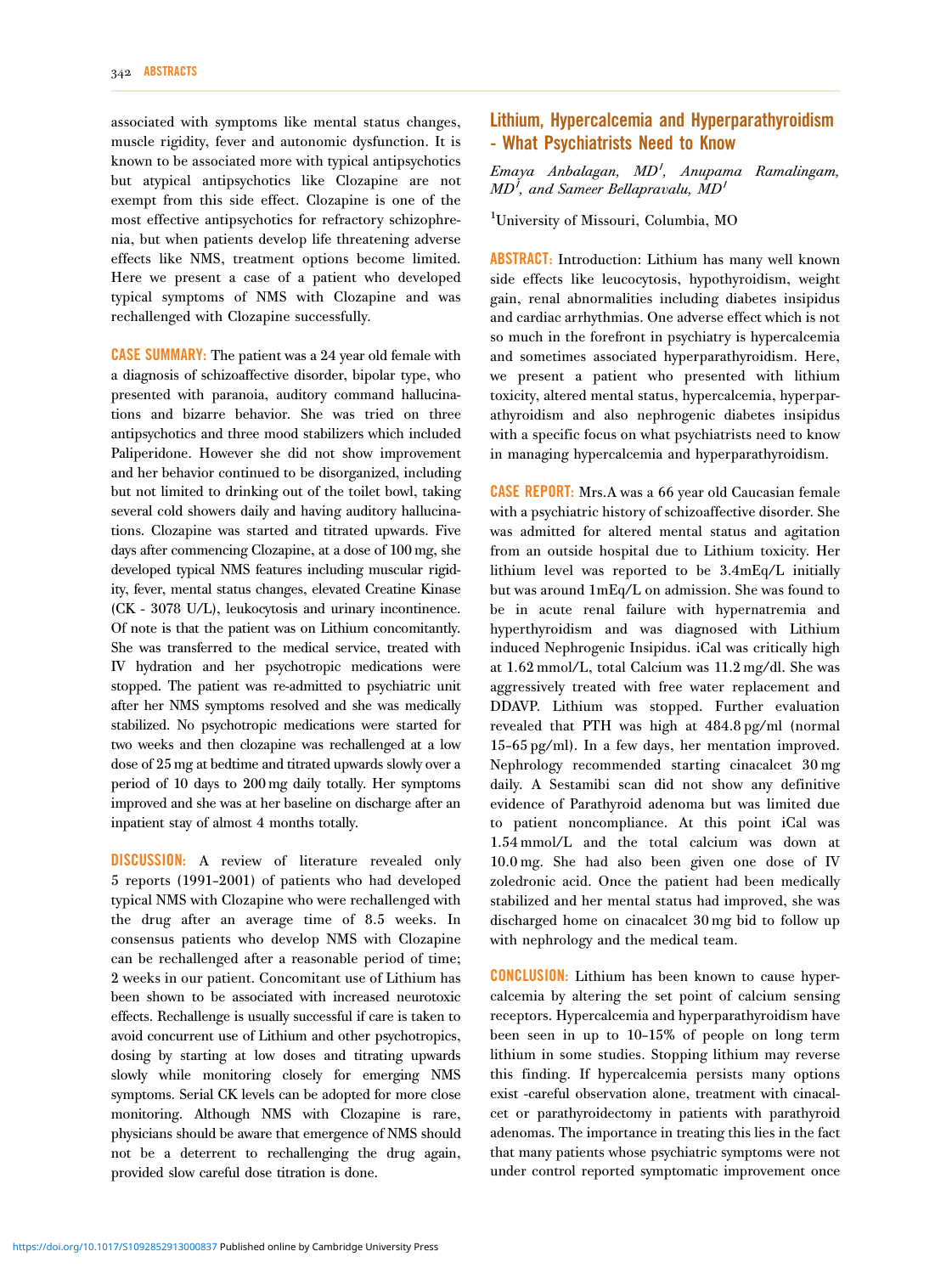their endocrine irregularities were corrected. Prior to starting Lithium, baseline PTH and calcium levels should be established. No standard recommendations exist but some authors suggest that the levels be checked at least on a yearly basis and sooner in patients showing symptoms of hypercalcemia. Psychiatrists have to be aware of hypercalcemia and hyperparathyroidism as a side effect of Lithium use and should incorporate screening and regular checks of parathyroid function as part of their treatment.

### Chronic Spinal Pain Primarily Produces Dual Channel Depressive Illness

Edward A. Workman, MD

Medical Director, Neuropsychiatric Medicine Associates of Tennessee University of Tennessee Medical Center

**ABSTRACT:** Study Objective: Determine the nature of major depressive (MD) spectrum illness among chronic spinal pain patients. Specifically, this study sought to assess the proportion of such patients suffering from serotonergic (5HT), nor-adrenergic (NA), or dual channel (co-morbid 5HT and NA) deficiency symptoms of MD illness.

METHOD: One hundred consecutive chronic spinal (cervical and/or lumbar) pain patients with residual MD symptoms who were referred for specialty psychiatric care, were evaluated. All patients had been treated with an anti-depressant by their primary care or pain clinic physician, but continued to exhibit debilitating depression, thus their referral. The evaluations included the Symptom Questionnaire (SQ) and the Clinical Assessment of Depression (CAD), both administered via computer, as well as a structured psychiatric interview designed to a) confirm the presence of an MD illness using DSM4tr criteria and b) determine the presence of 5HT deficiency (e.g. loss of interests, hopelessness, guilt) and NA (low energy, poor concentration/attention, psychomotor retardation) symptoms. Patients were classified according to their having predominantly 5HT deficiency, NA deficiency, or mixed (dual channel 5NT and NA) deficiency symptom clusters.

**RESULTS:** Of the 100 patients, 56 were male, 44 were female; the age range was 29 to 63, with an average of 44 years. 63 patients suffered from chronic lumbar pain alone, while 23 suffered from cervical pain alone, while 14 suffered from both. All patients had been treated with an appropriate dose of an SSRI antidepressant for an appropriate length of time  $(60 + \text{ days})$ . The most

common agent used was citalopram, followed by escitalopram, and sertraline. 94 patients were found to suffer from MD with dual channel (mixed, 5HT and NA symptoms). Six patients suffered from MD with predominantly 5HT symptoms. All patients obviously continued to exhibit MD despite adequate pharmacotherapy with an SSRI alone. The 94 patients with dual channel MD, were switched to either venlafaxine, desvenlafaxine, or duloxetine (all dual channel antidepressants) and titrated to effect. After an average of 60 days, 91 of these patients attained remission, defined as no longer meeting MD criteria and normalization of previously elevated CAD depression scores. Among the six 5HT deficiency patients, all were placed on supratherapeutic doses of their original SSRI, and all eventually attained remission.

CONCLUSIONS: The vast majority (94%) of chronic spinal pain patients in this study suffered from dual channel MD, and had not achieved remission, at referral, despite adequate prior treatment with an SSRI. Remission was attained for 91% of the patients after a switch to a dual channel agent. These results indicate the need to assess for MD type in chronic pain patients, and they call for increased use of dual channel antidepressants as first line treatment for such patients.

FUNDING: None.

## Treatment of a High Functioning Individual with Traumatic Brain Injury and Subsequent Emotional Volatility with Dextromethorphan/ Quinidine

Joyce Wagner, PA-C, Thomas M. Johnson, CAPT, MC USN, Dynela Garcia Baran, LCDR, MC, USN, and Joann Shen, LCDR, USPS

#### U.S. Navy

ABSTRACT: Treatment of a High Functioning Individual with Traumatic Brain Injury and Subsequent Emotional Volatility with Dextromethorphan/Quinidine Pathological laughing and crying, or pseudobulbar affect (PBA) has been described in patients with a variety of neurological disorders, including multiple sclerosis (MS), amyotrophic lateral sclerosis (ALS), epilepsy, brain tumors, Alzheimer's disease, and traumatic brain injury since the nineteenth century. PBA is characterized by uncontrollable, inappropriate episodes of laughing or crying after minor stimuli that would not typically cause such an outburst and are embarrassing or socially awkward when they occur for the individual with PBA. Dextromethorphan/Quinidine (DM/Q) has been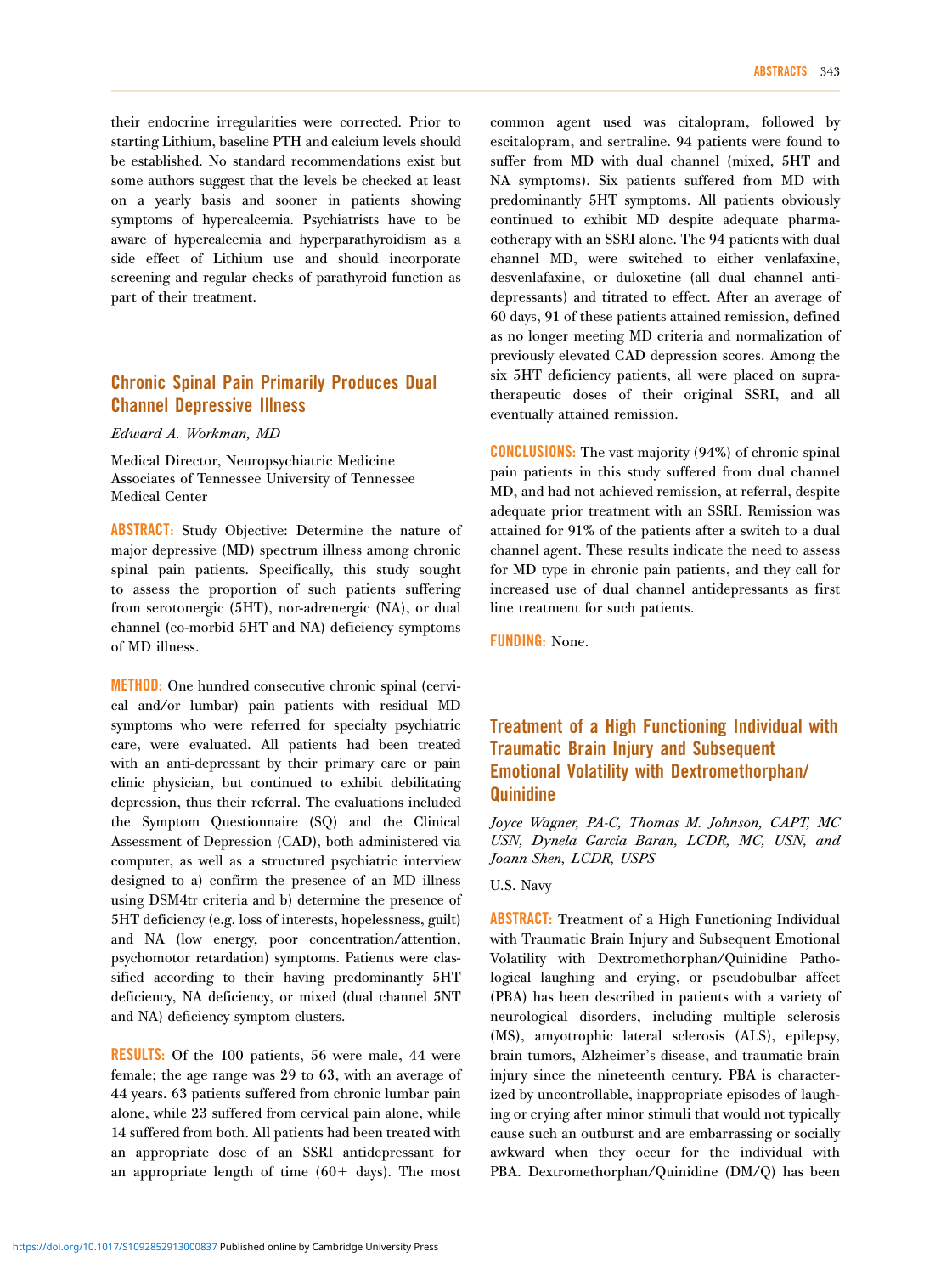demonstrated to be effective in the treatment of PBA in individuals with ALS or MS (Pioro 2010). We report a case of an individual who was assaulted and suffered a TBI and subsequently developed PBA who was successfully treated with DM/Q. This individual had an improvement in not just his PBA, but also ability to manage intrusive memories, when taking DM/Q. This suggests that individuals who have developed PBA as a result of TBI could potentially benefit from DM/Q. It also raises the possibility that there is a neuroanatomical and/or neurophysiological disorder that manifests itself clinically as PTSD that responds to DM/Q. There is no evidence that this individual experienced any adverse effects or harm from taking DM/Q. He was being treated with several medications and receiving cognitive, occupational, vestibular and other therapies at the same time he was treated with DM/Q, so it is not possible to attribute his clinical improvement solely to the DM/Q. However, the fact that he discontinued the medication and then had a worsening of symptoms, and then restarted the medication with improvement of symptoms suggests that he was benefiting from the DM/Q. Further studies are required to determine if DM/Q is effective in the treatment of PBA in TBI.

## Pilot Study to Evaluate the Effects of Tetrahydrobioptern on Adult Individuals with Phenylketonuria with Measurable Maladaptive **Behaviors**

Kathryn D. Moseley, MS, RD<sup>1</sup>, Colleen G. Azen, MS<sup>1,2</sup>, Martha Jean Ottina,  $PhD<sup>1</sup>$  and Shoji Yano,  $MD<sup>1</sup>$ 

<sup>1</sup> Keck School of Medicine, University of Southern California, LAC + USC Hospital Center<br><sup>2</sup> Children's Hospital, Los Angeles, CA

ABSTRACT: Objectives: To evaluate the effects of tetrahydrobiopterin (BH4) on maladaptive behavior in patients with PKU.

METHODS: In an effort to determine if BH4 has any effects on the central nervous system, we studied 10 individuals with measurable maladaptive behaviors for one year. Behavioral assessments using the Vineland Adaptive Behavior Scales-Second Edition and a PKU Behavior Checklist were obtained at baseline, six months, and at the end of the study. Biochemical measures including plasma amino acids were obtained quarterly and phenylalanine (Phe) and tyrosine (Tyr) were obtained monthly.

**RESULTS:** Out of the ten subjects, two were responders to BH4, as determined by a blood Phe reduction .30%. While blood Phe in the eight non-responders did

not change significantly throughout the study, their Tyr levels were significantly higher at six months  $(p = 0.012)$ , but not at 12 months  $(p = 0.23)$ . By the end of the study, eight subjects exhibited fewer maladaptive behaviors on the components of the Vineland Maladaptive Behavior Index and all 10 had lower total scores on the PKU Behavior Checklist.

CONCLUSION: These findings suggest there may be direct effects of BH4 on the central nervous system independent of lowering blood Phe.

FUNDING: BioMarin Pharmaceutical provided the study drug and support for this study.

## Synthetic Cannabis "K2" Intoxication and Psychiatric Manifestations

Andrea Bulbena-Cabre, MD, Norma Ramos Dunn, MD and Ronnie Gorman Swift $^{1,2,3}$ 

<sup>1</sup> Metropolitan Hospital Center, New York, NY

<sup>2</sup> New York Medical College, Valhalla

<sup>3</sup> School of Health Sciences, New York Medical College, Valhalla

ABSTRACT: Objective/Background: The emergence of new "designer drugs" has changed in the epidemiology of substance abuse. The synthetic cannabinoid popularly known as "K2" or "Spice", has become a growing health concern. The most common presenting symptoms are severe agitation often accompanied by aggression, tachycardia, panic attacks and psychosis. The objective of this report is to describe symptoms seen with K2 use.

METHOD: For the past 6 months, we identified over 50 patients with K2 intoxication presenting in our psychiatric emergency room. Ingestion is based on patients' admission of usage or report by a family member since we do not test for this drug. All patients presented with severe agitation, disorganized thoughts and assaultive behavior. Most of them were 18–25 year old males who required admission to an inpatient psychiatric unit for stabilization and treatment.

RESULTS: Synthetic cannabis or "K2" has similar but much more potent effects compared to natural cannabis. It is a full agonist at the cannabinoid receptor type 1 (CB1) in the brain. It can have severe neurotoxic effects and there are even reports in the literature of death in healthy adolescents and young adults.

CONCLUSION: K2 intoxication must be considered in the differential diagnosis in patients who present to psychiatric emergency rooms with psychosis, severe agitation or panic attacks even if routine toxicologies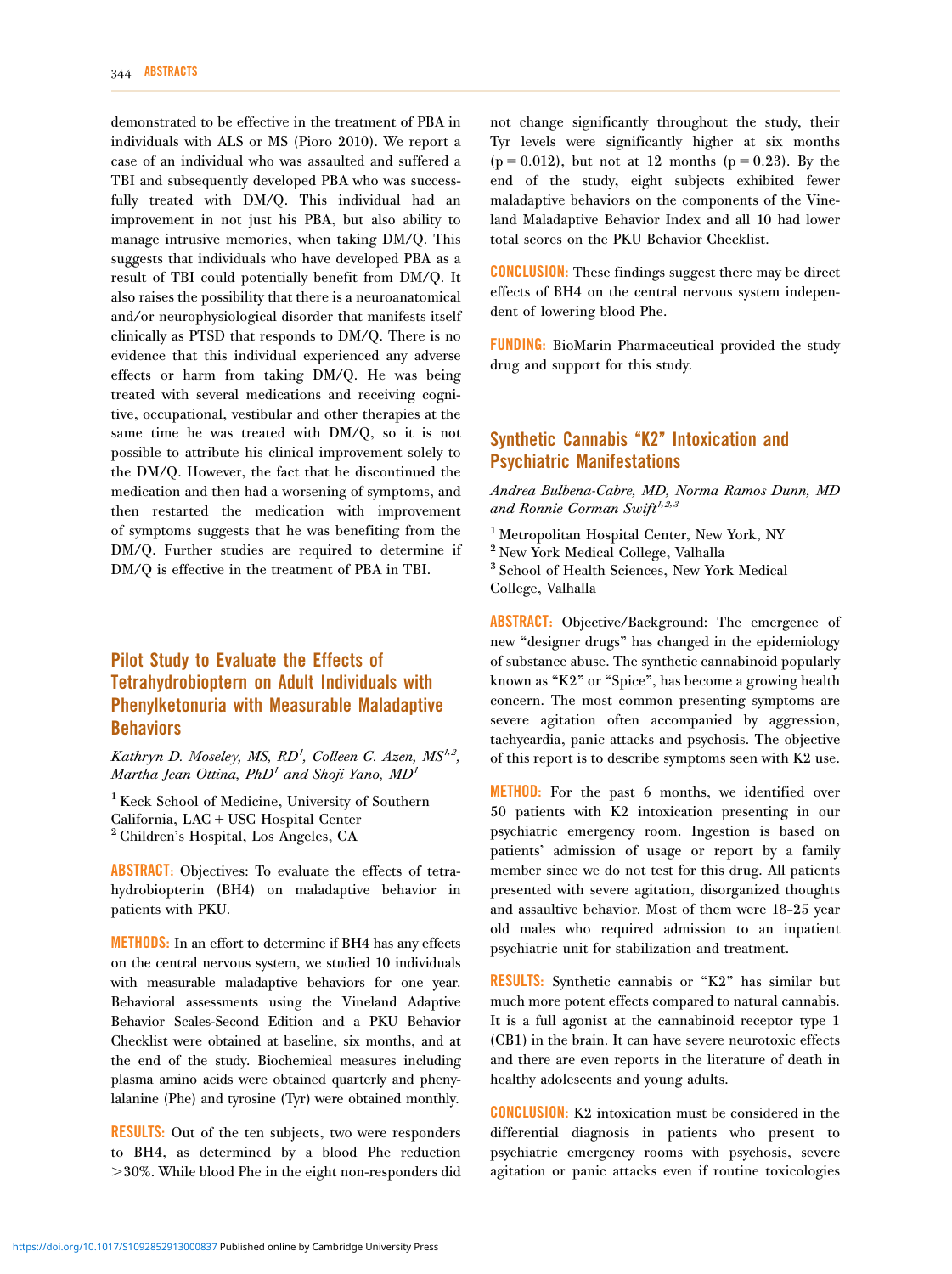are negative. The long term effect of these new synthetic compounds a unknown and the clinical guidelines for managing symptoms are evolving.

#### FUNDING: No funding.

#### **REFERENCES**

Understanding the Spice Phenomenon European Monitoring Centre for Drugs and Drug addiction.

EMCDDA 2009 Thematic paper ISBN 978-92-9168-411-3. Cannabinoid: A Potential Emerging Substance of Abuse in Hongkong; East Asian Arch of Psychiatry 2012;22:31-3.

## Postictal EEG Suppression During Early Course of ECT (Electroconvulsive Therapy) Predicts Clinical Improvement in Bipolar Disorder

Gopalkumar Rakesh, MBBS, MD

National Institute of Mental health and Neurosciences (NIMHANS), Bangalore, India

**ABSTRACT:** Background and Introduction: Electroconvulsive therapy (ECT) is an effective treatment for major affective disorders and has been used for many decades. In affective disorders the capacity to achieve and sustain remission over lengthy periods of time may indicate less vulnerability to subsequent relapses and /or chronic psychosocial disability. Once the phase of acute treatment is over the goal of treatment is to prevent further episodes of illness by prophylaxis. Lithium, anticonvulsant mood stabilizers and some atypical antipsychotics have been used in this regard as mood stabilizers to sustain remission and to prevent further episodes. The combined use of ECT and anticonvulsants has been a clinical scenario with paucity of literature apart from some open trials and a retrospective chart review. To date there has been little research on the management of psychiatric patients maintained on the anticonvulsant medications who also receive ECT.

METHODOLOGY: In the background of clinical scenarios involving use of anticonvulsants with ECT we conducted a randomized controlled trial - with three limbs wherein the dose of the medication was stopped/halved or continued at full doses. We could ensure that 75% of the sample (i.e. 36 patients) out of 48 patients were given the randomized doses of medications. The number of patients in each limb was as follows - stop group(10), half dose(14) and full dose(24). A blind rater assessed the patients using psychopathology scales - YMRS, HDRS, CGI and cognitive assessment scale - PGI memory scale. ECT was administered using standard equipment. EEG recording was done at every session and analyzed by the blind rater.

All three groups were similar in baseline and ECT variables ensuring adequacy of randomization.

RESULTS: The results showed no significant difference in the scores of patients- both in terms of psychopathology and cognitive domains assessment. Some suggestion towards faster improvement in the group taking full dose of the anticonvulsants was found using RMANOVA. This was seen in the patients who presented with manic symptoms and were assessed with YMRS (40 out of 48 patients). EEG analysis showed an inverse correlation between postictal fractal dimension and CGI scores. Though the study has many strengths in terms of design an important limitation has been the reduction in the sample size due to exclusion of patients.

## Cool or Cold? Freon® Abuse - A Case Report and Discussion

Anupama Ramalingam, MD<sup>1</sup>, Emaya Anbalagan,  $MD^{\prime},$  and Stephen Tourjee,  $MD^{\prime}$ 

1 University of Missouri, Columbia, MO

ABSTRACT: Introduction: Freon is the trademark name of a group of hydrochlorofluorocarbons used as refrigerator coolants .They are odorless, colorless, non-corrosive & non-flammable. Even though they are being replaced with less environmentally-harmful hydrocarbons due to concerns of ozone depletion, the name is still used to refer to these coolants. There is very little awareness among physicians about Freon abuse in spite of multiple media reports of deaths due to accidental & intentional coolant exposure. Freon gas abusers typically obtain it from air conditioning units. A small instrument like a key or a spoon is used to depress the valve & release the gas which is either inhaled directly or ''bagged''. We present a case of a patient who had cold injuries to the face after recreational freon abuse.

CASE: Mr.D is a 33 year old male diagnosed with schizoaffective disorder and cannabis abuse who presented to ER after his first time huffing Freon gas from an air conditioning unit to "get high". He had abused nitrous before and was looking for a similar experience. After huffing the gas with his mouth over the opening of the valve, he passed out & woke up sometime later with the gas still freely flowing. Within the hour, he developed increasing swelling & numbness of his lips, mouth & cheek which brought him to the ER. On exam, there was significant swelling of both upper, lower lips & cheeks, desquamation of the lower lip & bleeding of the upper gums. There was no pharyngeal or tongue swelling. The only lab finding was leukocytosis of 18.7.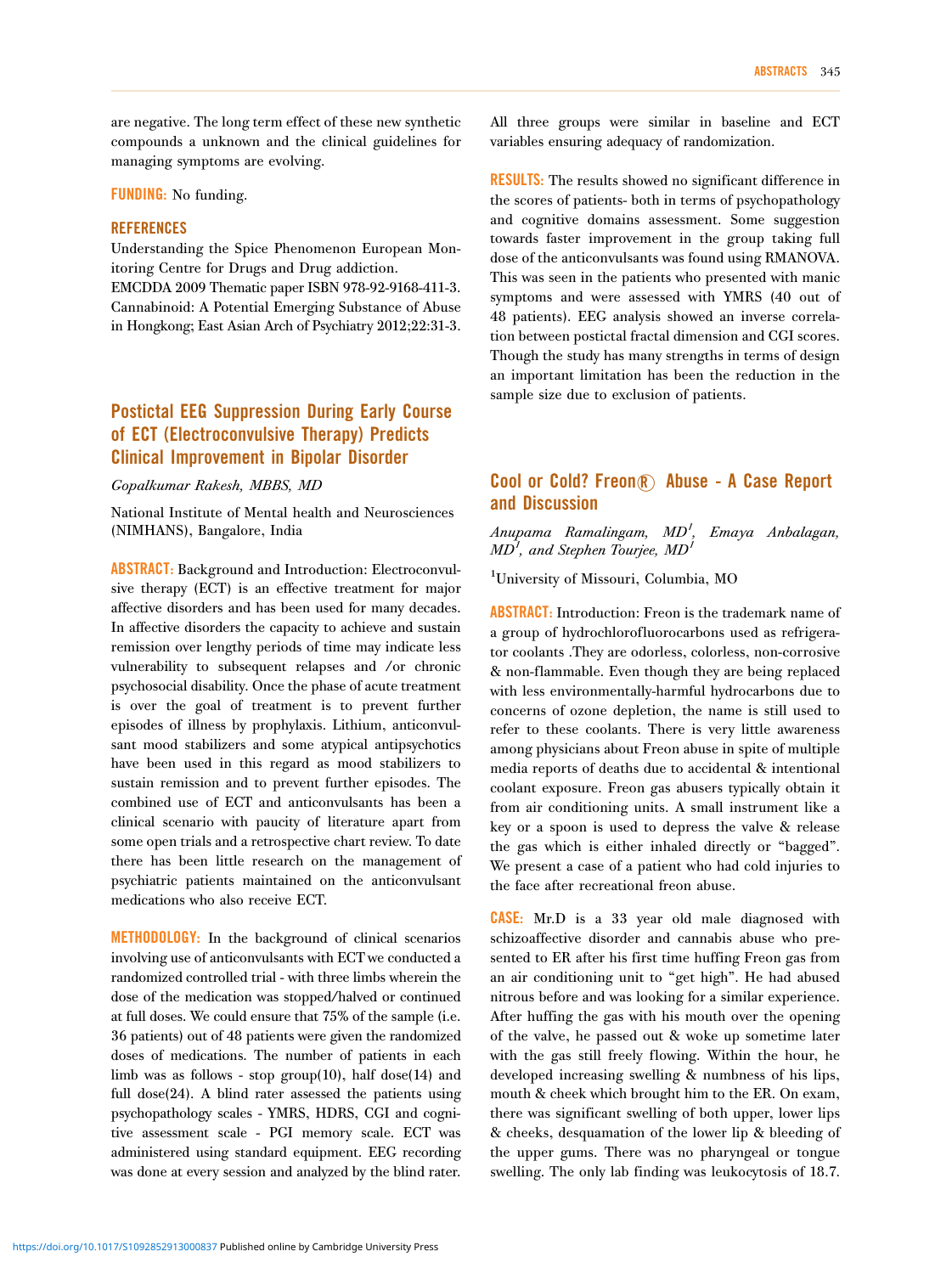Laryngoscopy showed no signs of respiratory compromise. He improved with IV steroids & was discharged two days later with oral antibiotics & follow up.

DISCUSSION: Inhalants are often the first drugs of abuse children are exposed to. An NDPS report from 2011 showed 6398 cases of Freon toxicity out of which only 1183 were intentional inhalation. 19 deaths were noted in this report. Access to air conditioner units is easy, inexpensive & requires very little equipment. Gas chromatography is needed to detect the hydrocarbons in specimens as it is undetectable in standard drug screens. Exposure to Freon gas causes a variety of systemic symptoms & cold injuries like blisters & frost bite. Long term effects are impaired cognition, delayed responses & mood instability. Fatalities are mainly by respiratory depression, cardiac arrhythmias & accidental trauma. It is very important for medical providers have to be aware of coolants as a source for inhalant abuse, screen for it and be vigilant in similar scenarios. Children & adolescents need to be educated about the ill effects of huffing Freon. Using locks for the air conditioner compressors also can be another option. As abusers know very little about the ill effects of huffing freon gas, education remains the most important factor in preventing adverse events.

#### **REFERENCES**

Hazardtext NDPS reports SAMHSA Psychosomatics. 2012 May;53(3):273–6.

## ''Psychosis Post Psychedelic Party'' - A Case Study of LSD Induced Late Psychosis in a 19 Year Old Patient

Garima Singh, MD<sup>1</sup>, Emaya Anbalagan, MD<sup>1</sup>  $MD<sup>1</sup>$ . Nicholas C. Laucis<sup>1</sup> and Ganesh Gopalakrishna,  $MD<sup>1</sup>$ 

1 University of Missouri, Columbia, MO

ABSTRACT: BACKGROUND: Lysergic acid diethylamide (LSD) is a psychedelic drug, which is used for its mind altering properties. It has been reported to induce changes in mood, thought process, judgment as well as sensory perceptions. The effects are highly variable. LSD affects a large number of receptors, including all dopamine receptor subtypes, and adrenoreceptor subtypes.

The psychedelic effects of LSD are attributed to its strong partial agonist effects at 5-HT2A receptors; it binds to most serotonin receptor subtypes except for 5-HT3 and 5-HT4. Its exact mechanism of action is unknown, but it is thought to work by increasing glutamate release causing excitation. There has been

some literature on LSD induced psychosis and mood instability. We report a case of a 19-year-old woman with no previous psychiatric history who developed psychotic and manic symptoms 4 days after ingestion of LSD.

CASE: The patient is a 19-year-old female with no past psychiatric diagnosis who was brought to the hospital by her father with concerns of bizarre behavior after LSD use. She reportedly consumed an unknown quantity of LSD for the first time 4 days before admission. She was fixated on ''Girls, boys, sex and molestation'' and stated that she was in the hospital to "see her family". Per dad, she has been behaving oddly for the last few hours. She was paranoid, having frequent mood swings, talking excessively and responding to internal stimuli. On exam, she maintained an intense stare, was disorganized, had delusions of persecution and auditory hallucinations. She was started on risperidone 1 mg twice daily then increased to 3 mg daily. She developed a dystonic reaction which resolved with Benadryl but her psychosis did not show any improvement. Risperidone was discontinued and olanzapine was added on which the patient showed improvement. She was eventually discharged after 10 days of hospitalization with a recommendation to follow up as an outpatient. Her family had reported a past history of teratoma so a detailed work up was done and was negative for NMDA autoantibody encephalitis.

CONCLUSION: There are very limited studies on the causes, risk factors, pharmacokinetics and dynamics of LSD and its related illnesses. There is some literature mostly between the 1960s and 1970s about LSD induced schizophrenia and similar disorders. It is a speculation that LSD rapidly crosses blood brain barrier by oral ingestion and inhibits the serotonergic systems, which further precipitate mania or depression secondary to the alteration in CNS norepinephrine. Stress can also increase norepinephrine levels, which may be a factor in the case of our patient owing to her social situations. Certainly this is only a hypothesis at this time and warrants further studies and investigation in the cause and the course of the disease.

#### **REFERENCES**

Am J Psychiatry 138:11 nov 1981. Arch Gen Psychiatry aug, 1983. The J of nervous and mental disorder1968.

## Improved Adherence and Cost Savings From a Pharmacogenetic-Based Psychiatric **Intervention**

Jesen Fagerness, JD<sup>1</sup>, Eileen Fonseca, MS<sup>2</sup>, Gregory P. Hess, MD, MBA, MSc<sup>3,4</sup>, Rachel Dicker, PharmD<sup>1</sup>, Kathryn Gardner, MS<sup>1</sup>, Michael Koffler, MBA, Maurizio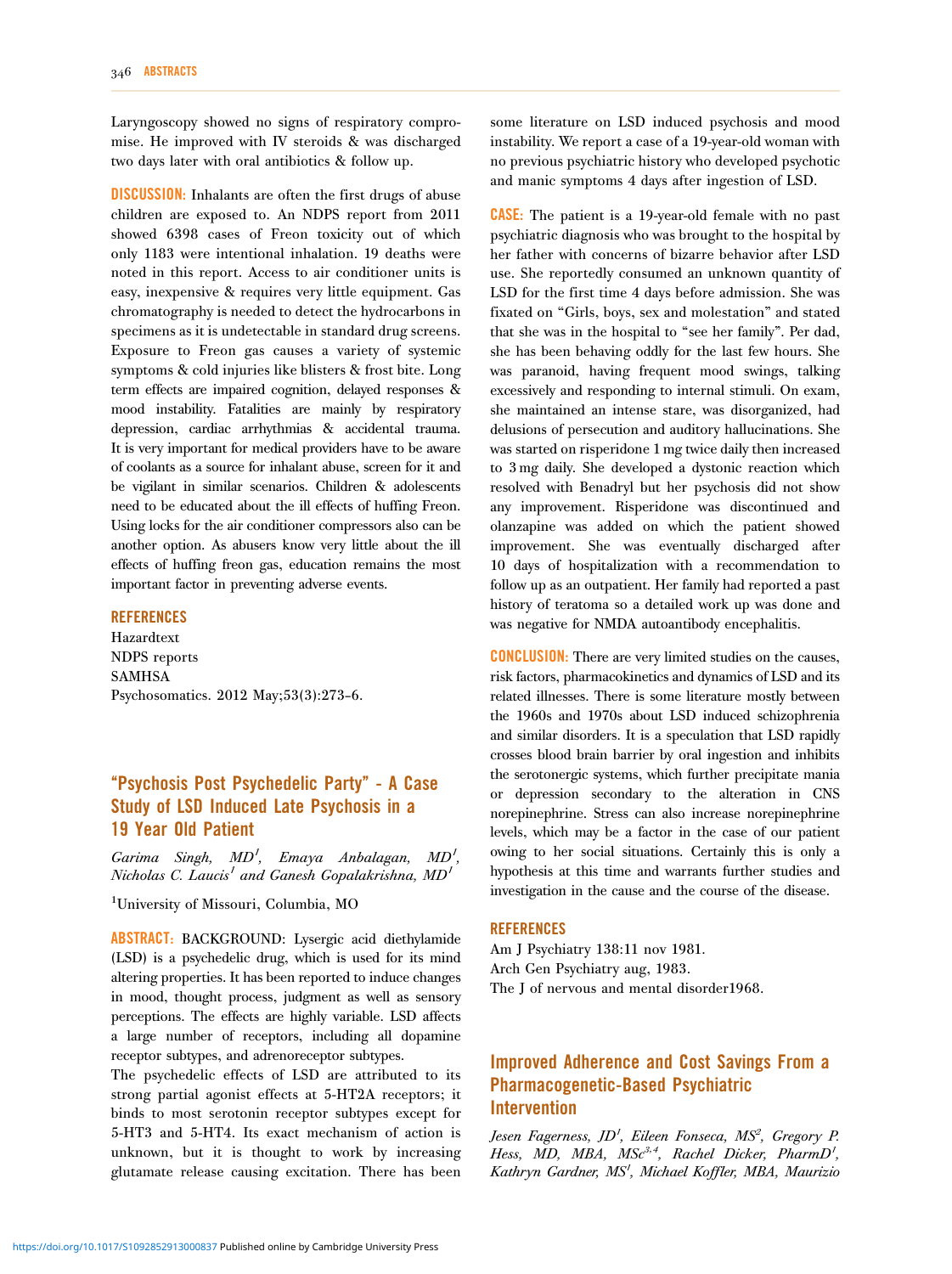Fava, MD5 , Roy H. Perlis, MD, MSc, Francis X. Brennan, PhD<sup>1</sup> and Jay Lombard, DO

<sup>1</sup> Genomind, LLC

- <sup>2</sup> IMS Health, Plymouth Meeting, Pennsylvania
- <sup>3</sup> University of Pennsylvania, PA

<sup>4</sup> Symphony Health Solutions, Horsham, PA

<sup>5</sup> Massachusetts General Hospital, Harvard Medical School

ABSTRACT: Study Objective(s): Tools for more personalized practice of medicine are only just beginning to enter wider clinical use. The utility of this genetic information as it pertains to clinical decision-making, treatment effectiveness, costsavings, and patient perception remains to be fully understood. The objective of this study was to assess the effect of clinician access to patient genetic information on subsequent patient compliance and direct costs.

**METHOD:** In this retrospective study, we examined health claims data in order to assess the adherence rates and healthcare costs for patients suffering from psychiatric disorders. These patients were analyzed as cases, or patients whose clinicians ordered a genetic test that assists in treatment-based clinical decision-making, versus controls, or patients who did not have the genetic test. Cases and controls were propensity score matched in order to reduce confounding in treatment selection. An initial study of 111 cases and 222 controls was performed for both adherence and healthcare costs, and a replication study of 116 cases and 232 controls was performed in which only adherence was assessed.

**RESULTS:** Overall, the patients who had genetic testing were significantly more medication adherent ( $p = 1.56$  $x10^{-3}$ ; Cohen's  $d = 0.511$ ) than patients without genetic testing and showed a relative cost savings of 9.5% over a four month observation period (\$562 total cost savings).

CONCLUSIONS: These results suggest that pharmacogenetic testing in psychiatric populations may improve patient adherence while demonstrating cost-effectiveness. Randomized, controlled trials will be necessary to better characterize the direct impact on clinical outcomes, to address potential sources of confounding, and to identify the populations in which this testing may be most useful. Also, more data about the clinician and patient attitudes and experiences with personalized medicine will further refine how pharmacogenomics is used in practice, and could further influence the effectiveness and cost savings of this type of testing in healthcare.

**FUNDING:** This study was funded by Genomind, LLC.

## At Antipsychotic-Like Effective Doses, Cariprazine Displays Potent Dopamine D3 and D2 Receptor Occupancy In Vivo and Efficacy Across Animal Models

Nika Adham, PhD<sup>1</sup>, István Gyertyan, PhD<sup>2</sup>, Jolan Terner-Rosenthal,  $PhD',$  Adam Ruth,  $PhD^3$  and Béla Kiss $^2$ 

<sup>1</sup> Forest Research Institute, Jersey City, NJ, USA

<sup>2</sup> Gedeon Richter Plc, Budapest, Hungary

<sup>3</sup> Prescott Medical Communications Group, Chicago, IL, USA

ABSTRACT: Background: Cariprazine (CAR) is an orally active and potent dopamine D3/D2 receptor partial agonist with preferential binding to D3 receptors. Balanced and potent functional blockade of the D3 and D2 receptors may result in benefits on cognitive deficits and augmented effects on mood and negative symptoms. We evaluated the CAR dose relationship between D3 receptor occupancy, functional activity, and efficacy in different animal models.

METHODS: Striatal D2 and cerebellar D3 receptor in vitro affinity and in vivo occupancy in rats was determined using the high affinity agonist radioligand  $[3H]$ (+)-PHNO. Established rat models of antipsychotic, procognitive, anxiolytic, antidepressant, and antimanic activity were used to evaluate the effects of CAR, aripiprazole (ARIP), and risperidone (RISP) at various doses in rats.

RESULTS: CAR, ARIP, and RISP demonstrated in vitro affinity for both D2 receptors (Ki [nM]: CAR, 2.65; ARIP 22.7; RISP, 5.61) and D3 receptors (Ki [nM]: CAR, 3.90; ARIP, 243; RISP, 9.17). CAR showed potent antipsychotic-like efficacy on conditioned avoidance response and amphetamine-induced motor activity tests (ED50: 0.8 and 0.1 mg/kg). It was as potent as RISP (ED50: 0.9 and 0.2 mg/kg) and more potent than ARIP (ED50: 18 and 3.9 mg/kg). At antipsychotic-like effective doses, CAR, ARIP and RISP, displayed high in vivo occupancy of D2 receptors (ED50 [% max inhibition]: CAR, 0.23 mg/kg [99.3]; RIP, 7.65 mg/kg [91.9]; RISP, 0.29 mg/kg [89.2]); however, only cariprazine displayed potent in vivo ccupancy of D3 receptors (ED50 [% inhibition]: CAR,  $0.43 \text{ mg/kg}$  [99.3]; ARIP,  $>30 \text{ mg/kg}$ [26.4]; RISP:  $\sim$  2.3 mg/kg [53.4]). In agreement with this, chronic treatment with cariprazine, but not RISP, at antipsychotic-like effective doses resulted in significant increases in D3 receptor binding level in several brain regions. Additionally, CAR at doses at or below its antipsychotic-like effective doses demonstrated antimanic-(minimum effective dose, MED: 0.06 mg/kg), antidepressant- (MED: 0.03 mg/kg), anxiolytic-like (MED: 0.2 mg/kg), and procognitive (MED: 0.02 mg/kg) efficacy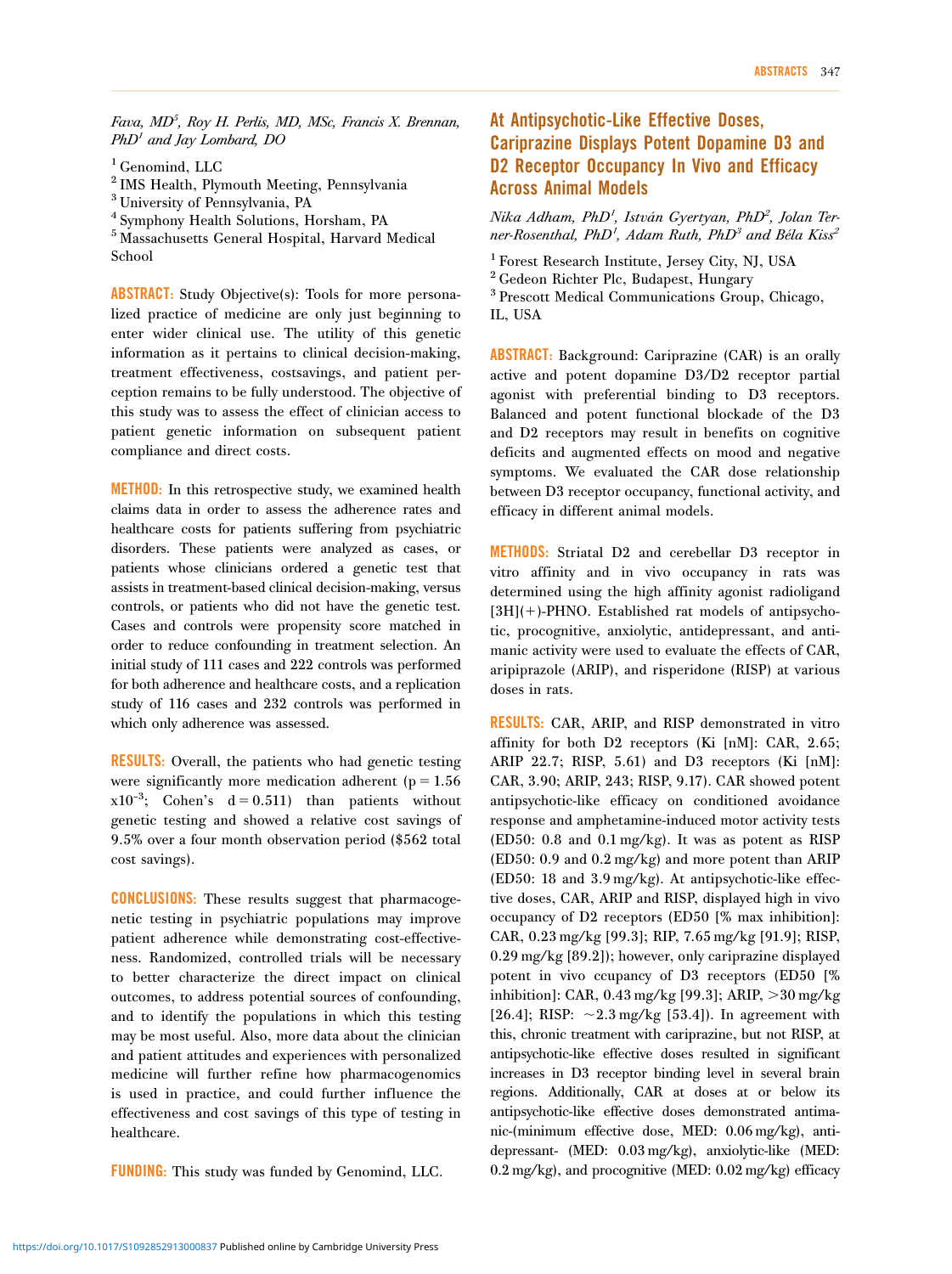in rat models. In mice, procognitive and antidepressantlike effects were shown to be mediated via the D3 receptor as demonstrated using D3 receptor knockout mice studies.

CONCLUSION: At antipsychotic-like effective doses in rats, CAR demonstrated balanced and significant occupancy at both dopamine D2 and D3 receptors; other antipsychotics displayed high D2 receptor occupancy with relatively low D3 receptor occupancy. These results suggest a distinct functional blockade of D3 receptors by CAR not seen with other atypical antipsychotics. Additionally, at antipsychotic-like doses CAR demonstrated efficacy in different rat models of psychosis/mania, mood, anxiety, and cognition. The distinct D3 receptor mechanism of action may provide potential clinical benefits in improving cognitive deficits and mood symptoms.

FUNDED BY: Forest Laboratories, Inc. and Gedeon Richter Plc.

## Initial 2-Week Outcomes Following 2 Methods of Switching to Iloperidone From Risperidone in Patients with Schizophrenia

Peter J. Weiden, MD<sup>1</sup>, Leslie Citrome, MD, MPH<sup>2</sup>, Ira D. Glick,  $MD^3$ , Gus Alva,  $MD^4$ , Adam Winseck,  $PhD^5$ , Farid Kianifard,  $PhD<sup>5</sup>$  and Xiangyi Meng,  $PhD<sup>5</sup>$ 

<sup>1</sup> University of Illinois Medical Center (UIC), Chicago, IL

<sup>2</sup> New York Medical College, Valhalla, NY

- <sup>3</sup> University School of Medicine Stanford, CA USA
- <sup>4</sup> ATP Clinical Research, Costa Mesa, CA

<sup>5</sup> Novartis Pharmaceuticals Corporation

ABSTRACT: Objective: Changing (switching) antipsychotics is a common therapeutic strategy when a patient's current antipsychotic has limited efficacy/tolerability. We report results observed within the first 2 weeks following a switch to iloperidone (ILO) from risperidone (RIS).

METHODS: This analysis used data from a 12-week, multicenter, open-label outpatient trial evaluating 2 approaches (gradual vs immediate) to switching to ILO in adults with schizophrenia exhibiting efficacy and/or tolerability problems with RIS, olanzapine (OLA), or aripiprazole (ARI). 500 Patients (aged 18–64y) diagnosed with schizophrenia and experiencing inadequate efficacy and/or poor tolerability were switched from 1 of 3 preswitch agents: RIS (n = 175), OLA (n = 155), or ARI (n = 170). Patients were randomized 1:1 to either a gradual-switch (ie, dose reductions over the first 2 weeks [to 50% on Day 1, 25% at Week 1, 0% at Week 2:  $n = 240$  or an immediateswitch group (ie, immediate discontinuation of current treatment at baseline;  $n = 260$ ) to open-label ILO (all patients starting on Day 1). ILO was titrated over 4 days to 6 mg BID, followed by increases  $(\leq 4 \text{ mg/d})$  up to  $12 \text{ mg}$ BID, if needed. The primary variable was the Integrated Clinical Global Impression of Change (I-CGI-C), rated from 1 (improvement) to 7 (worsening). The primary analysis time point was at Week 12.

RESULTS: For patients switching from RIS, over the first 2 weeks of ILO treatment, discontinuations for any reason occurred in 9.9% of patients in the gradual-switch group and 7.4% in the immediate-switch group. Discontinuations due to treatment-emergent adverse events (TEAEs) were higher in Week 1 vs Week 2 in the gradual-switch group (3.7% to 0%) but not in the immediate-switch group (4.3% to 5.5%). The incidence of spontaneously reported TEAEs was higher during Week 1 compared with Week 2 for both groups (gradual switch, 39.5% to 15.4%; immediate switch, 41.5% to 35.2%). Analysis of ILO's most common TEAE associated with RIS-to-ILO switch (dizziness) revealed lower rates in patients switched from RIS gradually (6.2%) vs immediately (11.7%) during Week 1. At Week 2, both switch groups demonstrated a decline from Week 1 rates (0%, gradual; 4.4%, immediate). In addition, I-CGI-C scores improved for both the gradual- and immediate-switch groups over the first 2 weeks: the percentage of patients with a rating of much or very much improved on the I-CGI-C (ie, responders) was 7.4% (Week 1) and 16.0% (Week 2) for the gradual-switch group and 12.8% (Week 1) and 30.9% (Week 2) for the immediate-switch group.

CONCLUSION: Switching from RIS to ILO either gradually or immediately demonstrated subtle clinical differences regarding clinical response within the first 2 weeks of therapy. Whereas the gradual-switch method (ie, cross-titration) revealed lower initial rates of dizziness, the immediate-switch method appeared to yield a higher percentage of responders within the first 2 weeks.

## Tobacco Related Disorders - Hidden Comorbid DSM Diagnoses in Patients with Schizophrenia and Other Psychotic Disorders

Varinderjit Parmar, MD, Ewa Talikowska-Szymczak, MD, Peter Szymczak, MD, and Dianne Groll, PhD

ABSTRACT: LEARNING OBJECTIVES: To find out whether physicians explore nicotine dependence/ Abuse/withdrawal in schizophrenic population. To know if physicians document nicotine dependence/Abuse/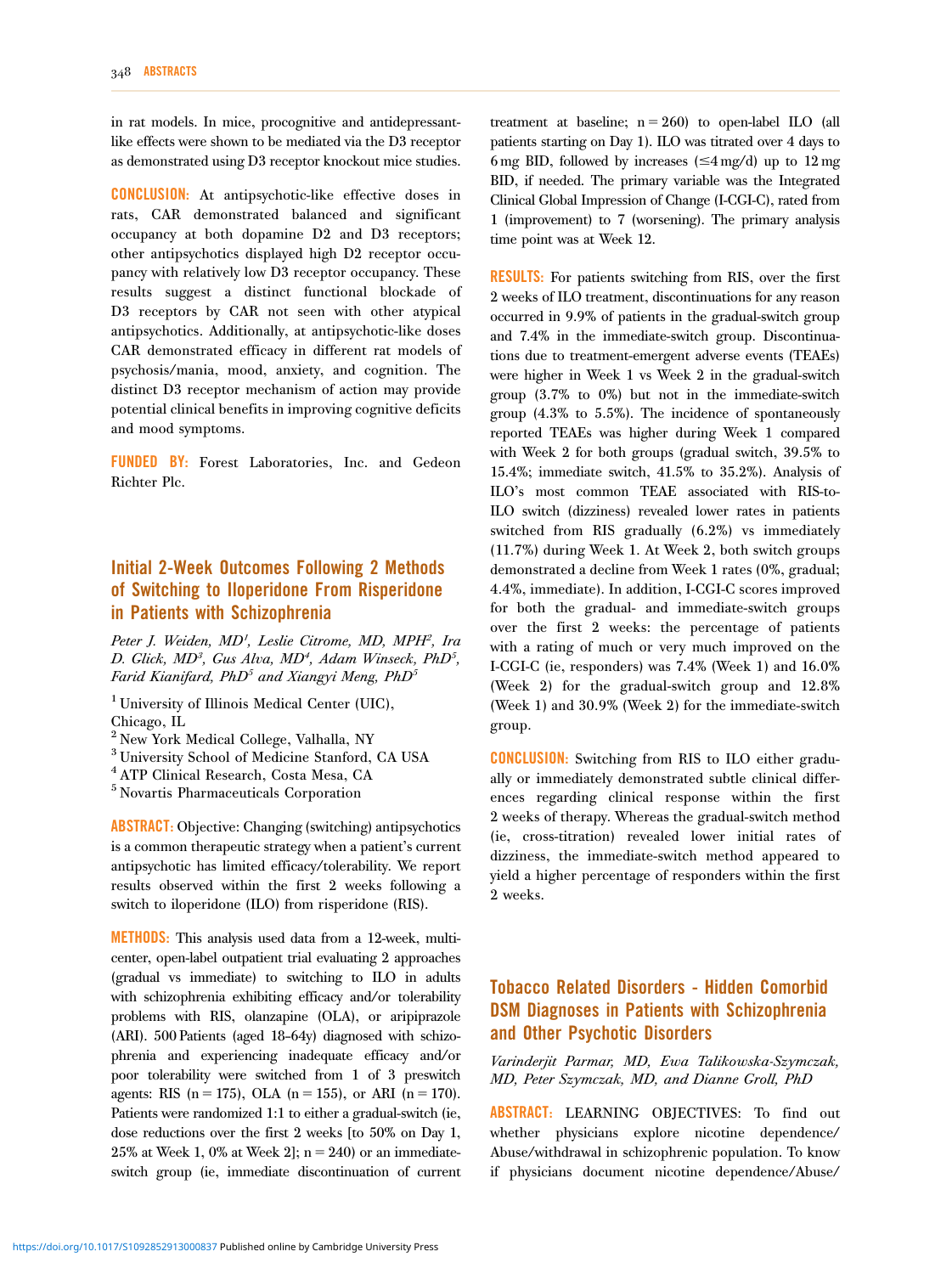withdrawal in schizophrenic population on Axis 1. To highlight the importance of complete nicotine screening in psychiatric population and then documenting it on Axis 1.

INTRODUCTION: The treatment of smoking behavior in psychiatric patients remains a challenge for most mental health professionals. The population of mentally ill persons is being disproportionately affected by the tobacco epidemic. In Canada, about one in five people are affected by mental illness, and an estimated 50% of them (and up to 90% of patients diagnosed with schizophrenia) are smokers. Methods Charts of all psychiatric emergency room patients were reviewed retrospectively. Data for emergency psychiatric visits at the Kingston General hospital and Hotel Dieu Hospital was obtained from a five- year period, April 2006 to March 2011. The data was compiled from a computerized log created to record all psychiatric presentations to the 2 tertiary care hospitals (Kingston General hospital and Hotel Dieu Hospital). Collected data included patients' visit times, dates, genders, ages, and primary diagnosis. Schizophrenic patient population was sorted out and retrospective charts were reviewed done to find out whether nicotine dependence/abuse/withdrawal was explored and documented.

RESULTS: Out of 502 patients diagnosed with schizophrenia and other psychotic disorders, only 43.4% (218 patients) were found to have documented nicotine use status [24% (119 patients) recognized as smokers and 20% (99 patients) as non - smokers] either in their history or in one of their diagnostic Axes. Remaining 56% (284 patients) did not have any signs of their nicotine use status reported, which means that more than a half of the patients had not been assessed in regards to their nicotine usage or results of their assessments have not been documented.

CONCLUSIONS: We found only 43% patients, who were diagnosed with schizophrenia and other psychotic disorders, to have their nicotine smoking status reported in their medical documentation. Even if recognised in the history, there is a lack of appropriate documentation of existing nicotine - related disorders in the diagnostic Axis 1, which results in nicotine related disorders being under diagnosed and overlooked. None of the patients enrolled in our study had their nicotine smoking status documented under Axis I, whereas 88% of patients had it reported only in their history. There is a great need for implementation of appropriate education for all mental health professionals in regards to the appropriate nicotine use and nicotine related disorders recognition and diagnosis.

## Seasonal Variations of Psychiatric Emergency Presentations to the Tertiary Care Hospital **Settings**

#### Varinderjit Parmar, MD, Ewa Talikowska-Szymczak, MD, Peter Szymczak, MD, and Dianne Groll, PhD

ABSTRACT: BACKGROUND: Referrals to psychiatry account for a large proportion of primary care, and inhospital medical and paramedical services. Visitations to the ER are often observed to follow certain seasonal patterns. Few studies have focused on seasonal presentations of psychiatric illness in the emergency room setting. No significant studies have focused on gathering data on seasonal presentations of psychiatric illness in an emergency department of a tertiary care center.

**OBJECTIVES:** To determine seasonal patterns of psychiatric diagnoses presented to the emergency department in tertiary care settings. To examine seasonal variations of basic demographics, such as age and gender, of psychiatry patients presented to emergency room in tertiary care settings. To assist departments of psychiatry to better equip emergency room resources and to better educate the staff and learners based on results of this study.

METHODS: Charts of all psychiatric emergency room patients were reviewed retrospectively. Data for emergency psychiatric presentations from 2 tertiary hospitals was obtained from a five-year period. Emergency room presentations were divided by ICD  $-10$  criteria into 11 categories. The data was first divided according to season (winter, spring, summer, and fall). Seasonal trend of psychiatric diagnoses was studied.

RESULTS: In this study we examined the seasonal difference in emergency room presentations of mental diagnoses. The data was first divided according to season (winter, spring, summer, fall), and then all seasons were compiled to form a baseline rate, which was then used in comparison with individual seasons. A One-Way ANOVA was first used to determine if there were any differences between the total presentations between the seasons, and it was found that there were no significant differences between the number of presentations. To examine the difference in age between the seasonal groups, a One-Way ANOVA was completed that compared the average age of people presenting to the ER between the four seasons.

CONCLUSIONS: Psychiatry patients who presented in the fall were significantly younger than those who presented in all other seasons. As well, psychiatry patients who presented in the summer were significantly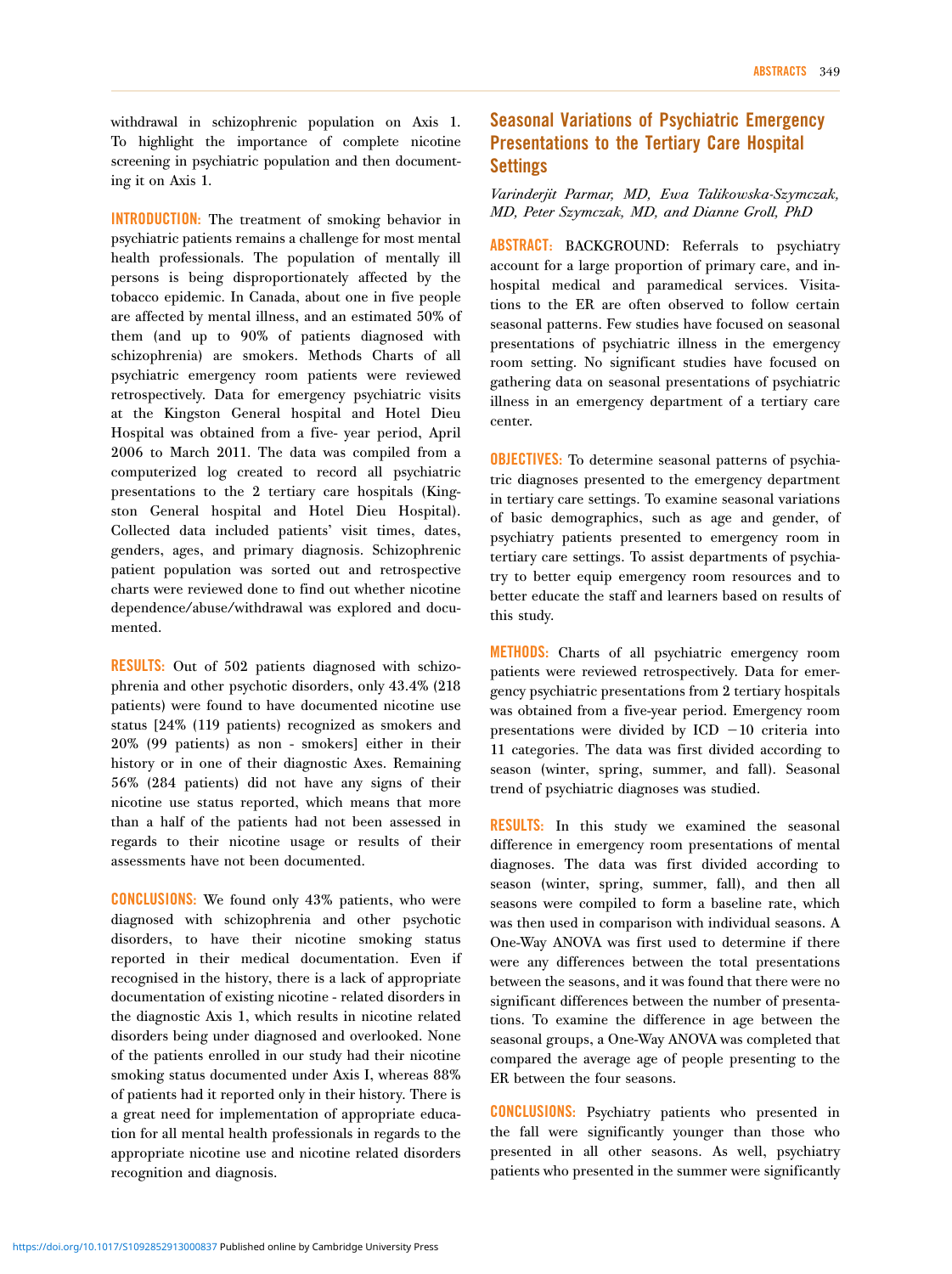older than those who presented in all other seasons. The Presentation of psychiatry patients in cluster "substance related disorder" was significantly higher during fall seasons as compared to the baseline. As well, clusters ''adjustment disorder'', ''anxiety disorder'' and ''others'' were significantly lower than baseline during fall seasons. During fall seasons, as compared to baseline, there were less significant decreases in delirium, dementia and other cognitive disorder, schizophrenia and other psychotic disorders, and somatoform and other dissociative disorders. There were no significant differences amongst the number of presentations in all the four seasons.

## Switching to Lurasidone in Patients with Schizophrenia: Tolerability and Effectiveness at 6 Weeks and 6 Months

Joseph P. McEvoy, MD<sup>1</sup>, Leslie Citrome, MD<sup>2</sup>, David Hernandez, BA $^3$ , Jay Hsu, PhD $^3$ , Peter Werner, PhD $^3$ , Andrei Pikalov, MD, PhD<sup>3</sup>, Josephine Cucchiaro, PhD<sup>3</sup>, Christoph U. Correll, MD<sup>4</sup> and Antony Loebel,  $MD^3$ 

<sup>1</sup> Duke University Medical Center, Durham, NC <sup>2</sup> New York Medical College, Valhalla, NY <sup>3</sup> Sunovion Pharmaceuticals Inc., Fort Lee, NJ and Marlborough, MA

<sup>4</sup> Zucker Hillside Hospital, Psychiatry Research, North Shore-Long Island Jewish Health System, Glen Oaks, NY

**ABSTRACT:** Study Objectives: The objective of these two studies was to evaluate the safety and effectiveness of switching stable outpatients with schizophrenia or schizoaffective disorder to lurasidone.

METHOD: Non-acute patients with schizophrenia or schizoaffective disorder who were candidates for switching from current antipsychotic medication (due to insufficient efficacy and/or safety or tolerability concerns) were randomized to 3 open-label lurasidone switch strategies: a  $40/40$  group (N = 74) was started on  $40 \text{ mg/day}$  for 14 days; a  $40/80 \text{ group}$  (N = 88) was started on 40 mg/day for 7 days, then increased to 80 mg/day for 7 days; and an 80/80 group  $(N = 82)$ with 80 mg/day for 14 days. The prior antipsychotic was tapered off over the initial 2-week study period (50% step-down by week 1, discontinuation after week 2). All patients were then treated for 4 weeks with lurasidone flexibly dosed 40–120 mg/day. Time to treatment failure was evaluated as the primary outcome, defined as insufficient clinical response, exacerbation of underlying disease or discontinuation due to an adverse event (AE). Of subjects who completed the 6 week study,

149 (75.3%) enrolled in an extension study and received 6 months of additional open-label, flexible dose treatment with lurasidone (40–120 mg/day).

RESULTS: No clinically relevant differences in safety, tolerability or efficacy were noted when comparing the 3 switch strategies. Time to treatment failure was similar between three lurasidone dosing strategies. Treatment with lurasidone in the short-term study was associated with LS mean (SE) within-group improvement at Week 6 on the PANSS total score  $(-5.3 \pm 0.7;$  LOCF). Among subjects who entered the extension study, treatment with lurasidone was associated with additional LS mean improvement in the PANSS total score, from extension baseline at Month 6, of  $-3.6 \pm 0.9$  (OC;  $-1.5 \pm 0.9$ , LOCF). Overall, 86.5% of subjects completed the 6-week study and 65.8% of subjects completed the extension study. Discontinuation due to AEs was 7.0% in the 6 week study and 11.4% during the extension study. Minimal changes were observed in lipid and glycemic indices in both the core and extension studies. The proportion of subjects with  $\geq 7\%$  increase in weight in the core study was 0.9%, and 16.0% in the extension study. The most frequent AEs during the core 6-week study were insomnia (8.8%), nausea (8.8%), akathisia (8.1%), and anxiety (6.1%). The most frequent AEs during the extension study were nausea (8.8%), dry mouth (4.7%), and vomiting (4.7%).

CONCLUSION: In these two studies, switching to lurasidone was well-tolerated regardless of initial dose or rate of titration. Patients switched to lurasidone generally maintained or improved symptom control during the short-term and extension study. At the end of 6 months of treatment, minimal changes were observed in weight and lipid parameters, consistent with prior longer-term studies of lurasidone.

FUNDING: Sponsored by Sunovion Pharmaceuticals Inc.

## Short- and Long-Term Treatment with Lurasidone or Quetiapine XR in Patients with Schizophrenia: Effect on Metabolic Syndrome

Jonathan M. Meyer, MD<sup>1</sup>, Peter Werner, PhD<sup>2</sup>, Josephine Cucchiaro, PhD<sup>2</sup>, Robert Silva, PhD<sup>2</sup>, Andrei Pikalov, MD, PhD<sup>2</sup>, Jay Hsu, PhD<sup>2</sup>, Fred Grossman, DO<sup>2</sup> and Antony Loebel, MD<sup>2</sup>

<sup>1</sup> Department of Psychiatry, University of California, San Diego

<sup>2</sup> Sunovion Pharmaceuticals Inc.

ABSTRACT: Study Objectives: Schizophrenia is associated with high risk for cardiovascular morbidity and mortality, with many individuals meeting National Cholesterol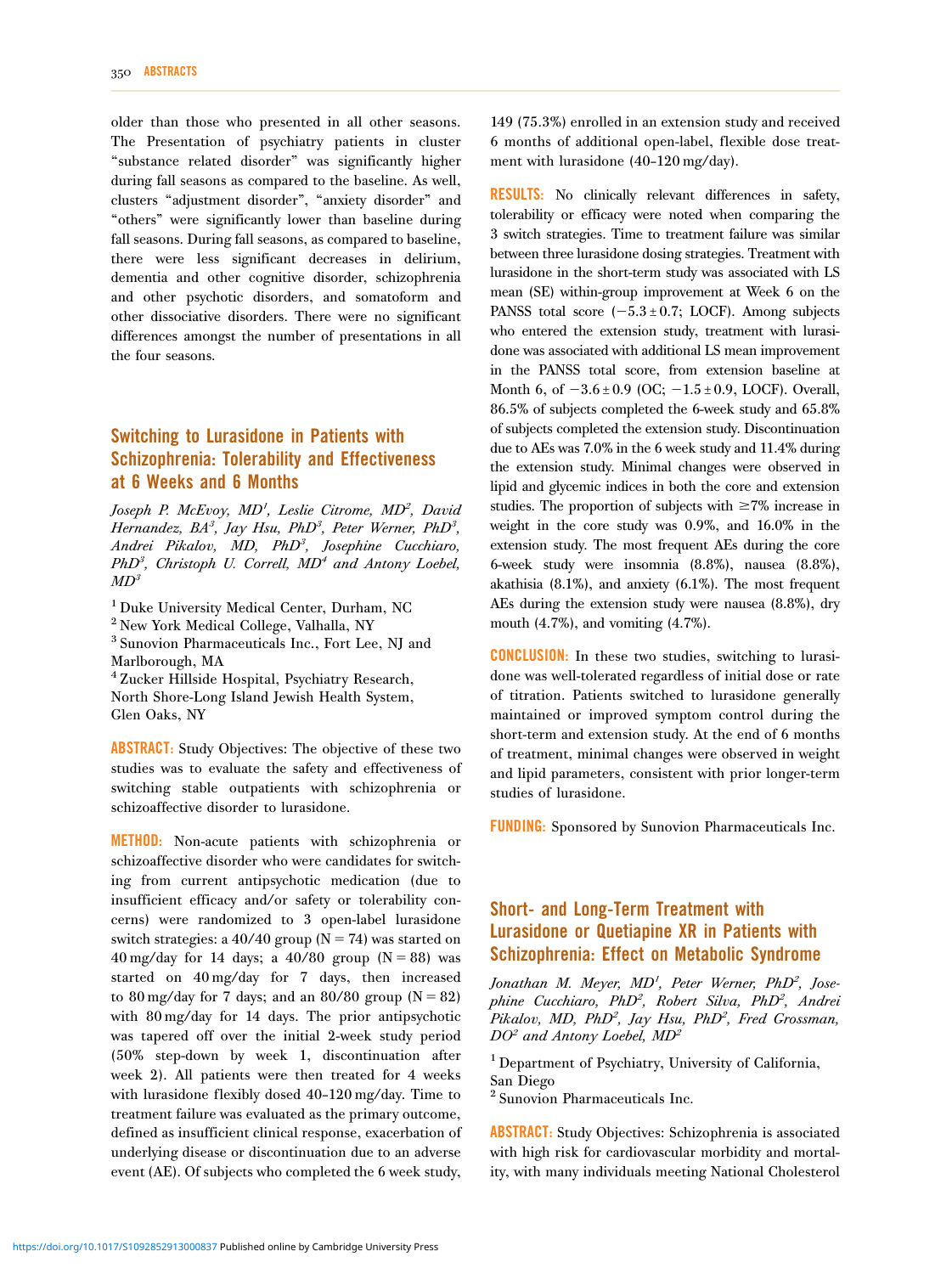Education Program (NCEP) criteria for metabolic syndrome (MetS). This study evaluated the effect of short- and long-term treatment with lurasidone and quetiapine XR (QXR) on the prevalence of MetS.

METHOD: The effects of fixed doses of lurasidone (80 mg/d; 160 mg/d), QXR (600 mg/d), and placebo on the prevalence of MetS were evaluated in subjects with schizophrenia enrolled in a double-blind, placebocontrolled 6 week study, and a subsequent 12 month, double-blind, flexible-dose continuation study with lurasidone (40–160 mg/d) and QXR (200–800 mg/d). NCEP criteria with MetS defined as meeting  $\geq 3$ of the following were used: waist circumference (male,  $\geq$ 102 cm; female,  $\geq$ 88 cm), triglycerides ( $\geq$ 150 mg/dl), HDL-cholesterol (male,  $\langle 40 \text{ mg/dL}$ ; female,  $\langle 50 \text{ mg}/$ dL), blood pressure  $(\geq 130/85 \text{ mmHg})$ , or plasma glucose  $(\geq 110 \text{ mg/dl})$ . Between-group differences were tested for significance using Fisher's exact test (LOCF for 6 week; observed cases for 12-month data).

RESULTS: At baseline, the prevalence of MetS was similar for lurasidone 24/246 (9.8%), QXR 13/119 (10.9%) and placebo 14/121 (11.6%) groups. After 6 weeks of treatment, the prevalence of MetS was lower in subjects receiving lurasidone and placebo (12.3% and 12.8%) compared with subjects receiving QXR (21.7%;  $p < 0.05$ ) for lurasidone vs. QXR). For the subgroup with MetS at baseline, the following median changes were observed at Week 6-LOCF in weight (lurasidone,  $+0.2$ ; QXR,  $+1.3$ ; placebo,  $+0.3$  kg), triglycerides (lurasidone,  $-40.0$ ; QXR,  $-3.0$ ; placebo,  $-62.0$  mg/dL), and glucose (lurasidone,  $+0.0$ ; QXR,  $+10.5$ ; placebo,  $+1.0$  mg/dL). Among subjects who entered the 12-month continuation study, the proportion meeting NCEP criteria for MetS at baseline of the 12-month study was similar for subjects treated with lurasidone 16/151 (10.6%) or QXR 8/85 (9.4%). At 12 months, the proportion meeting NCEP criteria for MetS was lower for the lurasidone group vs. QXR group (2/76 [2.6%] vs. 4/33 [12.1%];  $p = 0.046$ .

CONCLUSIONS: Treatment with lurasidone was associated with significantly lower rates of MetS when compared with quetiapine XR at both 6 weeks and 12 months. In the subgroup of patients with MetS at baseline, 6 weeks of treatment with lurasidone was associated with improvement in lipid parameters, and minimal change in weight.

CLINICAL TRIALS REGISTRATION: clinicaltrials.gov identifier: NCT00789698.

FUNDING: Sponsored by Sunovion Pharmaceuticals Inc.

## Effect of Lurasidone on Metabolic Indices in Bipolar I Depression: Data from Monotherapy and Adjunctive Therapy Studies

Susan McElroy, MD<sup>1,2</sup>, Andrei Pikalov, MD, PhD<sup>3</sup>, Josephine Cucchiaro, PhD<sup>3</sup>, Jay Hsu, PhD<sup>3</sup>, Hans Kroger, MPH, MS $^{\rm 3}$ , Debra Phillips, $^{\rm 3}$  and Antony Loebel, MD $^{\rm 3}$ 

<sup>1</sup> Lindner Center of HOPE, Mason, OH

- <sup>2</sup> University of Cincinnati College of Medicine
- <sup>3</sup> Sunovion Pharmaceuticals Inc.

ABSTRACT: Study Objectives: Patients with bipolar disorder are at a higher risk of cardiovascular disease and mortality. A recent meta-analysis (Vancampfort et al, Am J Psych 2013;170:265–74) found that individuals with bipolar disorder treated with an antipsychotic medication had a 1.7-fold higher risk of developing metabolic syndrome compared with untreated subjects. The objective of the current analysis was to evaluate the effect of short-term treatment with lurasidone on weight and metabolic parameters.

METHOD: Safety results were analyzed from two 6-week, double-blind, placebo-controlled studies that evaluated the efficacy and safety of lurasidone as monotherapy  $(20-60 \text{ mg/d or } 80-120 \text{ mg/d vs. placebo})$  or as adjunctive therapy (20–120 mg/d) to lithium (Li) or valproate (VPA), in patients with nonpsychotic bipolar I depression, with or without rapid cycling (DSM-IV-TR). Changes from baseline to week 6 in metabolic parameters were assessed by rank ANCOVA (LOCF), adjusted for baseline values. All metabolic parameters were obtained under fasting conditions per protocol.

RESULTS: In the monotherapy study, the proportion of subjects with a clinically significant  $(\geq 7\%)$  increase from baseline to Week 6 in weight was low for lurasidone (2.4%) and placebo (0.7%). For monotherapy with lurasidone and placebo, respectively, comparable median changes were observed at Week  $6$  in total cholesterol  $(-0.5 \text{ vs.}$  $-3.0$  mg/dL), LDL cholesterol  $(-2.0 \text{ vs. } -2.0 \text{ mg/dL})$ , triglycerides  $(+1.5 \text{ vs. } +8.0 \text{ mg/dL})$  and glucose  $(0.0 \text{ vs. } +8.0 \text{ mg/dL})$  $+0.5$  mg/dL. In the adjunctive therapy study, the proportion of subjects with a clinically significant increase in weight was low for lurasidone (3.1%) and placebo (0.7%). For adjunctive therapy with lurasidone and placebo, respectively, comparable median changes were observed at Week 6 in total cholesterol  $(-4.0 \text{ vs. } 0.0 \text{ mg/dL})$ , LDL cholesterol  $(-3.0 \text{ vs. } -3.0 \text{ mg/dL})$ , triglycerides  $(+4.5 \text{ vs. } -3.0 \text{ mg/dL})$  $-4.0$  mg/dL) and glucose (+1.0 vs.  $+1.0$  mg/dL.

CONCLUSIONS: In these two placebo-controlled studies in subjects with acute bipolar I depression, short-term treatment with lurasidone, either as monotherapy, or as adjunctive therapy to Li or VPA, was associated with minimal changes in weight, lipid parameters, or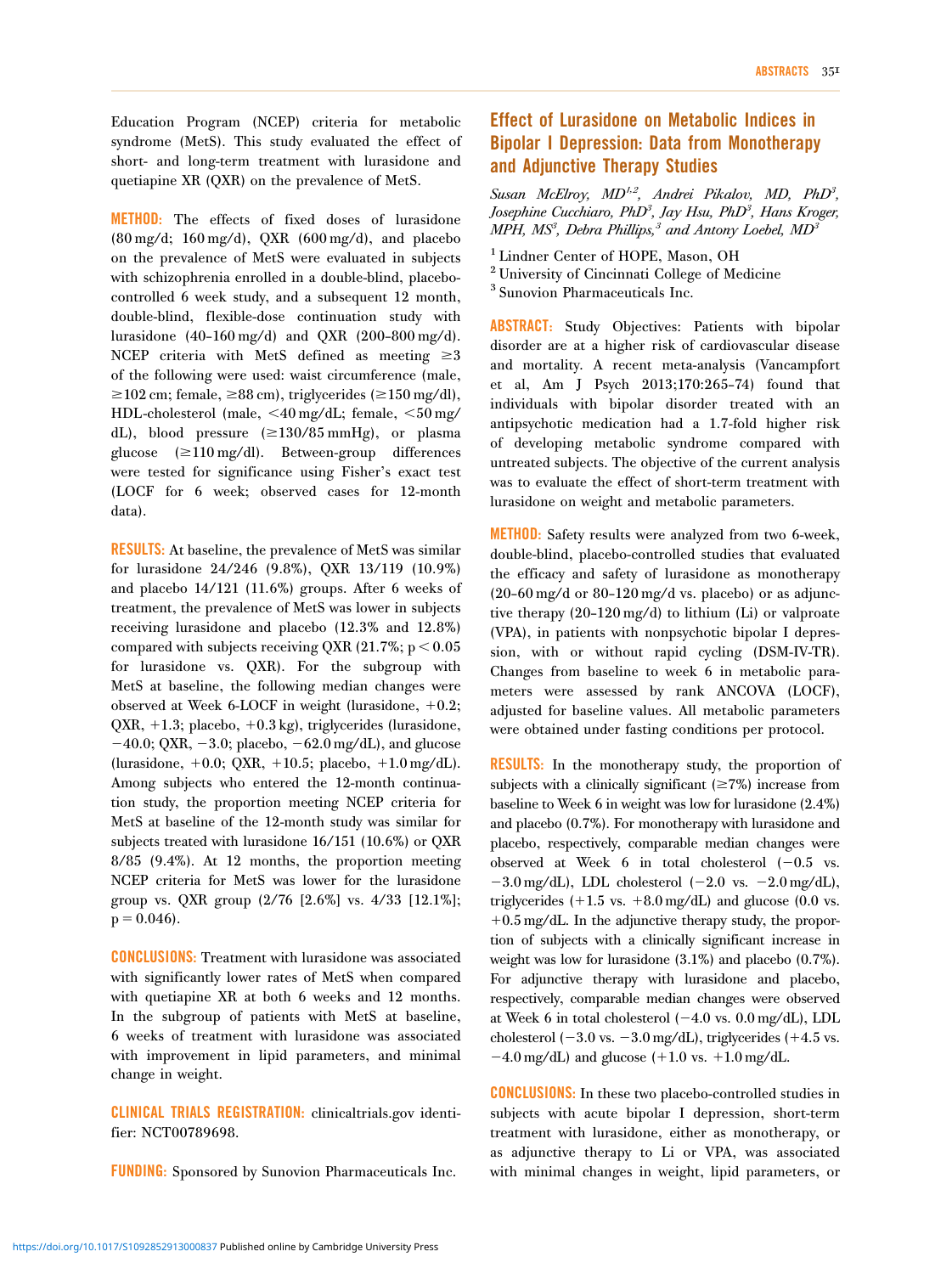measures of glycemic control. Further studies are needed to assess the long-term metabolic profile of lurasidone in patients with bipolar disorder.

TRIAL REGISTRATION: clinicaltrials.gov identifier: NCT00 868699 and NCT00868452.

FUNDING: Sponsored by Sunovion Pharmaceuticals Inc.

## Evaluation of Quality of Life Assessments Among Patients with Schizophrenia Switched to Lurasidone From Other Antipsychotics

George Awad, MD<sup>1</sup>, Mariam Hassan, PhD<sup>2</sup>, Antony Loebel, MD<sup>2</sup>, Jay Hsu, PhD<sup>2</sup>, Andrei Pikalov, MD,  $PhD<sup>2</sup>$  and Krithika Rajagopalan, Ph $D<sup>2</sup>$ 

<sup>1</sup> Humber River Regional Hospital, Toronto, Canada <sup>2</sup> Sunovion Pharmaceuticals Inc.

**ABSTRACT:** Study Objectives: Patients with schizophrenia frequently switch between antipsychotics, underscoring the need to ensure that important treatment outcomes such as health-related quality of life (HRQL) are achieved and maintained following the switch. This analysis evaluated changes in overall health-related quality of life among patients with schizophrenia switched from current antipsychotic treatment to lurasidone.

METHOD: Stable, but symptomatic outpatients with schizophrenia were switched from their current antipsychotic to lurasidone, in a 6-week, open-label trial, conducted in the US. The Personal Evaluation of Transitions in Treatment (PETiT) is a validated 30-item instrument measuring self-reported overall quality of life outcomes among patients with schizophrenia. In addition, PETiT assesses 2 domain scores on psychosocial functioning and adherence related attitude. Each item of PETiT is assigned a rating of 2, 1 or 0 where 2 denotes positive change and 0 denotes negative change. Higher scores on PETiT denote better HRQL. PETiT scale was administered at baseline and study endpoint. Changes from baseline to study endpoint in PETiT total score (overall HRQL) and subscale scores on medication attitude, social functioning, activity, patient perception of cognition and dysphoria were compared using ANCOVA with BL score and pooled site as covariates.

**RESULTS:** Of the 240 subjects with schizophrenia or schizoaffective disorder who received at least one dose of study medication, 235 subjects with available data on the PETiT scale were included in the current analysis. Mean PETiT total scores at baseline was 35.3 and at study endpoint was 38.5. Mean change from baseline to the study endpoint in the PETiT total score was 3.2, change in

psychosocial functioning domain score was 2.5, and change in adherence domain score was 0.7, significant in all patients  $(p < 0.001)$ . Changes from baseline in the mean scores of each PETiT domain scores were (mean [SD], p-value): social functioning (0.1 (1.40), 0.96), activity (0.7 [2.7], 0.0002), patient perception of cognition  $(0.9 \ [2.50], \ <.0001)$  and dysphoria  $(0.8 \ [2.3], \ <.0001)$ .

CONCLUSIONS: The findings from this study indicate that patients switching from other antipsychotics to lurasidone experienced improvement in quality of life assessments within 6 weeks of treatment. Statistically significant improvements were observed in the overall QoL as well as subscales for medication attitude, activity, patient perception of cognition and dysphoria as assessed by the PETiT scale. Further investigation regarding the effects of longerterm lurasidone treatment on quality of life and patient reported perceptions of switch to lurasidone is warranted.

TRIAL REGISTRATION: clinicaltrials.gov identifier: NCT011 43077.

FUNDING: Sponsored by Sunovion Pharmaceuticals Inc.

## Changes in Cardiometabolic Parameters and Metabolic Syndrome Status in Patients with Schizophrenia Switching From Other Antipsychotics to Lurasidone

Mariam Hassan, PhD<sup>1</sup>, Andrei Pikalov, MD, PhD<sup>1</sup>, , Timothy Niecko, MA<sup>2</sup>, Krithika Rajagopalan, PhD<sup>1</sup> and Antony Loebel,  $MD'$ 

<sup>1</sup> Sunovion Pharmaceuticals Inc.

<sup>2</sup> Niecko Health Economics, LLC, Naples, FL

**ABSTRACT:** Study Objectives: Atypical antipsychotics are associated with various degrees of cardiometabolic risks including weight gain, hyperglycemia, hypertension and lipid abnormalities. An effective treatment of schizophrenia with minimal cardiometabolic risks remains a key unmet medical need. Changes in cardiometabolic parameters and metabolic syndrome status in patients with schizophrenia switching from other antipsychotics to lurasidone were examined in this analysis.

METHOD: Clinically stable, but symptomatic outpatients with schizophrenia and schizoaffective disorder were switched from their current antipsychotic to lurasidone in a randomized, 6-week, open label trial, conducted in the US. An increase in cardiometabolic parameters was defined as: BMI  $\geq 30 \text{ kg/m2}$ , triglycerides  $(\geq 150 \text{ mg/dL})$ , fasting plasma glucose (FPG  $\geq 100 \text{ mg/d}$ dL), blood pressure (systolic BP  $\geq$ 130 or diastolic BP  $\geq$ 85 mm Hg) and HDL cholesterol ( $\leq$ 40 mg/dL in males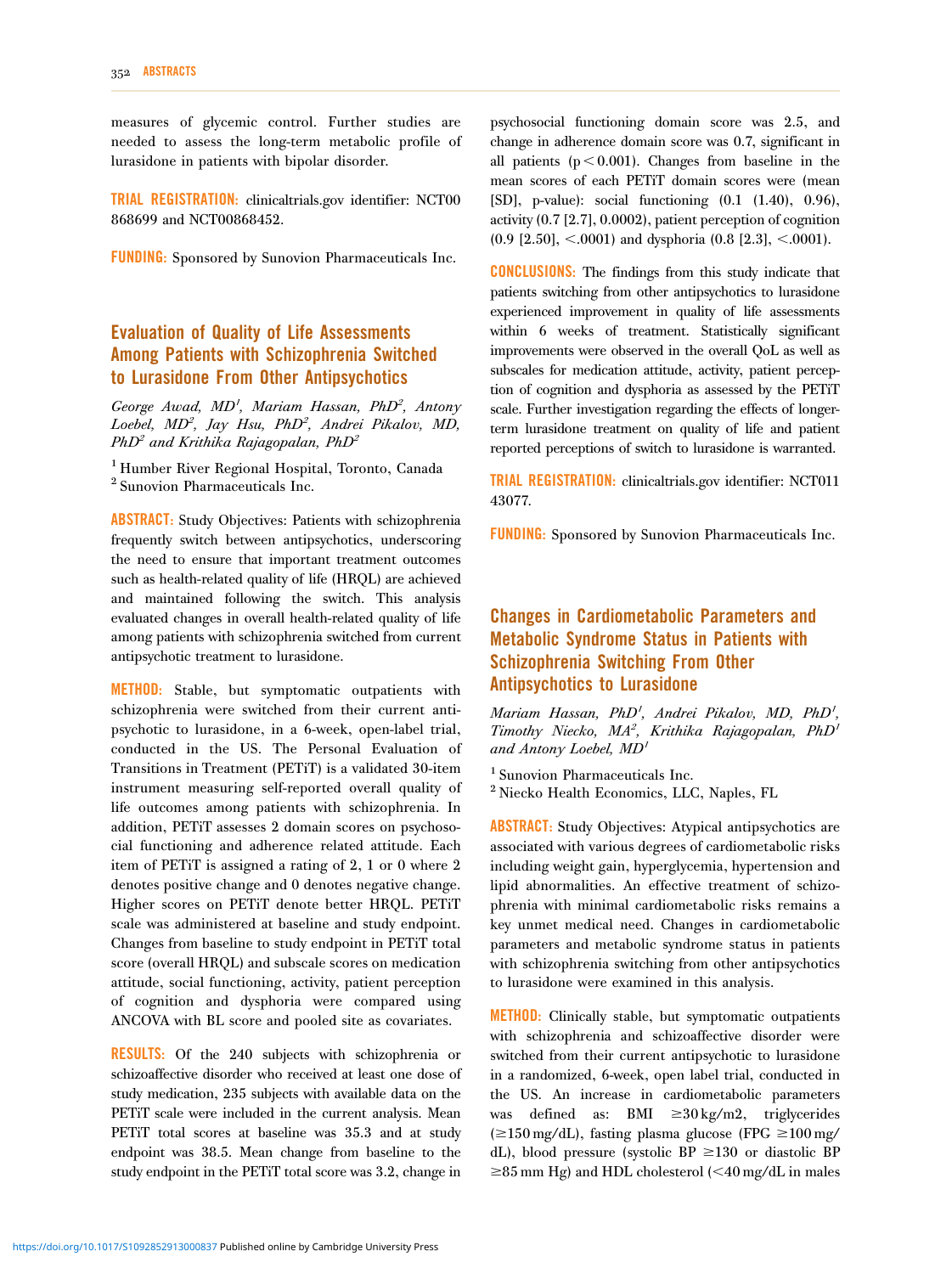and  $\leq 50$  mg/dL in females). Metabolic syndrome was defined by the International Diabetes Federation as those with a BMI  $\geq 30 \text{ kg/m2}$ , plus  $\geq 2$  of the above four factors. Cardiometabolic parameters and presence of metabolic syndrome were assessed at study baseline (BL) and endpoint.

**RESULTS:** Of the 244 subjects switching to lurasidone, the analysis included subjects  $(n = 220)$  with a BL and  $\geq 1$  post- BL value for any cardiometabolic parameter. At BL, proportions of patients with elevated cardiometabolic parameters were:  $n = 104$  (47.3%) with BMI  $\geq 30 \text{ kg/m2}$ , n = 55 (30.1%) with raised triglycerides,  $n = 84$  (35.9%) with raised blood pressure,  $n = 35$  (19.0%) with raised FPG, and  $n = 34$ (18.6%) with reduced HDL cholesterol. At study endpoint, the proportion of patients with elevated cardiometabolic parameters was:  $n = 100$  (45.5%) with BMI  $\geq$ 30 kg/m2, n = 45 (24.6%) with raised triglycerides,  $n = 83$  (35.5%) with raised blood pressure,  $n = 33$  $(17.9\%)$  with raised FPG, and  $n = 33$   $(18.0\%)$  with reduced HDL cholesterol. Metabolic syndrome frequency was  $n = 34$  (15.5%) at BL and  $n = 28$  (12.7%) at study endpoint.

CONCLUSION: In this 6-week, open-label study, an improvement in cardiometabolic parameters and a reduction in metabolic syndrome rate was observed in adult patients switched from other antipsychotic agents to lurasidone. The safety profile found in this study was similar to other lurasidone studies. Effects of long-term switch to lurasidone on metabolic parameters warrants further investigation.

TRIAL REGISTRATION: clinicaltrials.gov identifier: NCT01 143077.

FUNDING: Sponsored by Sunovion Pharmaceuticals Inc.

### Lurasidone Monotherapy of Bipolar Depression: Influence of Baseline Thyroid Function on Treatment Response

Joseph F. Goldberg, MD<sup>1</sup>, Andrei Pikalov, MD, PhD<sup>2</sup>, Peter Werner, PhD<sup>2</sup>, Kei Watabe,  $MS^2$  and Antony Loebel, MD<sup>2</sup>

<sup>1</sup> Department of Psychiatry, Icahn School of Medicine at Mount Sinai, New York, NY <sup>2</sup> Sunovion Pharmaceuticals Inc.

ABSTRACT: Objective: Treatment response of bipolar depressed subjects to lithium and antidepressant therapy has been reported (Cole et al. Am J Psychiatry 2002;159:116–21; Chakrabarti, J Thyroid Res 2011;

1–13) to be sensitive to baseline thyroid status, with poorer response observed in patients with lower free thyroxine index values and higher TSH values, even within normal reference ranges. This post-hoc analysis evaluated whether thyroid function level influenced treatment response to lurasidone in subjects diagnosed with bipolar I depression.

METHODS: Subjects meeting criteria for bipolar I depression, with a MADRS score  $\geq 20$ , were randomized to 6 weeks of once-daily, double-blind treatment with either lurasidone 20–60 mg, lurasidone 80–120 mg (combined in the current analysis,  $n =$ xxx) or placebo  $(n = 505)$ . Patients receiving ongoing thyroid hormone treatment  $(n = 27; 5.3\%)$  were excluded from the analysis. Baseline levels of thyroid-stimulating hormone (TSH; normal reference range,  $0.35$ -1.8  $\mu$ IU/mL) and free thyroxine (free T4; normal reference range, 0.35–5.5 ng/dl) were obtained at screening. Patients were first stratified by median split in baseline TSH (high-normal TSH group, lurasidone  $n = 159$ ; placebo,  $n = 81$ ; and a low-normal TSH group, lurasidone  $n = 159$ ; placebo,  $n = 79$ ), and then further stratified into 1 of 4 baseline thyroid function categories based on a median split of high-normal vs. low-normal free T4; patients receiving placebo  $(n = 160)$  were similarly stratified. Efficacy was assessed using baseline to week 6 change in MADRS (LOCF, ANCOVA).

**RESULTS:** At baseline, the median TSH was  $1.6 \mu$  IU/mL, the median free T4 was 1.01 ng/dl, and the mean MADRS was 30.5. Mean MADRS scores at baseline were similar for the high- and low-normal TSH groups for both lurasidone and placebo. The LS mean change from baseline in MADRS was significant for lurasidone (vs. placebo) in both the high-normal TSH group  $(-14.4 \text{ vs. } -9.8; \text{ p} < 0.01)$  and the low-normal TSH group  $(-13.4 \text{ vs. } -10.1; \text{ p} < 0.05)$ . The proportion of subjects meeting responder criteria  $(\geq 50\%$  reduction in MADRS; LOCF-endpoint) was also significantly higher for lurasidone vs. placebo in both the high-normal TSH group (54.5% vs. 36.7%;  $p < 0.05$ ) and the low-normal TSH group  $(49.0\% \text{ vs. } 26.7\%; \text{ p} < 0.01)$ . Based on a further stratification by median free T4 values, subjects with lower baseline thyroid function (high-normal  $TSH + low-normal$  free T4) had greater LS mean MADRS improvement on lurasidone than subjects with higher baseline thyroid function (low-normal TSH + high-normal T4):  $-16.1$  vs.  $-12.8$ .

CONCLUSIONS: The results of the current post-hoc analysis suggests that the antidepressant effect of lurasidone in bipolar depressed individuals is not sensitive to baseline thyroid status, at least within the normal range. Further research is needed to confirm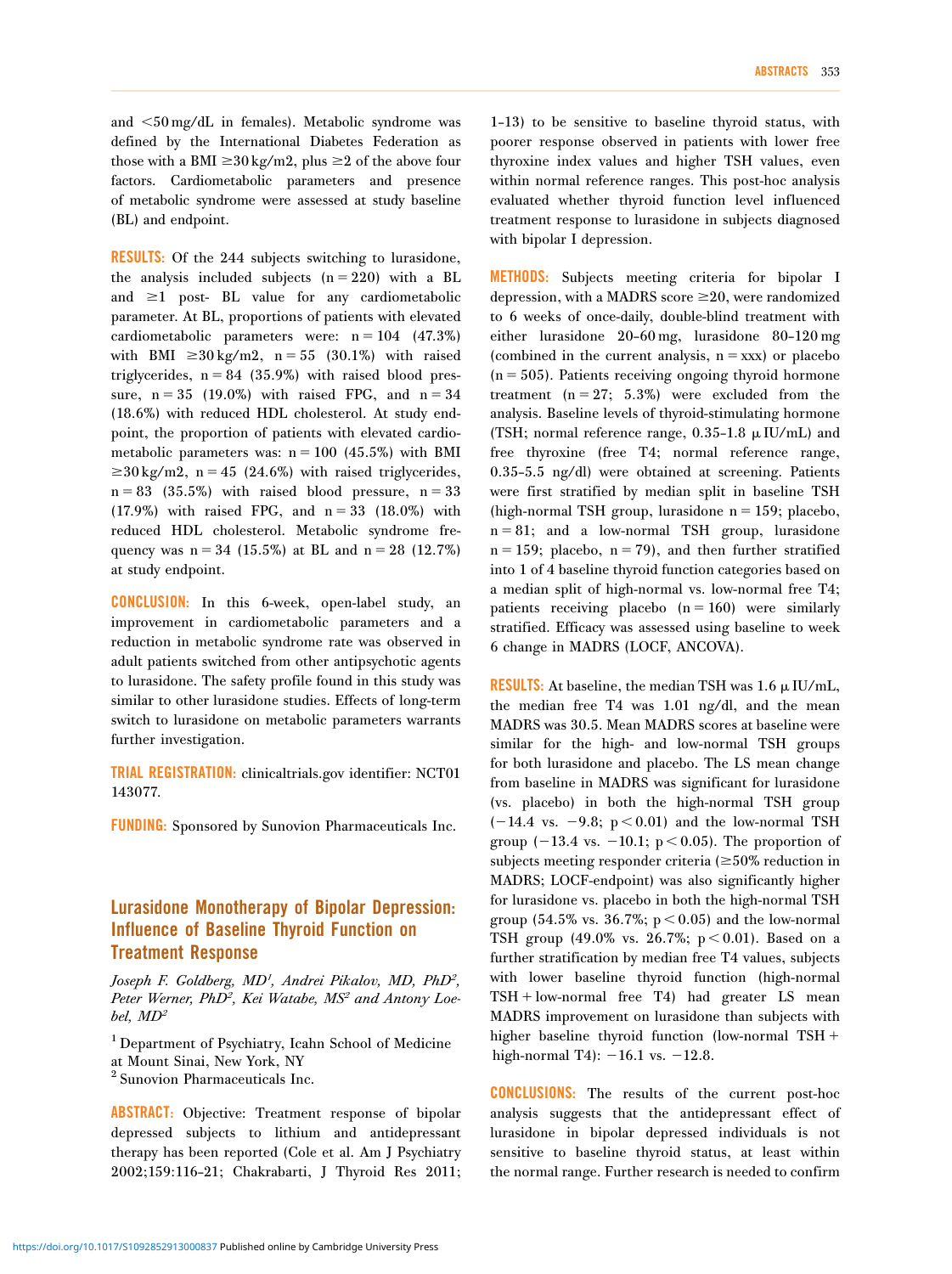this finding, including bipolar depression patients treated with lurasidone adjunctive to mood stabilizers.

FUNDING: Sponsored by Sunovion Pharmaceuticals Inc.

#### Efficacy of Lurasidone in the Treatment of Agitation Associated with Acute Schizophrenia

Michael H. Allen, MD<sup>1</sup>, Andrei Pikalov, MD, PhD<sup>2</sup>, Peter Werner PhD,<sup>2</sup>, Fengbin Jin, PhD, Josephine Cucchiaro,  $PhD<sup>2</sup>$  and Antony Loebel,  $MD<sup>2</sup>$ 

<sup>1</sup> Departments of Psychiatry and Emergency Medicine, University of Colorado Anschutz Medical Campus, Aurora, CO

<sup>2</sup> Sunovion Pharmaceuticals Inc.

ABSTRACT: Study Objectives: Agitation is a common presentation among patients hospitalized for an acute exacerbation of schizophrenia. Rapid and effective control of agitation is an important early treatment goal. The objective of this post-hoc analysis was to evaluate the efficacy of lurasidone in reducing agitation in patients who were hospitalized for an acute exacerbation of schizophrenia.

**METHOD:** This analysis was performed on pooled data from five 6-week, double-blind, placebo-controlled trials, in subjects with an acute exacerbation of schizophrenia who were randomized to fixed, oncedaily, 40–160 mg oral doses of lurasidone. Efficacy assessments were PANSS total score and the PANSS Excited Component (PEC) subscore recorded on Day 3/ 4 and Day 7 (and weekly thereafter) in the group of patients ( $n = 773$ ) experiencing clinically relevant levels of agitation, which was defined as a PEC score  $\geq$ 14 at baseline (Citrome, J Clin Psych 2007;68:1876–1885). A low agitation group was defined as a PEC score  $<$  14 at baseline.

**RESULTS:** In the high agitation group, the mean PANSS total and PANSS-EC scores at baseline were similar for lurasidone (100.7 and 16.7;  $n = 530$ ) and placebo (101.1) and 16.8;  $n = 243$ ). In the low agitation group, the mean PANSS total and PANSS-EC scores at baseline were lower for both lurasidone (91.2 and 10.9;  $n = 500$ ) and placebo (91.3 and 10.7;  $n = 254$ ). In the high agitation group, treatment with lurasidone was associated with a significantly lower attrition rate compared with placebo  $(36.0\% \text{ vs. } 48.1\%; \text{ p} < 0.01)$ . Treatment of the high agitation group with lurasidone was associated with significantly greater improvement in PANSS-EC scores at Days  $3/4$   $(-1.6$  vs.  $-1.0;$  $p < 0.001$ ), Day 7 (-2.3 vs. -1.6;  $p < 0.001$ ), and at Week 6 endpoint  $(-5.5 \text{ vs. } -3.8; \text{ p} < 0.001;$  effect size,

0.43) compared with placebo. Treatment of the high agitation group with lurasidone was also associated with significantly greater improvement in PANSS total scores at Days  $3/4$  (-5.1 vs. -4.0; p < 0.001), Day 7 (-9.0 vs.  $-6.5$ ; p < 0.001), and at Week 6 endpoint (-27.2 vs.  $-18.4$ ;  $p < 0.001$ ; effect size, 0.57) compared with placebo. Higher endpoint responder rates  $(\geq 20\%$ improvement in PANSS total) in favor of lurasidone vs. placebo were observed in both the high agitation group  $(64.3\% \text{ vs. } 43.4\%; \text{ p} < 0.01)$  and in the low agitation group (62.2% vs. 46.5%;  $p < 0.01$ ).

CONCLUSIONS: In this post-hoc analysis of pooled data from five short-term trials in subjects with an acute exacerbation of schizophrenia, treatment with lurasidone significantly reduced agitation as early as Day 3, with improvement maintained through week 6 endpoint. Treatment with lurasidone was associated with significant improvement in PANSS total and CGI-Severity scores from Day 7 onward in subjects with high and low agitation at baseline. In the high agitation group, treatment with lurasidone was associated with a lower discontinuation rate compared with placebo.

FUNDING: Sponsored by Sunovion Pharmaceuticals Inc.

### Effect of Lurasidone on Weight and Metabolic Parameters: A Comprehensive Analysis of Short- and Long-Term Trials in Schizophrenia

Andrei Pikalov, MD, PhD<sup>1</sup>, Josephine Cucchiaro, PhD<sup>1</sup>, Peter Werner, PhD<sup>1</sup>, Masaaki Ogasa, MS<sup>2</sup>, Robert Silva,  $PhD<sup>1</sup>$ , Kei Watabe,  $MS<sup>1</sup>$  and Antony Loebel,  $MD<sup>1</sup>$ 

<sup>1</sup> Sunovion Pharmaceuticals Inc.

<sup>2</sup> Dainippon Sumitomo Pharma Co., Ltd., Osaka, Japan

ABSTRACT: Study Objectives: Patients with schizophrenia are at significantly higher risk for diabetes, dyslipidemia, hypertension, and obesity, contributing to increased mortality. Antipsychotic medication may add further cardiometabolic risk, with significant differences in effects on weight, glucose and lipids reported among atypical antipsychotics. The objective of the current pooled analysis was to evaluate the effect of lurasidone on weight and metabolic parameters.

METHOD: Short-term data were pooled from seven double-blind, placebo-controlled, 6-week treatment studies of patients who met DSM-IV criteria for schizophrenia with an acute exacerbation. The shortterm safety analysis consisted of patients treated with lurasidone (20-160 mg,  $N = 1508$ ); haloperidol 10 mg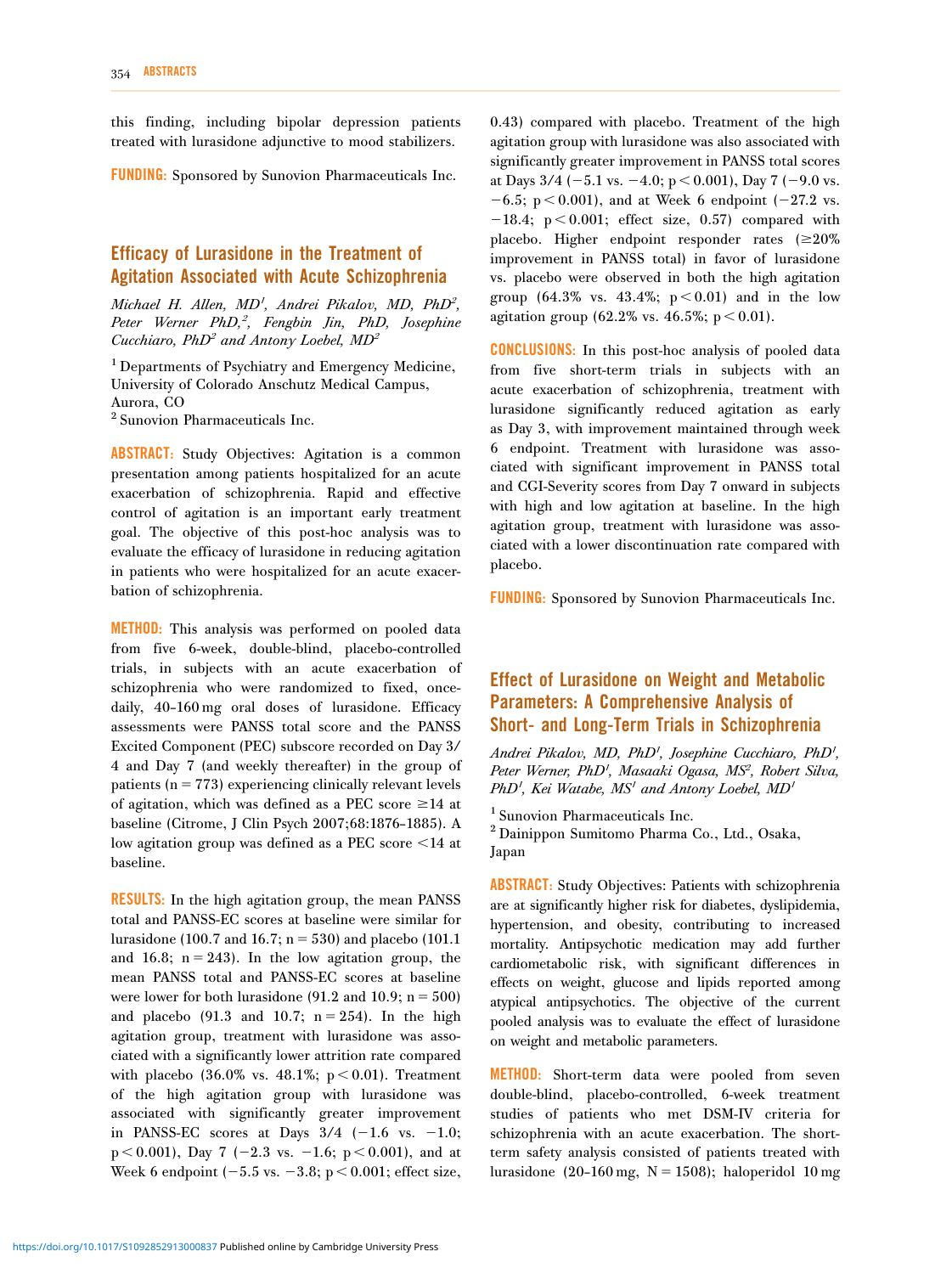$(N = 72)$ ; olanzapine 15 mg  $(N = 122)$ ; risperidone 4 mg  $(N = 65)$ ; quetiapine XR 600 mg (QXR; N = 119); or placebo  $(N = 708)$ . Longer-term data  $(6-22 \text{ months})$ were pooled from 5 open-label studies in patients taking lurasidone 20–120 mg/day.

RESULTS: In the short-term studies, subjects experiencing  $\geq 7\%$  increase/decrease in weight was 5.4%/ 3.1% for combined lurasidone doses, 7.0%/7.0% for haloperidol, 40.2%/0% for olanzapine, 6.2%/4.6% for risperidone, 15.3%/0% for QXR, and 4.3%/3.9% for placebo; and the mean change in BMI (kg/m2) was  $+0.1$ ,  $0.0 +1.4$ ,  $+0.1$ ,  $+0.7$ , and 0.0 for lurasidone, haloperidol, olanzapine, risperidone, QXR, and placebo, respectively. Median endpoint change in lipids were: triglycerides (mg/dL),  $-4.4$  for combined lurasidone,  $-2.7$  for haloperidol,  $+24.8$  for olanzapine,  $+3.5$  for risperidone,  $+9.7$  for QXR, and  $-6.2$  for placebo; total cholesterol (mg/dL),  $-5.0$  for lurasidone,  $-8.1$  for haloperidol,  $+7.7$  for olanzapine,  $+6.6$  for risperidone,  $+6.2$  for QXR, and  $-5.0$  for placebo; similar trends were recorded for changes in LDL for lurasidone, QXR and olanzapine. Median glucose (mg/dL) was unchanged (LOCF-endpoint) for lurasidone (0.0) and placebo (0.0), and was somewhat higher for haloperidol  $(+2.0)$ , olanzapine  $(+4.0)$ , risperidone  $(+3.0)$ , and QXR  $(+3.0)$ . Minimal-to-no changes were observed at Week 6 LOCF-endpoint in HbA1c. In the longer-term treatment sample, mean change in weight at Month 12 was  $-0.59$  kg for the lurasidone group (observed case); and the median changes (mg/dL) in metabolic parameters at Month 12 were:  $-3.9$  for total cholesterol and  $-6.2$  for triglycerides (observed case).

CONCLUSION: In this comprehensive analysis of shortand longer-term studies, treatment with lurasidone was associated with minimal increases in weight in shortterm trials, and small decreases in weight in longer-term trials. In the combined lurasidone dosage groups there was a baseline-to-endpoint decrease in mean total and LDL cholesterol, and triglycerides during both shortterm and longer-term treatment.

FUNDING: Sponsored by Sunovion Pharmaceuticals, Inc.

### Residential Treatment for Combat Stress: A Holistic, Comprehensive Approach

Angela Dinkins Smith, PhD, CRC<sup>1,2</sup>, Marc A. Cooper,  $\widetilde{MD}^{2,3}$  and Neil E. Page,  $MD^4$ 

<sup>1</sup> U.S Public Health Service, Fort Jackson, SC

<sup>2</sup> Comprehensive Behavioral Health, Fort Jackson, SC

<sup>3</sup> Moncrief Army Community Hospital, Columbia, SC

<sup>4</sup> Uniformed Services University of the Health Sciences, Bethesda, MD <sup>5</sup> Armed Forces Radiobiology Research Institute, Bethesda, MD

ABSTRACT: STUDY OBJECTIVES: Moncrief Army Community Hospital (MACH) created the Combat Stress and Addictions Recovery Program (CSARP) to meet the comprehensive needs of behavioral health patients suffering from post deployment issues. The model incorporates a comprehensive, ''wrap-around'' experience that is patient and family centered and includes local commands as part of the treatment team. While cognitive processing therapy is the core of this model, CSARP also incorporates nutrition, physical therapy, mindfulness meditation, biofeedback, pain management, financial management, spiritual counseling and pharmacotherapy into the program. The CSARP model is innovative because it is the Army's first residential, multi-disciplinary program that utilizes a holistic approach with active duty soldiers in the Army. Previously utilized outside civilian programs limited the scope of services they offered, preventing patients from addressing all their issues prior to their return to work.

METHOD USED TO EVALUATE THE EFFECTIVENESS: CSARP patients are combat veterans who are in need of intensive treatment for combat stress and other unhealthy behaviors who pose no imminent safety risk. Soldiers complete self-administered outcome measures upon admission and at discharge. The outcome measures used to examine the program's effectiveness include: The Satisfaction with Life Scale, Purpose in Life Test, Spiritual Attitude Inventory, Occupational Satisfaction Index (OSI-R), Leisure Boredom Scale, Lock Wallace Marital Adjustment Test, Post Traumatic Cognitions Inventory (PTCI), Beck Depression Inventory-II (BDI-II), Epworth Sleepiness Scale, PCL-M, Outcome Questionnaire (OQ-45), WHOQOL-BREF, Multidimensional Sexual Self Concept Questionnaire and the SF-36 Questionnaire. Predictive Analytics SoftWare, version 18 (PASW) was used to analyze the data. Several Paired Samples T Tests were conducted to compare the means of pre and post-test measures.

RESULTS: There were statistically significant findings on the PCL-M, t  $(17) = 3.70$ ,  $p = .002$ , the PTCI, t (17) = 4.50, p = .000, and the BDI-II, t (11) = 4.51,  $p = .001$ , indicating a significant decrease in reported symptoms of PTSD and depression.

CONCLUSIONS: The demand for effective treatment of post-deployment stress continues to grow as troops return home. The CSARP model offers several benefits. The residential component allows for "front loading" of therapies, potentially decreasing the need for outpatient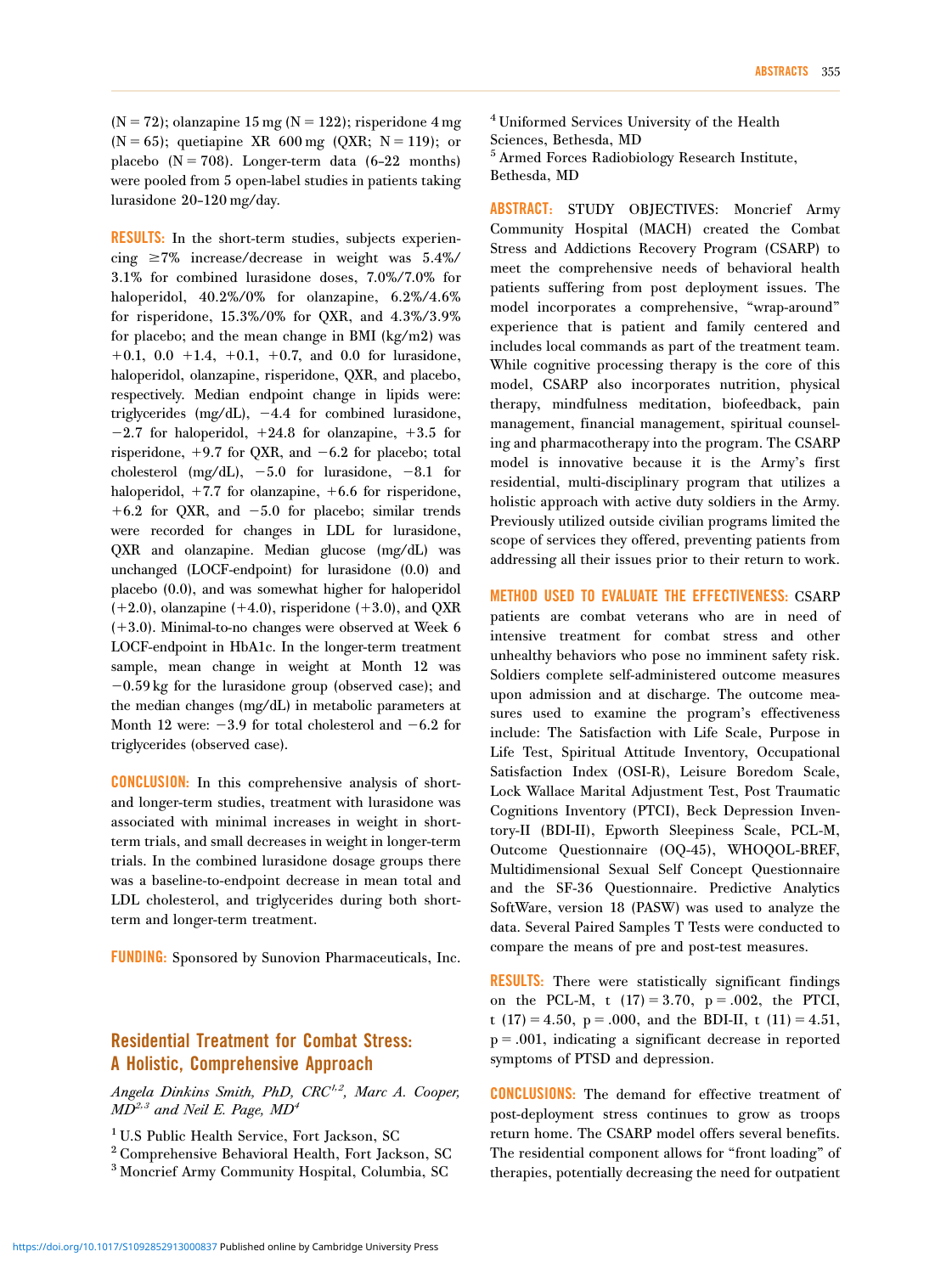treatment. Soldiers are assimilated into local support networks which they will continue to utilize upon discharge. The program is also cost effective and allows family member participation without any travel expenses or logistical complications. In conclusion, if CSARP patient outcomes continue to mirror the positive findings cited in previous studies, the program can possibly become the AMEDD model for residential treatment of PTSD.

FUNDING: No Funding sources for this study.

### An Open Label Study of Pharmacogenomic Based Treatment of Depression and Anxiety

Herbert Harris, MD<sup>1</sup>, Rachel Dicker, PharmD<sup>2</sup>, Kathryn Gardner,  $MS^2$  and Francis X. Brennan, PhD<sup>2</sup>

<sup>1</sup> Rho, Inc., Chapel Hill, NC

<sup>2</sup> Genomind, LLC

ABSTRACT: Study Objective(s): Response to psychiatric medication is highly variable, and genetic contributions to this variability are widely accepted. Therapies informed by a patient's genetic data have the potential to produce superior outcomes. Collecting data from subjects in actual practice settings poses challenges relative to typical research studies. This study offers a unique design to overcome these challenges, including an electronic consent form and secure online capture of study questionnaires as well as automated email and SMS reminders to reduce attrition. Study aims include: (1) demonstration of the efficacy of genetic testing through patient and clinician report outcomes (2) characterization of patients selected for pharmacogenetic testing by clinicians as well as (3) demonstration of the impact of genetic testing on clinician treatment decisions.

METHODS: This is an open label, prospective analysis of clinicians who order the Genecept Assay (Genomind, LLC, Chalfont, PA), and patients for whom the test is ordered. Both patients and their treating clinicians are enrolled as study subjects. Genes tested by the Genecept Assay are the serotonin transporter (SLC6A4), voltage-gated calcium channel (CACNA1C), Ankyrin G protein (ANK3), dopamine receptor subtype two (DRD2), catechol-O-methyl transferase (COMT) and methylenetetrahydrofolate reductase (MTHFR), as well as cytochromes P450 2D6 (CYP2D6), 2C19 (CYP2C19), and 3A4 (CYP3A4). Analytic results reports are provided to clinician participants, who will be asked to complete a baseline survey which asks about current medications, psychiatric history, and severity of illness using the Clinical Global Impressions-Severity (CGI-S) scale. Clinicians are asked to complete an additional survey after receiving the genetic results noting

any medication changes prompted by genetic results. A follow up assessment occurs at 3 months from the time of genetic testing, which includes an assessment of improvement of illness severity using the Clinical Global Impressions-Improvement (CGI-I) scale. Subjects are asked to complete assessments for depression, anxiety, medication side effects, and quality of life at three time points (baseline, 1 month, and 3 months).

RESULTS: This study began enrolling patients in April of 2013. Data from the first group of subjects are currently being analyzed.

CONCLUSION: Psychiatric treatment typically utilizes a trial and error process, often involving a significant number of failed medication trials. Targeted medication therapy informed by genetic data may ease this burden and improve patient outcomes. Results from this prospective study will provide data to corroborate the utility of genetic information in clinical practice.

**FUNDING:** This study is being funded by Genomind.

## Transcranial Magnetic Stimulation (TMS) for Patients with Pharmacoresistant Major Depression: Durability Over 1-Year and Comparison to Antidepressants

David G. Brock, MD, Kit N. Simpson, DrPH, and Annie N Simpson, PhD

**ABSTRACT:** Objective: This study was designed to assess the acute and long-term clinical outcomes of patients treated with NeuroStar TMS Therapy® in naturalistic clinical practice compared to a propensity-matched group of patients who participated in the Sequenced Treatment Alternatives to Relieve Depression (STAR\*D) study.

METHODS: 307 patients with a primary diagnosis of unipolar, non-psychotic major depressive disorder who had failed to receive benefit from prior antidepressant treatment received TMS treatment in clinical practice (67.7% women,  $48.3 \pm 14.3$  years) at 42 clinical practice sites. TMS was provided as determined by the evaluating physician, consistent with labeled use. 257 patients consented to long-term follow up over 52 weeks and were evaluable for statistical analysis. Clinical assessments (CGI-S, PHQ-9 and IDS-SR) were obtained at 3, 6, 9, and 12 months. Groups were matched by gender, age, income level, treatment resistance staging, symptom burden (QIDS-16 scores), and functional status (SF12 physical and mental component scores). Propensity score matching was performed using a Greedy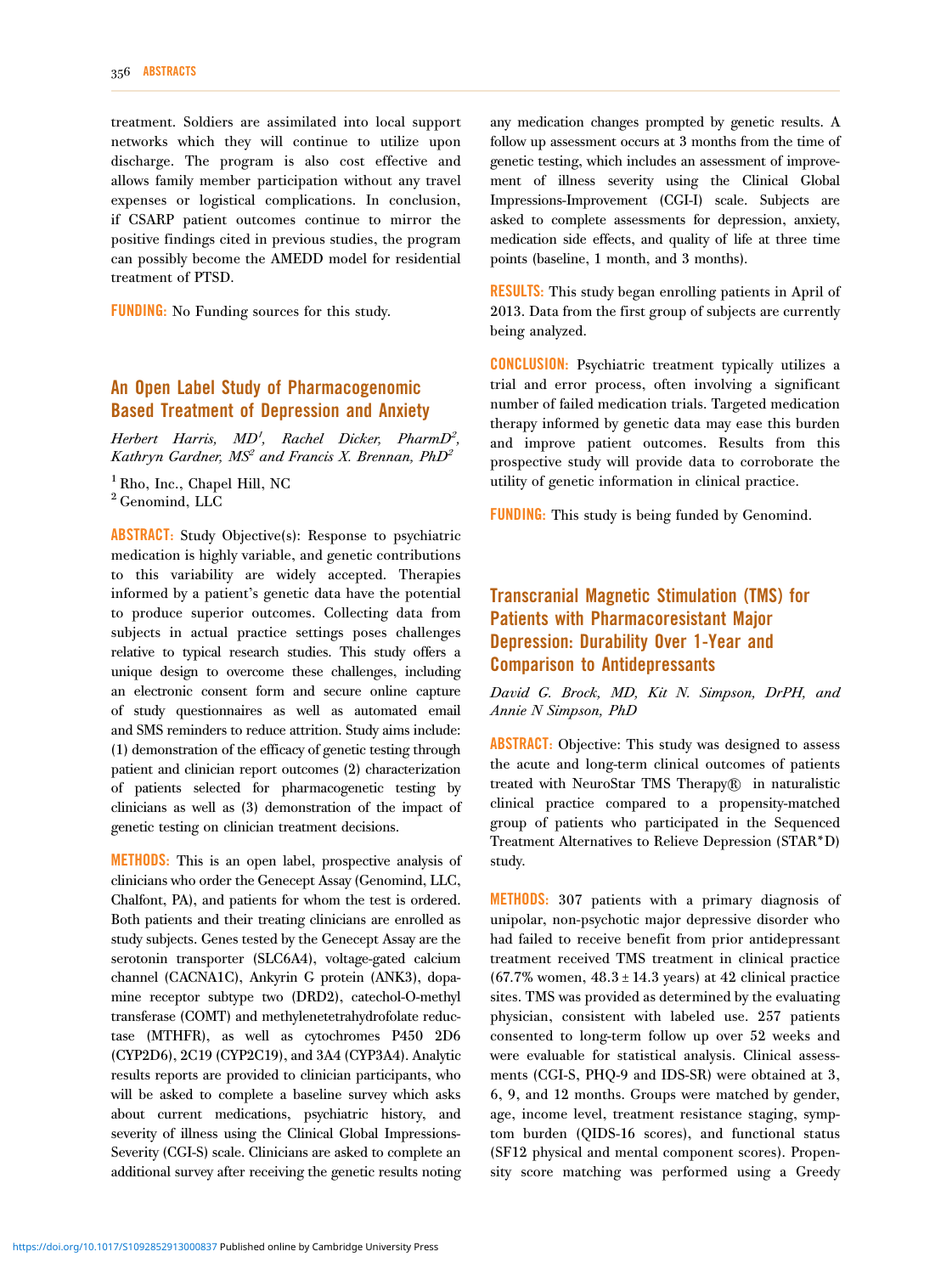Algorithm to select a STAR\*D comparison group with baseline characteristics matched to the NeuroStar TMS patient population. Clinical outcomes between groups were compared at a standard time point of 6 weeks.

RESULTS: Compared with baseline, there was a statistically significant reduction in mean [SD] CGI-S, PHQ-9 and IDS-SR total scores at the end of acute treatment (5.0 [0.9] vs. 3.0 [1.4], 18.0 [5.3] vs. 8.8 [6.7], and 44.9 [11.1] vs. 25.7 [15.5], all  $P < 0.0001$ ), which was sustained throughout the 52 week follow-up (2.8 [1.5], 8.6 [6.9], and 25.6 [15.8], all  $P < 0.0001$ ), respectively. The proportion of patients in remission at conclusion of the long term phase was similar to that observed at the end of acute treatment (end of acute/end of long term: CGI-S 41.2%/45.1%; PHQ-9 31.1% /37.0%; IDS-SR 29.7% /29.3%.) Propensity score matching of the NeuroStar TMS and STAR\*D patients demonstrated no statistically significant baseline differences between the two groups with mean standardized differences after matching less than 0.25 for all variables. The mean (SD) QIDS-16 score at the 6-week time point was 10.4 (6.18) vs. 13.0 (4.57) for the NeuroStar TMS and STAR\*D groups, respectively ( $p < 0.0001$ ). At baseline, 69.4% of the NeuroStar TMS and 72.2% of the STAR\*D patients were categorized as severely ill or worse (QIDS-16  $>15$ ). At the six week time point 27.0% of the NeuroStar group vs. and 5.2% of the STAR\*D group were categorized as with no symptoms (QIDS-16  $\leq$ 6).

CONCLUSIONS: TMS demonstrates a statistically and clinically meaningful durability of acute benefit over 52 weeks under a regimen of continuation antidepressant medication and access to TMS reintroduction for symptom recurrence. TMS achieved a greater proportion of patients with full symptom benefit at 6 weeks compared to medication treatment as usual.

### Changing Negative Core Beliefs with the Trial-Based Thought Record: A Randomized Study

Irismar Reis de Oliveira, MD, Thaı´s Delavechia Bonfim, Érica P. Duran, Maria Amélia Penido, Lina Sue Matsumoto, Fernanda Coutinho, and Michella Lopes Velasquez

BACKGROUND: Trial-Based Cognitive Therapy (TBCT) is a recently developed psychotherapeutic approach whose foundation is in cognitive therapy (CT), and inspired in the work of Franz Kafka. It differs from standard CT in that it has its own conceptualization, and simulates legal trials in which the patient role-plays the different characters in a tribunal, namely, prosecutor, defense attorney, juror, witnesses, etc. The Trial-Based Thought

Record (TBTR) is the main technique used in TBCT. As CT postulates that changing negative core beliefs (CBs) is the best prevention against relapses in several psychiatric disorders, an investigation was undertaken by means of the downward arrow technique to uncover and restructure negative CBs, conceptualized as "selfaccusations" (e.g., "I am a loser"), in patients having any psychiatric diagnoses. TBTR may be conducted using the empty chair format – an experiential approach derived from Gestalt Therapy in which the patient moves to different chairs to role-play different characters –, or in the static format, in which the patient remains in the same chair during the session.

**OBJECTIVES:** To confirm previous findings on the efficacy of the TBTR in decreasing the attachment of the patients to their self-critical negative CBs and corresponding emotions, and to assess the differential efficacy of the TBTR employed in the empty chair relative to the static format.

METHOD: This is a parallel-group, randomized study, of patients  $(n = 39)$  having any psychiatric diagnosis (mood and anxiety disorders, psychosis, etc.). They were submitted to a 50-minute, one-session, simulation of a legal trial and their adherence to negative CBs and corresponding emotions after each step of the TBTR technique first use were assessed. The TBTR comprises 7 steps: the identification of the CB (investigation), prosecutor's plea, defense attorney's plea, prosecutor's second plea, defense attorney's second plea, jury's verdict, and preparation for the appeal. Comparisons involved the TBTR used in the empty chair format relative to the static format. Statistical analyses involved a repeated measures mixed ANOVA and an ANCOVA, having the initial values (investigation) as the covariate.

RESULTS: Results of the mixed ANOVA indicated a significant main effect, meaning that significant reductions in percent values both in the credit given to the CBs and in the intensity of the emotions were observed at the end of the session ( $p < .001$ ), relative to baseline (investigation phase). There was no significant interaction between time and treatment. The ANCOVA showed a significant difference in favor of the empty chair approach for both the belief credit and the emotion intensity ( $p = .04$ ).

CONCLUSIONS: The TBTR may help patients reduce the attachment to negative CBs and corresponding emotions, confirming our preliminary observations.<sup>4</sup> However, contrary to our previous observation, in this study, the empty chair format was more efficacious than the static format in reducing the intensity of corresponding emotions.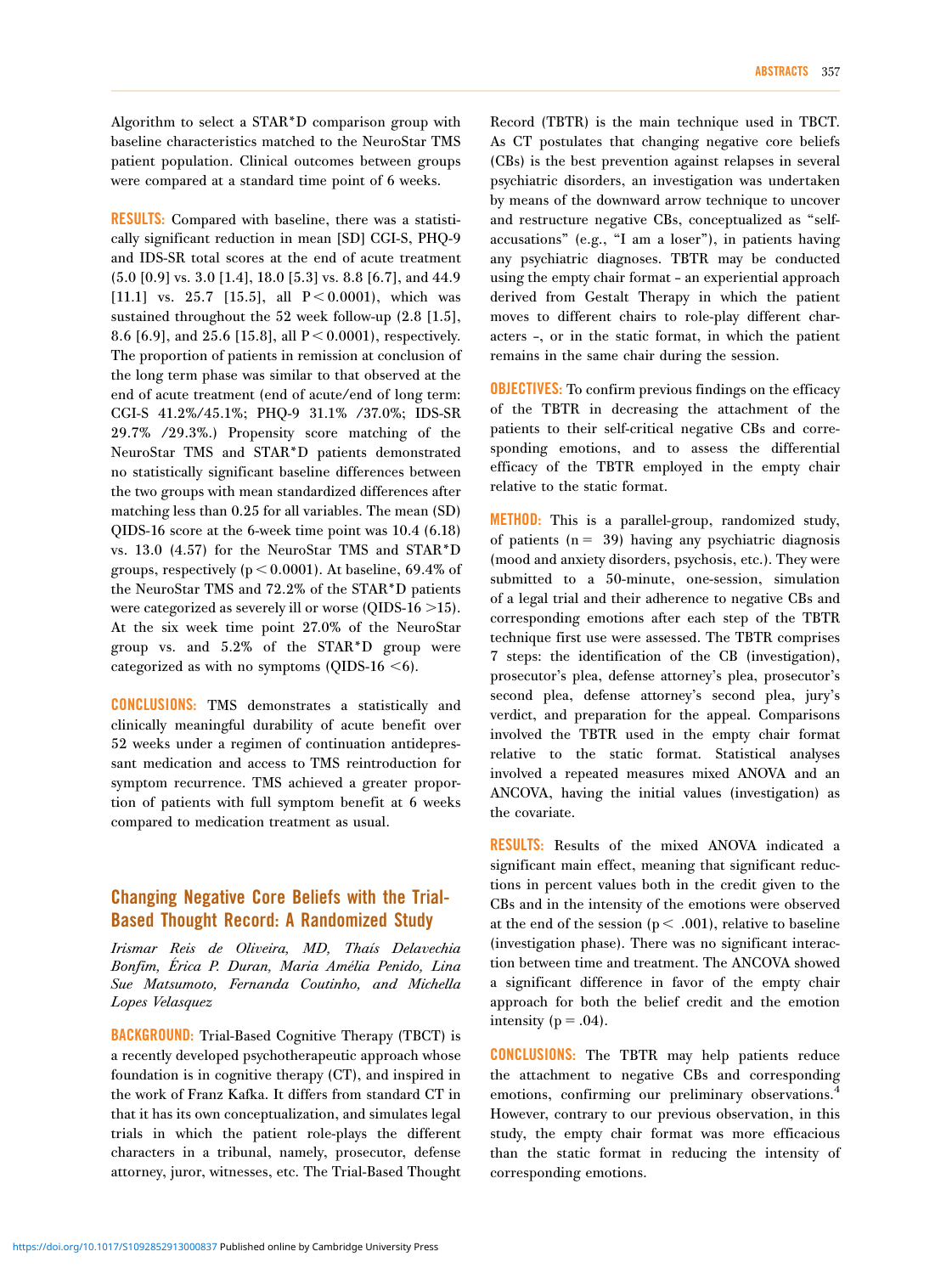EDUCATIONAL OBJECTIVES: After reading this poster, the participant should be able to recognize the importance of CBs in psychiatric disorders and the importance of restructuring such cognitions.

FUNDING: This research was not funded.

## Lurasidone in the Treatment of Early-Stage Schizophrenia: A Post-Hoc Analysis of Three Pooled Acute Treatment Studies

Jeffrey A. Lieberman, MD<sup>1,2</sup>, Andrei Pikalov, MD,  $PhD<sup>3</sup>$ , Jay Hsu, Ph $D<sup>3</sup>$ , Josephine Cucchiaro, Ph $D<sup>3</sup>$ , Peter Werner, PhD<sup>3</sup>, Fred Grossman,  $DO^3$  and Antony  $Loebel, \, MD^3$ 

<sup>1</sup> Department of Psychiatry, Columbia University

College of Physicians and Surgeons

<sup>2</sup> New York State Psychiatric Institute

<sup>3</sup> Sunovion Pharmaceuticals Inc.

ABSTRACT: Study Objectives: Lurasidone has demonstrated efficacy in the treatment of patients with schizophrenia, typically with a high degree of chronicity. Because lurasidone is well-tolerated and has a relatively favorable safety profile, with a low propensity for weight gain and metabolic abnormalities, it may be a useful agent to treat patients in the early stages of schizophrenia, since evidence suggests that this subgroup may be particularly vulnerable to adverse effects of antipsychotics. The objective of this post-hoc analysis was to evaluate the efficacy of lurasidone in subjects with early-stage schizophrenia (ESS).

**METHOD:** This was a pooled analysis of ESS subjects who had participated in three 6-week, randomized, placebo-controlled, phase 3 trials evaluating the efficacy of once-daily, 40–160 mg fixed-doses of lurasidone. ESS was defined as onset of illness within 3 years prior to study entry. Efficacy was evaluated using a mixedmodel repeated-measures (MMRM) analysis of change from baseline to Week 6 in PANSS total score and CGI-Severity score. Treatment response was defined as  $\geq$ 20% improvement from baseline in PANSS total score. Cohen's d effect sizes, and number needed to treat (NNT) values were calculated for key efficacy outcomes.

**RESULTS:** In this pooled analysis, 848 and 358 subjects were randomized to lurasidone and placebo respectively, and 102 (12.0%) subjects in the lurasidone group, and 44 (12.3%) subjects in the placebo group had ESS (onset of illness within 3 years). Baseline characteristics were similar for ESS and chronic (non-ESS) subjects, including a mean PANSS total score of 97, with the exception that the mean age of ESS subjects was 10 years younger. There was a slightly lower overall

discontinuation rate in ESS vs. chronic subjects treated with lurasidone (26.5% vs. 32.3%). In ESS subjects, treatment with lurasidone was associated with significantly greater improvement at Week 6 on the PANSS total score  $(-25.9 \text{ vs. } -17.3; \text{ p} < 0.05)$ . For PANSS change at Week 6, the lurasidone vs. placebo effect size (0.42 vs. 0.39) was similar for ESS vs. chronic subjects. Six weeks of treatment with lurasidone was associated with significant higher responder rates compared with placebo in the ESS group (69.0% vs. 48.0%;  $p < 0.01$ ; NNT = 5) and the chronic group (65.0% vs. 48.0%;  $p < 0.001$ ; NNT = 5). A higher incidence of parkinsonism (21.6% vs. 13.1%), nausea (18.6% vs. 9.5%), and vomiting (15.7% vs. 7.0%) was recorded in ESS vs. chronic subjects treated with lurasidone. Lurasidone was generally well-tolerated, with a low rate of discontinuation due adverse events in the ESS vs. chronic groups (3.9% vs. 6.0%).

CONCLUSIONS: The results of this post-hoc analysis indicate that lurasidone is efficacious and well-tolerated in patients with early stage schizophrenia. Follow-up is needed to more fully evaluate long-term outcomes in subjects with early stage schizophrenia.

FUNDING: Sponsored by Sunovion Pharmaceuticals Inc.

## Lurasidone Treatment for Bipolar I Depression: Effects on Quality of Life and Patient Functioning

Terence A. Ketter,  $MD<sup>1</sup>$ , Josephine Cucchiaro, Ph $D<sup>2</sup>$ , Robert Silva, PhD<sup>2</sup>, Andrei Pikalov, MD, PhD<sup>2</sup>, Kaushik Sarma, MD, Hans Kroger, MPH, MS<sup>2</sup> and Antony Loebel, MD<sup>2</sup>

<sup>1</sup> Stanford University, Stanford, CA <sup>2</sup> Sunovion Pharmaceuticals Inc.

ABSTRACT: Study Objectives: The objective of this secondary analysis was to evaluate the effect of treatment with lurasidone (both monotherapy and adjunctive therapy with lithium [Li] or valproate [VPA]), on quality of life and functioning in patients with bipolar I depression (BPD).

METHOD: Patients meeting DSM-IV-TR criteria for BPD, with or without rapid cycling, with a MADRS score  $\geq$ 20, were randomized, in 2 multi-regional trials (combined  $n = 853$ ), to 6 weeks of once-daily, doubleblind treatment with lurasidone adjunctive to lithium (Li) or valproate (VPA); or double-blind treatment with lurasidone monotherapy. In the adjunctive therapy study, patients received either lurasidone 20–120 mg/day or placebo, in combination with either Li or VPA. In the monotherapy study, patients received either lurasidone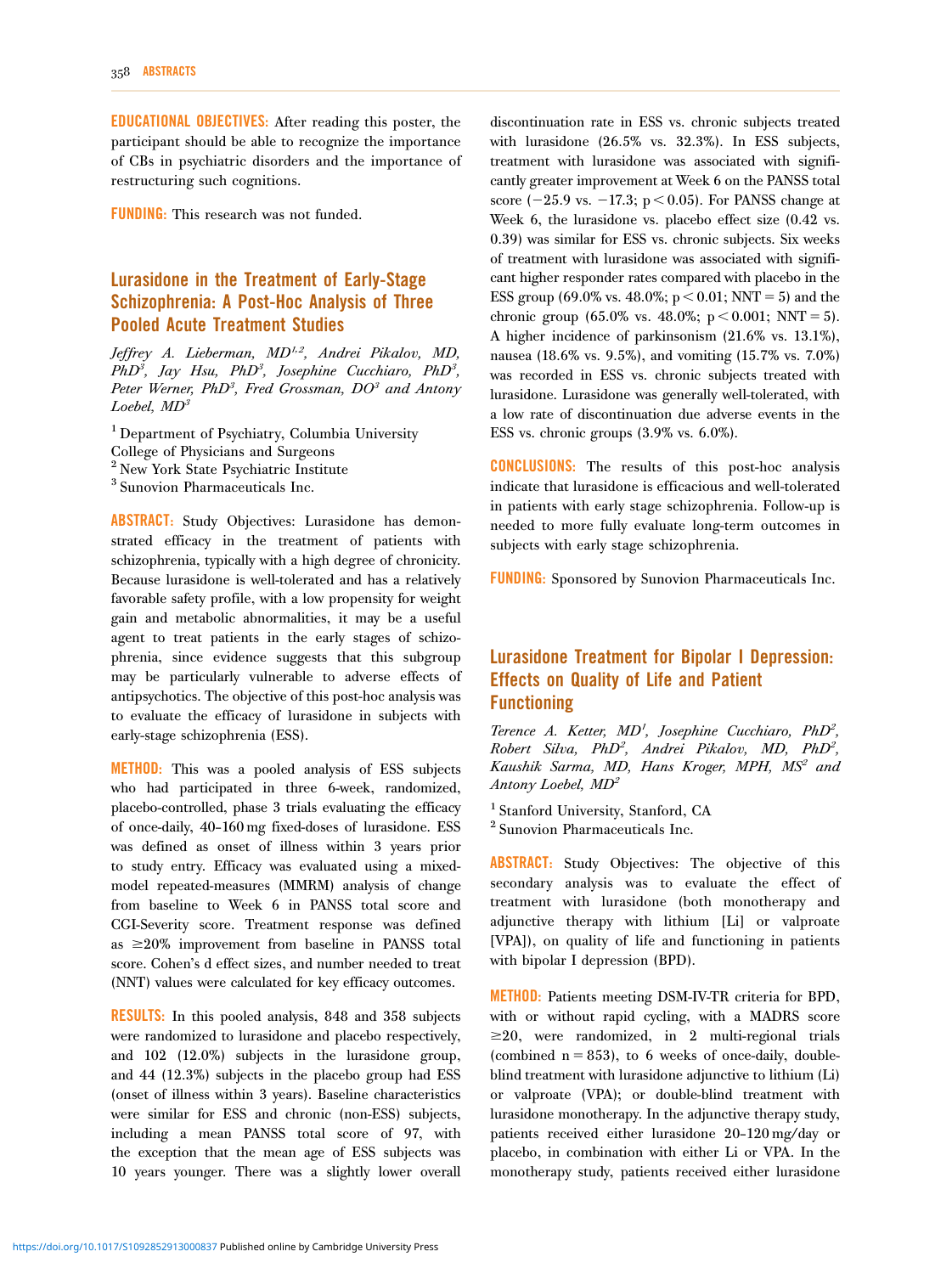20–60 mg, lurasidone 80–120 mg, or placebo. In both studies, the primary outcome was change in depressive symptoms, assessed by the MADRS. Functioning was assessed using the Sheehan Disability Scale (SDS) total and subscores. Quality of life was assessed using the Quality of Life Enjoyment and Satisfaction Questionnaire, Short Form (Q-LES-Q-SF). SDS and Q-LES-Q-SF outcomes were evaluated using analysis of covariance with last observation carried forward (LOCF), and logistic regression.

RESULTS: In the adjunctive therapy study, treatment with LUR20-120 resulted in significantly greater reduction in MADRS total score at week 6 compared with PBO  $(-17.1 \text{ vs. } -13.5; \text{ p} = 0.005)$ . Significantly greater week 6 reduction in the SDS total score was observed on adjunctive lurasidone vs. placebo  $(-9.8 \text{ vs. } -6.3;$  $p < 0.001$ ). Significantly greater improvement in the lurasidone group (vs. placebo) was also observed on 2 of the 3 SDS subscores (social life and family life), and in the Q-LES-Q-SF total score. A significantly higher proportion of subjects shifting from below normal to normal  $(\geq 52.3)$ Q-LES-Q-SF scores (64.3% vs. 44.1%;  $p = 0.001$ ). In the monotherapy study, treatment with lurasidone significantly reduced MADRS total score at week 6 for both the LUR20-60 group  $(-15.4; p < 0.001)$  and the LUR80-120 group  $(-15.4; p < 0.001)$  vs. PBO  $(-10.7)$ . Significantly greater week 6 reduction in the SDS total score was observed for both the LUR20-60 group  $(-9.5; p = 0.003)$ and the LUR80-120 group  $(-9.8; p < 0.001)$  vs. PBO (26.3). Significantly greater improvement in both lurasidone groups was also observed on each of the 3 SDS subscores, and in the Q-LES-Q-SF total score. A significantly higher proportion of subjects shifted from below normal to normal Q-LES-Q-SF scores for the LUR20-60 group (55.3%;  $p < 0.001$ ) and the LUR80-120 group  $(54.2\%; p < 0.001)$  vs. PBO  $(32.9\%).$ 

CONCLUSIONS: In this analysis of data from two 6-week studies, treatment of bipolar I depression with LUR, whether monotherapy or adjunctive to Li or VPA was associated with significant improvement in quality of life and functioning as measured by patient-rated scales.

FUNDING: Sponsored by Sunovion Pharmaceuticals Inc.

## Repetitive Transcranial Magnetic Stimulation as a Treatment for Depression: Outcomes and Adverse Effects in a Community Psychiatric Practice

Robert Dolgoff, MD, Rick Trautner, MD, Melissa Ayers, BA, and Vaidahi Patel, BS

OBJECTIVES: rTMS aims directly to influence abnormal brain circuits. The FDA cleared the Neuronetics Neurostar device in 2008 for the treatment of Major Depressive Disorder. We wanted to know if stimulation of the left dorsolateral prefrontal cortex utilizing the protocol which led to FDA clearance would provide clinical benefit and whether it would be well tolerated in a real world community setting.

METHOD: After screening and after obtaining informed consent we treated 72 depressed patients. Most were highly treatment resistant; 69 (96%) had failed to respond to five or more medications although not all of the trials were adequate. Prior to treatment the average MADRS score was 33, the BDI 36, and the PHQ-9 20. 57 of the patients (79%) had Major Depressive Disorder, the other 15 had Bipolar Disorder I or II. We explained to the bipolar patients that TMS is not an approved treatment for Bipolar Disorder and that they were being treated off label. All patients were treated with high frequency (10hz) stimulation of the left DLPFC, 3,000 pulses per treatment 5 days a week for four to six weeks on average although some patients had more and some had fewer treatments. Many but not all of those who had not improved after two to four weeks of treatment were treated with more pulses (e.g. 4,000) or were given bilateral treatment, usually 2,500 stimulatory pulses to the left DLPFC and 1,500 inhibitory pulses (1 Hz) to the right DLPFC. A MADRS and either a BDI or a PHQ-9 was given to all patients each week. Each patient also had a clinical interview with a psychiatrist each week, usually of 25 minutes duration.

RESULTS: Using a definition of remission as MADRS or BDI<10 or PHQ-9<5 35% of patients remitted.  $25\%$ responded (MADRS, BDI, or PHQ-9 decreased by  $>50\%$ ). 21% had a partial response (score decreased by  $>25\%$ ), and the remaining 14% had no response. One patient developed acute mania. One patient committed suicide at a point in treatment when he had become less depressed. Some patients experienced mild to moderate scalp or facial discomfort; in most cases this subsided after the first few treatments. Several patients experienced pain during the treatment or headache that persisted after each treatment and one dropped out because of pain. Most patients had no discomfort at all after the first few treatments.

CONCLUSIONS: Even though the patients were highly treatment resistant rTMS provided impressive benefit and was generally well tolerated. We believe it will be widely utilized.

FUNDING: Limited funding was provided by Neuronetics, Malvern PA.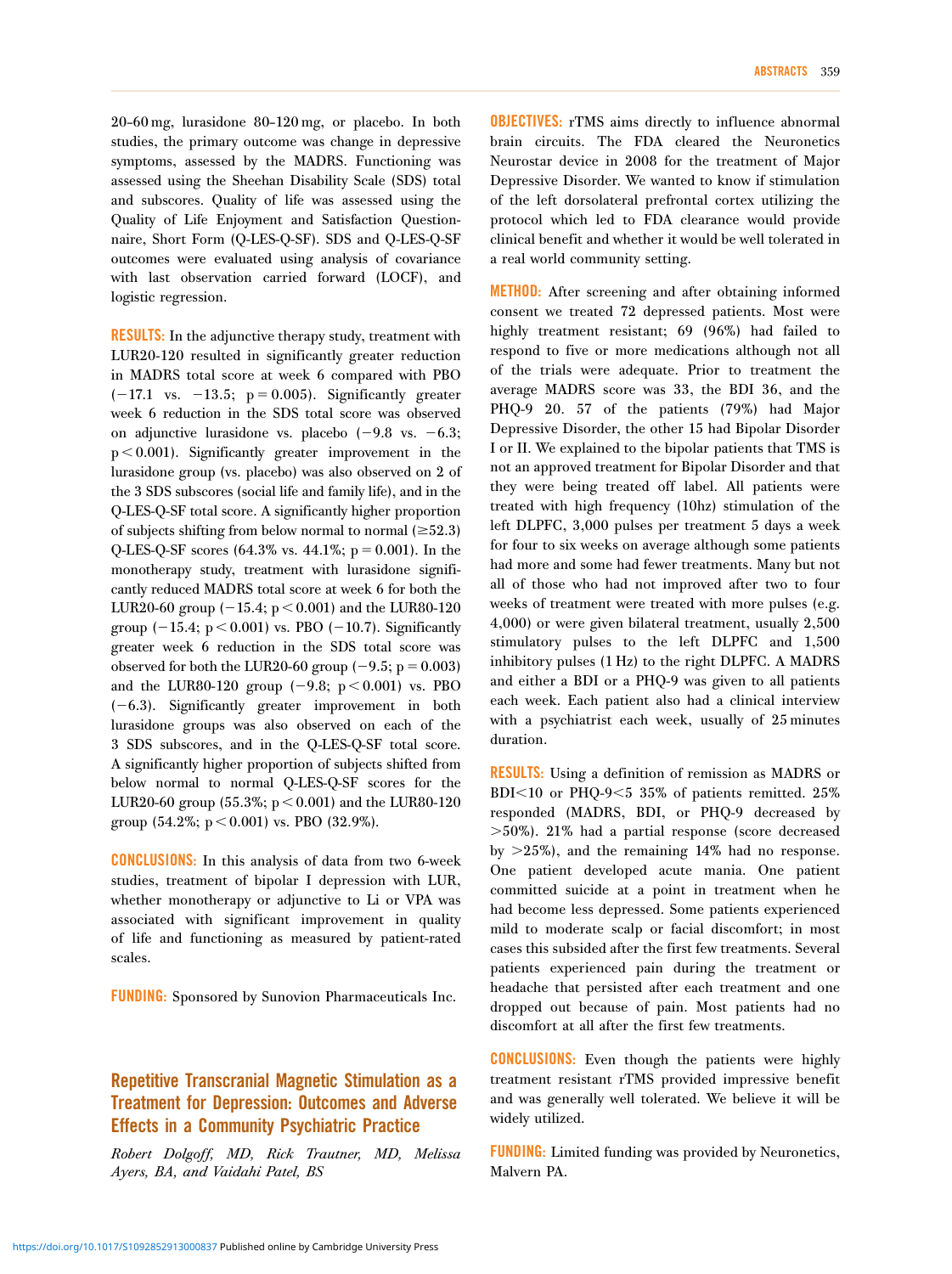## The Treatment of Depression Using Botulinum Toxin A: A 24 Week Randomized, Double-blind, Placebo-Controlled Study

Michelle Magid, MD, Jason Reichenberg, MD, and Poppy E. Poth, CCRC

University of Texas Southwestern, Austin, TX

ABSTRACT: Study Objective: To determine whether a single treatment of Botulinum Toxin A in the forehead (glabellar) region can improve symptoms of depression.

METHOD: This was a 24-week randomized, double-blind, placebo-controlled study treating people who suffer from depression (and who also had moderate to severe frown lines in forehead region) with Botulinum toxin A (BTA) injections. Thirty participants were randomized to receive either placebo or BTA injections in the forehead. Female participants received 29 units of BTA; male participants received 39 units. At week 12, the groups were switched and those receiving BTA received placebo and vice versa. Participants were evaluated at week 0,3,6,12,15,18, and 24 for improvement in depression symptoms using PHQ-9, BDI, and HAM-D 21 objective measurement scales.

The primary outcome measure was a full response to treatment as measured by a  $>50\%$  reduction in Ham-D scores.

Secondary outcome measures included 1) remission to treatment as measured by a Ham-D score of  $\leq 7$  and a BDI score of  $\leq$ 9. 2) full response to treatment as measured by a  $>50\%$  reduction on BDI. 3) partial response to treatment as measured by a 25% to 49% reduction in score on Ham-D and BDI.

RESULTS: Patients who received BTA had a statistically significant reduction in depression symptoms as compared to placebo.

Moreover, it was noted that the group that received BTA first continued to have improvement in depression symptoms throughout the 24 weeks. This is particularly interesting given that the cosmetic effects of Botox last approximately 12–16 weeks.

The Ham-D 21 response rate was 0% in the placebo group, 55% in BTA first group, and 24% in BTA second group. Remission rate was 0% in the placebo group, 18% in BTA first group, and 18% in BTA second group. Partial response rate was 5% in the placebo group, 73% in BTA first group, and 65% in BTA second group.

The BDI response rate was 5% in the placebo group, 45% in BTA first group, and 33% in BTA second group. Remission rate was 5% in the placebo group, 27% in BTA first group, and 33% in BTA second group. Partial response rate was 32% in the placebo group, 73% in BTA first group, and 56% in BTA second group.

CONCLUSIONS: Botulinum toxin injection to the glabellar region may be an effective, safe, and sustainable intervention in the treatment of depression. Preliminary data provides support for the concept that the facial musculature not only expresses, but may also regulate mood states. This may be due to social factors (i.e. people are more likely to engage with us if we have a positive facial expression) or biological factors (i.e. peripheral feedback from facial movements is altered by BTA injections, thereby breaking a feedback loop of negative neurochemical changes causing negative emotional states) or a complex interaction of both.

FUNDING: The study was funded by The Brain and Behavior Research Foundation Young Investigator Award

## Effect of Lurasidone Monotherapy or Adjunctive Therapy on Anxiety Symptoms in Patients with Bipolar I Depression

Robert M.A. Hirschfeld, MD<sup>1</sup>, Josephine Cucchiaro, PhD<sup>2</sup>, Andrei Pikalov, MD, PhD<sup>2</sup>, Peter Werner, PhD<sup>2</sup>, Jay Hsu, PhD<sup>2</sup>, Hans Kroger, MPH, MS<sup>2</sup> and Antony Loebel,  $MD^2$ 

<sup>1</sup> Department of Psychiatry, University of Texas Medical Branch, Galveston, TX <sup>2</sup> Sunovion Pharmaceuticals Inc.

ABSTRACT: Study Objectives: Over half of patients diagnosed with bipolar I depression (BPD) experience clinically significant anxiety, and over one-third will be diagnosed with an anxiety disorder in their lifetime. This analysis evaluated the efficacy of lurasidone as monotherapy or adjunctive therapy to lithium (Li) or valproate (VPA) in treating symptoms of anxiety in patients with BPD.

METHOD: Patients meeting DSM-IV-TR criteria for BPD, with or without rapid cycling, with a Montgomery Åsberg Depression Rating Scale (MADRS) score  $\geq 20$ , were randomized, in 2 large, parallel-group, multiregional studies (combined  $n = 853$ ), to 6 weeks of once-daily, double-blind treatment with lurasidone adjunctive to lithium (Li) or valproate (VPA); or as monotherapy. In the adjunctive therapy study, patients received either lurasidone 20–120 mg/day or placebo, in combination with either Li or VPA. In the monotherapy study, patients received either lurasidone 20–60 mg, lurasidone 80–120 mg, or placebo (both treatment arms were combined in the current analysis). In both studies, the primary outcome was change in depressive symptoms, assessed by the MADRS. Symptom severity of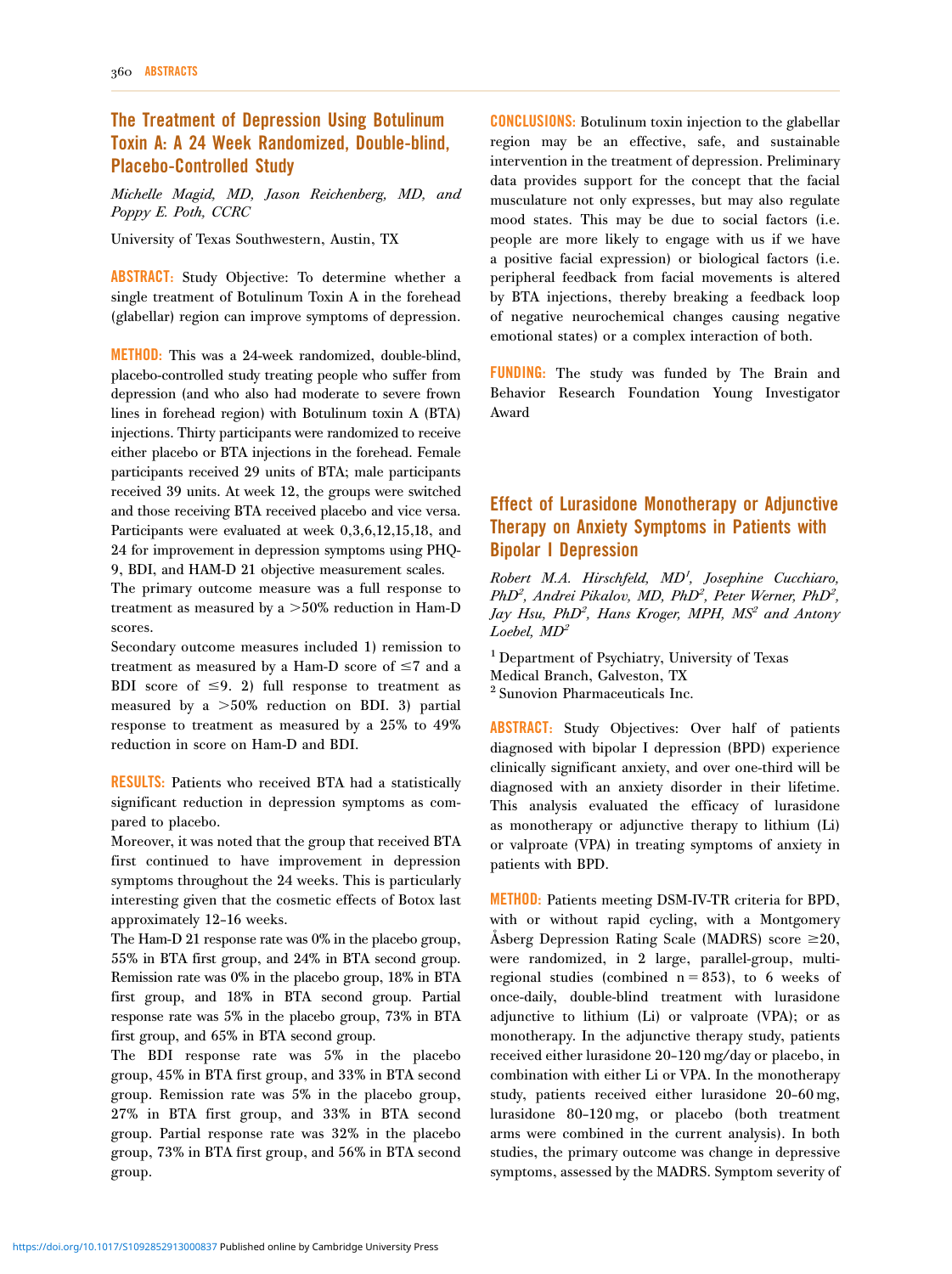anxiety was determined using the Hamilton Anxiety Scale (HAM-A).

RESULTS: Overall, 33% of patients met criteria for moderate-to-severe anxiety (HAMA  $\geq$ 18) at baseline. In the adjunctive therapy study, treatment with lurasidone combined with Li or VPA, significantly reduced HAM-A total score compared with placebo  $(-8.0 \text{ vs. } -6.0; \text{ p} < 0.01;$  LOCF); significant improvement vs. placebo was also observed for the HAM-A psychic  $(p < 0.01)$  and somatic  $(p < 0.01)$  factors. Treatment with lurasidone was associated with higher endpoint anxiety responder rates  $(\geq 50\% \text{ reduc-}$ tion in HAM-A) compared with placebo in both the moderate-to-severe anxiety group (68.8% vs. 45.1%;  $p < 0.01$ ) and in the group with lower baseline anxiety  $(HAM-A \leq 18; 57.0\% \text{ vs. } 38.8\%; p \leq 0.01)$ . In the monotherapy study, treatment with lurasidone significantly reduced HAM-A total score compared with placebo  $(-6.6 \text{ vs. } -4.6; \text{ p} < 0.001)$ ; significant improvement vs. placebo was also observed for the HAM-A psychic factor  $(p < 0.01)$ , but not the somatic factor ( $p = 0.108$ ). Treatment with lurasidone was associated with significantly higher endpoint anxiety responder rates compared with placebo in the lower baseline anxiety group  $(53.9\% \text{ vs. } 28.0\%; \text{ p} < 0.001),$ but the difference was not significant in the moderateto-severe anxiety group (51.0% vs. 37.3%). Incidence of adverse events, and discontinuation due to adverse events was not influenced by the severity of baseline anxiety.

CONCLUSIONS: The results of this secondary analysis suggest that short-term treatment with lurasidone is effective in treating symptoms of anxiety in subjects with bipolar I depression. Short-term treatment with lurasidone was well-tolerated regardless of baseline anxiety severity.

FUNDING: Sponsored by Sunovion Pharmaceuticals, Inc. clinicaltrials.gov identifier: NCT00868699 and NCT00 868452

## Lurasidone for the Treatment of Bipolar I Depression: Treatment Outcomes in the Presence of Subsyndromal Hypomanic Features

Roger S. McIntyre, MD, Michael H. Allen, MD<sup>2</sup>, Josephine Cucchiaro, PhD, Pikalov, MD, PhD, Hans Kroger, MS, Peter Werner, PhD, and Antony Loebel, MD

<sup>1</sup> Departments of Psychiatry and Pharmacology, University of Toronto, ON, Canada <sup>2</sup> Mood Disorders Psychopharmacology Unit,

University Health Network, Toronto, ON, Canada

<sup>3</sup> Departments of Psychiatry and Emergency Medicine, University of Colorado Anschutz Medical Campus, Aurora, CO

ABSTRACT: Study Objectives: In patients with bipolar I depression, low or subsyndromal levels of hypomanic symptoms are clinically relevant and are associated with an increased risk of treatment-emergent mania (Berk et al. J Affect Disord 2008;153–8; Frye et al. Am J Psych 2009;166;164–72). This post-hoc analysis evaluated effect of subsyndromal hypomanic features on efficacy and safety outcomes with lurasidone in the treatment of bipolar I depression.

METHOD: All subjects met DSM-IV-TR criteria for nonpsychotic bipolar I depression, with or without rapid cycling, with a Montgomery Asberg Depression Rating Scale (MADRS) score  $\geq 20$  and a Young Mania Rating Scale (YMRS) score  $\leq 12$ . Subjects were randomized to 6 weeks double-blind, once-daily treatment with either lurasidone 20–60 mg, lurasidone 80–120 mg, or placebo. For the current analysis, the lurasidone groups were combined. The presence or absence of subsyndromal hypomanic symptoms at baseline was defined using the YMRS based on two criteria: (1) patients above or below the median baseline YMRS score of 4; and (2) patients with a score of  $\geq 2$  for two or more YMRS items.

**RESULTS:** Treatment with lurasidone  $(n = 182)$ , compared with placebo  $(n = 90)$ , was associated with significantly greater reduction in MADRS scores in subjects with subsyndromal hypomanic symptoms  $(-15.73 \text{ vs. } -10.93; \text{ p} < 0.01; \text{ MMRM}; \text{ for the group})$ with YMRS  $\geq 4$ ); and in subjects (n = 213) without subsyndromal hypomanic symptoms  $(-15.16 \text{ vs.}$  $-10.75$ ; p < 0.01; MMRM for the group with YMRS  $\leq$ 4). When analyzed using criterion 2 ( $\geq$ 2 YMRS item scores with a severity  $\geq 2$  at baseline), treatment with lurasidone, compared with placebo, was associated with significantly greater reduction in MADRS scores in subjects with subsyndromal hypomanic symptoms  $(-16.29 \text{ vs. placebo } -10.93; \text{ p} < 0.01)$ ; and in subjects without subsyndromal hypomanic symptoms  $(-14.63)$ vs.  $-10.08$ ; p < 0.001). Statistical interaction terms (lurasidone X hypomanic subgroup) were nonsignificant for both analyses, supporting the absence of a significant influence of subsyndromal hypomanic symptoms on lurasidone's efficacy in bipolar I depression. For subjects with vs. without subsyndromal hypomanic symptoms (YMRS  $\geq 4$  criterion), treatment with lurasidone and placebo were both associated with reduction at Week 6 in mean YMRS scores  $(-2.4 \text{ vs.}$  $-2.3$ ). Discontinuation rates due to adverse events were comparable in subjects with and without subsyndromal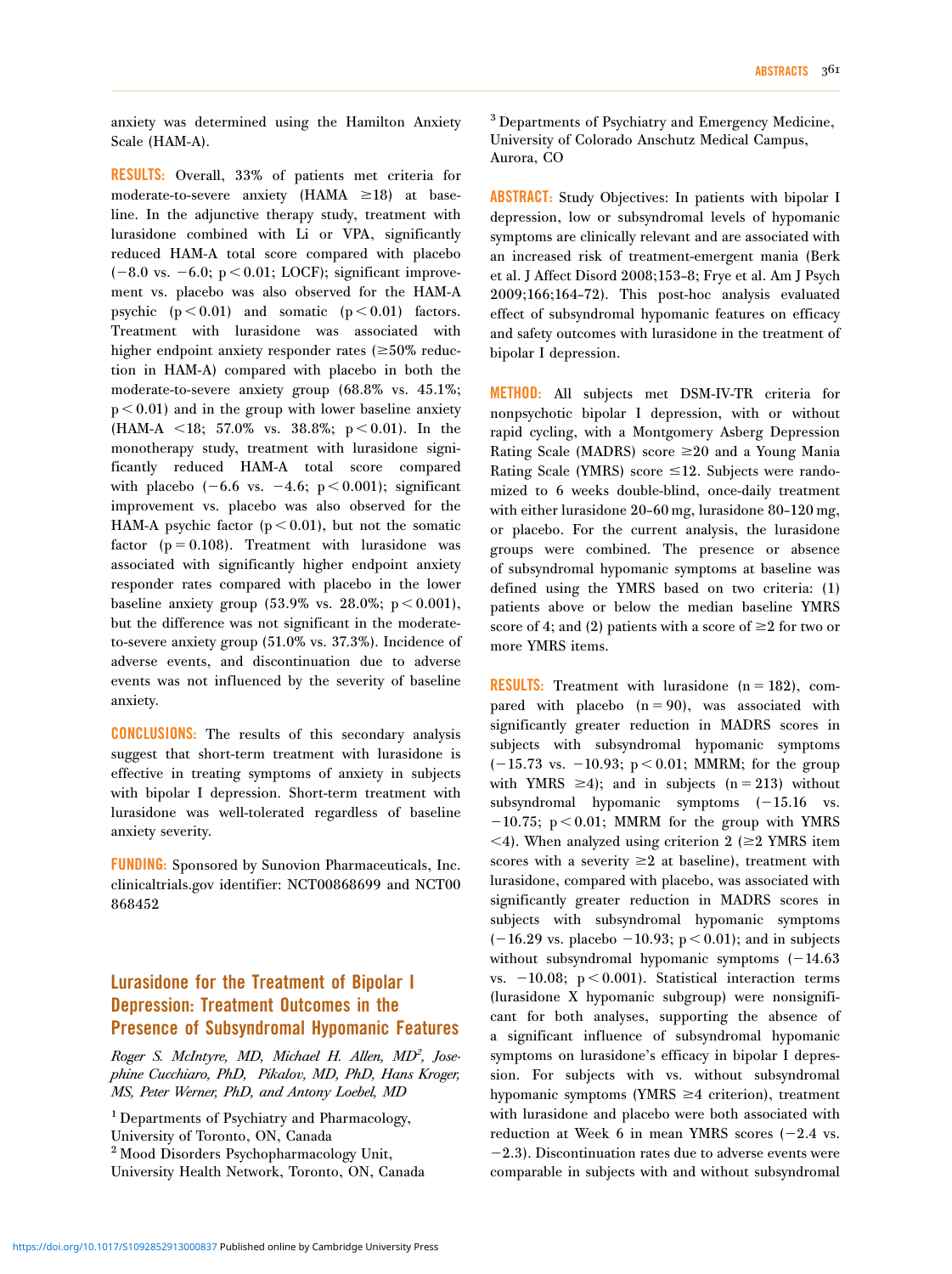hypomanic symptoms for lurasidone (7.5% vs. 4.8%) and placebo (5.3% vs. 6.8%).

CONCLUSIONS: In this short-term study, the superior efficacy of lurasidone monotherapy vs. placebo in bipolar I depression was observed in adults presenting with and without clinically significant subsyndromal hypomanic features. In the subsyndromal hypomania group, treatment with lurasidone was well-tolerated, and was associated with a small reduction from baseline in hypomanic symptomatology.

FUNDING: Sponsored by Sunovion Pharmaceuticals Inc.

## Switching to Lurasidone in Patients with Schizoaffective Disorder: Safety, Tolerability and Effectiveness

Peter Werner, PhD<sup>1</sup>, Andrei Pikalov, MD, PhD<sup>1</sup>, Jay Hsu, PhD<sup>1</sup>, Josephine Cucchiaro, PhD<sup>1</sup> and Antony Loebel,  $\overline{MD}^1$ 

1 Sunovion Pharmaceuticals Inc.

ABSTRACT: Study Objectives: Lurasidone is an atypical antipsychotic approved for the treatment of schizophrenia. Limited information is available describing the safety, tolerability and effectiveness of lurasidone in schizoaffective patients. The objective of this post-hoc analysis was to evaluate the safety, tolerability, and effectiveness of switching stable patients with a diagnosis of schizoaffective disorder to lurasidone utilizing three different switch strategies.

METHOD: Non-acute patients with a diagnosis of schizophrenia or schizoaffective disorder who were considered to be appropriate candidates for switching current antipsychotic medication were randomized to three open-label lurasidone switch strategies: a 40/40 group  $(N = 74)$  was started on 40 mg/d for 14 days; a 40/80 group  $(N = 88)$  was started on 40 mg/d for 7 days, then increased to 80 mg/d for 7 days; and an 80/80 group  $(N = 82)$  was started on 80 mg/d for 14 days. The prior antipsychotic was tapered off (50% step-down at the end of week 1; discontinuation after week 2). All patients were then treated for 4 weeks with lurasidone 40–120 mg/d. The primary outcome variable, treatment failure, was prospectively defined as any occurrence of: insufficient clinical response, exacerbation of underlying disease or discontinuation due to an adverse event.

RESULTS: Of the 244 patients randomized, 91 (37%) met DSM-IV-TR criteria for schizoaffective disorder; mean age of initial onset was 26 years, and mean age at onset

of the current episode was 39 years; over half had a history of  $\geq 4$  hospitalizations. 81.1% of all patients  $(N = 244)$ , and 82.4% of schizoaffective disorder patients (75/91) completed the 6-week study. Of these 91 patients, 6.6% (6 patients) discontinued due to adverse events. No schizoaffective disorder patient discontinued due to insufficient clinical response and no clinically meaningful differences in completion rates were observed between the three initial dosing strategies employed in this study. Two schizoaffective disorder patients experienced treatment failure in each group, for an overall treatment failure rate of 6.7% (6/89). The five most commonly reported adverse events in patients with schizoaffective disorder were nausea (22.5%), insomnia (14.6%), akathisia (12.4%), vomiting (10.1%), and headache (9.0%). The mean PANSS total score at baseline in the schizoaffective disorder population was 72.1, with an LS Mean change at Week 6 of  $-6.3$  (95% CI:  $-8.1$ ;  $-4.5$ ; LOCF); similarly, CGI-S scores showed a LS mean change at Week  $6$  of  $-0.3$  $(95\% \text{ CI: } -0.4; -0.2).$ 

CONCLUSIONS: Lurasidone was effective and well-tolerated in stable patients with a diagnosis of schizoaffective disorder who were switched from other antipsychotic agents. Study completion rates and treatment failure rates were similar across the three switch strategies.

FUNDING: Sponsored by Sunovion Pharmaceuticals Inc.

TRIAL REGISTRATION: clinicaltrials.gov identifier: NCT0 1143077.

## Initial 2-Week Outcomes Following 2 Methods of Switching to Iloperidone from Aripiprazole in Patients with Schizophrenia

Adam Winseck, PhD<sup>1</sup>, Ira D. Glick, MD<sup>2</sup>, Peter J. Weiden, MD<sup>3</sup>, Leslie Citrome, MD, MPH<sup>4</sup> , Gus Alva, MD<sup>5</sup>, Farid Kianifard, PhD<sup>1</sup> and Xiangyi Meng,  $PhD'$ 

- <sup>1</sup> Novartis Pharmaceuticals Corporation
- <sup>2</sup> University School of Medicine Stanford, CA
- <sup>3</sup> University of Illinois, Chicago, IL
- <sup>4</sup> New York Medical College, Valhalla, NY
- <sup>5</sup> ATP Clinical Research, Costa Mesa, CA

ABSTRACT: Objective: Changing (switching) antipsychotics is a common therapeutic strategy when a patient's current antipsychotic has limited efficacy/tolerability. We report results observed within the first 2 weeks following a switch to iloperidone (ILO) from aripiprazole (ARI).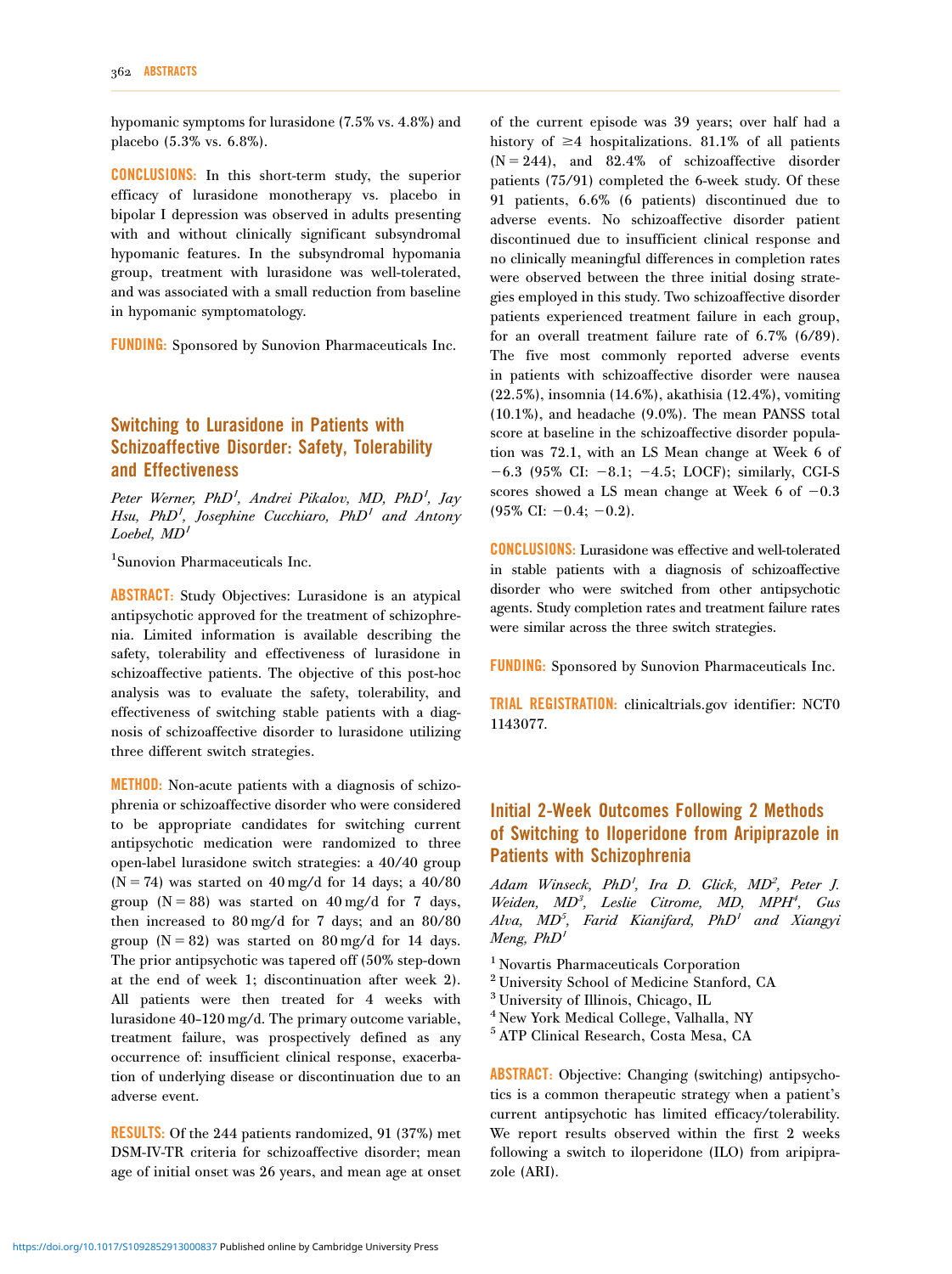METHODS: This analysis uses data from a 12-week, multicenter, open-label outpatient trial evaluating 2 approaches (gradual vs immediate) to switching to ILO in adults with schizophrenia exhibiting efficacy and/or tolerability problems with risperidone (RIS), olanzapine (OLA), or ARI. 500 Patients (aged 18–64y) diagnosed with schizophrenia and experiencing inadequate efficacy and/or poor tolerability were switched from 1 of 3 preswitch agents: RIS  $(n = 175)$ , OLA  $(n = 155)$ , or ARI  $(n = 170)$ . Patients were randomized 1:1 to either a gradual-switch (ie, dose reductions over the first 2 weeks [to 50% on Day 1, 25% at Week 1, 0% at Week 2];  $n = 240$  or an immediate-switch group (ie, immediate discontinuation of current treatment at baseline;  $n = 260$ ) to open-label ILO (all patients started on Day 1). ILO was titrated over 4 days to 6 mg BID, followed by increases  $(\leq 4 \text{ mg/d})$  up to  $12 \text{ mg BID}$ , if needed. The primary variable was the Integrated Clinical Global Impression of Change (I-CGI-C), rated from 1 (improvement) to 7 (worsening). The primary analysis time point was at Week 12.

**RESULTS:** For patients switching from ARI, over the first 2 weeks of ILO treatment, discontinuations for any reason occurred in 8.7% of patients in the gradualswitch group and 11.1% in the immediate-switch group. Over the first 2 weeks of ILO treatment, discontinuations due to treatment-emergent adverse events (TEAEs) were higher in Week 1 vs Week 2 in both the gradual-switch (5.0% to 0%) and immediate-switch (10.0% to 4.7%) groups. The incidence of spontaneously reported TEAEs was higher during Week 1 vs Week 2 for both groups (gradual switch, 58.8% to 25.0%; immediate switch, 54.4% to 31.8%). Analysis of a common TEAE associated with ARI-to-ILO switch (dizziness) revealed lower rates in patients switched from ARI gradually (10.0%) vs immediately (16.7%) during Week 1. At Week 2, both switch groups demonstrated a decline from Week 1 rates (1.3%, gradual; 2.4%, immediate). In addition, I-CGI-C scores improved for both the gradual- and immediate-switch groups over the first 2 weeks: the percentage of patients with a rating of much or very much improved on the I-CGI-C (ie, responders) was 7.6% (Week 1) and 20.0% (Week 2) for the gradual-switch group and 13.3% (Week 1) and 27.8% (Week 2) for the immediate-switch group.

CONCLUSION: Switching from ARI to ILO either gradually or immediately demonstrated subtle clinical differences regarding clinical response within the first 2 weeks of therapy. Whereas the gradual-switch method (ie, cross-titration) revealed lower initial rates of dizziness, the immediate-switch method appeared to yield a higher percentage of responders within the first 2 weeks.

### Narcissism: A Novel Concept to Integrate into Obesity Prevention and Treatment Efforts

Robert A. Bitonte, MD, MA, JD, LLM<sup>1</sup> and Donald DeSanto, MSII<sup>2</sup>

<sup>1</sup> Department of Physical Medicine and Rehabilitation, University of California, Irvine

<sup>2</sup> Northeast Ohio Medical University, Rootstown, OH

ABSTRACT: Study Objective: With obesity reaching epidemic proportions, health care professionals must create new and creative solutions to reduce obesity, and to assist this vulnerable population. Since the factors that lead to obesity are behavioral in nature, i.e. overeating and inactivity, arming patients with positive mental outlooks of their situations could be beneficial in their efforts to reduce bodyweight and improve health. Thus, this research aims to ascertain if narcissism, a term generally viewed as negative, can be instilled in patients in small, healthy doses to lead to positive lifestyle habits associated with maintaining positive self-image.

METHODS: A multi-disciplinary literature review was conducted to ascertain if there was any evidence that narcissism could be applied to lifestyle for positive outcomes in health and appearance, while limiting the negative effects of excessive love with one's appearance.

RESULTS: Behavioral science research, anecdotal evidence of past bodybuilders, as well as fitness culture advocates demonstrates that people who have an interest in how they appear will lead healthy lifestyles to support their physique goals. This suggests that small doses of narcissism can be useful in treating obesity from a behavioral standpoint.

CONCLUSIONS: Many personality traits are viewed on a spectrum, instead of an all-or-nothing perspective. This presentation argues that narcissism should also be placed on a spectrum, with the usual excessive narcissism being self-defeating on one pole, and little to no self-love being dangerous in its own right on the other pole. Health care professionals should encourage their overweight or obese patients to assume a more narcissistic, or self-loving role in their body recomposition efforts. This should be approached with caution, but since the literature supports the concept, this form of behavioral therapy could be beneficial in treating obesity in clinical practice.

FUNDING: There was no funding for this study.

#### An Axis I and II Survey of Patients with Fibromyalgia

Hilary Gamble, MD<sup>1</sup>, Umar Siddiqui, MD<sup>1</sup> and Thomas Schwartz, MD<sup>1</sup>

1 SUNY Upstate Medical University, Syracuse NY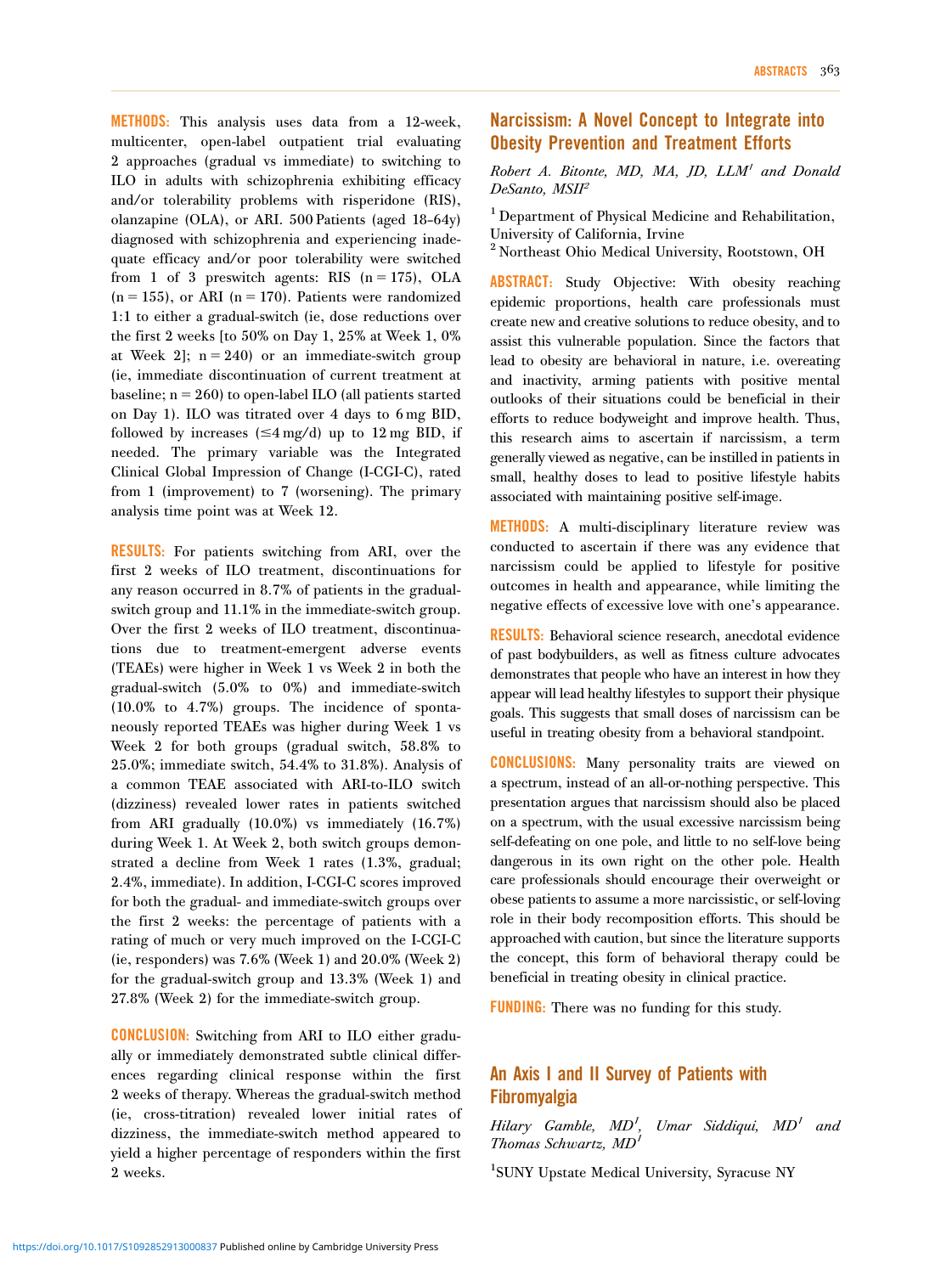ABSTRACT: Study Objectives: The impact of comorbid rheumatologic disease and psychiatric illness has been investigated previously and shows an overall negative impact on patient's quality of life, function, and mortality. Fibromyalgia (FM) has a particularly close relationship with concurrent diagnoses of Axis I and Axis II psychiatric disorders. Despite this, there is a paucity of reported evidence in this area, and this poster further investigates the association between Axis I/II disorders and FM. We hypothesized a high rate of comorbidity in this patients ample.

**METHODS:** A survey was conducted of 49 subjects who were recruited from an ongoing drug trial for FM pain treatment. Written informed consent was obtained after local IRB approval. Axis I and Axis II psychiatric diagnoses were ascertained by means of PDSQ and PDQ-4 subjective rating scale use respectively.

RESULTS: The average duration of FM was 91.76 months. The average age of subjects was 49.29 years. Forty-one (85.41%) patients with fibromyalgia had an Axis I. The current rate of mood disorder was 61.70% and anxiety disorder was 68.75%. The most common Axis I disorders were somatic disorder (75%) and dysthymic disorder (54.16). Twenty-seven (56.25%) patients presented with personality disorder. Avoidant personality disorder (27.08%) was the most common followed by paranoid personality disorder (22.91%). Data from two subjects were not analyzed due to rating scales not being fully completed.

CONCLUSIONS: In our patient sample, 85.4% of patients had a coexisting Axis I disorder and 56.3% of patients had a coexisting Axis II disorder. According to the National Institute of Mental Health, the lifetime prevalence of any mood disorder in people age 45–59 is 22.9%, as opposed to our finding of 61.7% in the FM population. Most striking is the discrepancy between the prevalence of dysthymic disorder in the general population versus that in our patient population, namely 3.7% (ages 45–59) compared to 54.16% in our FM sample. These large discrepancies suggest the need for further exploration and ideally mutually beneficial treatment strategies may be studied in an outcome based manner. Further studies will be necessary in order to explore the hypothesis that treating concurrent Axis I and Axis II disorders with the standard psychotropic medications and psychotherapy should provide benefit to patients who suffer from FM comorbid with psychiatric disorder. Theoretically, in the CNS there should be overlap between symptoms experienced by FM and psychiatric disorder patients, and given this, there may be overlap in treatment responses and these types of outcome studies warrant future investigation.

FUNDING: None. This poster was created as a research project by a second year psychiatry resident who is planning to attend the Congress.

#### Management of Resistant Catatonia

Liudmila Lobach,  $MD'$  and Beeta Verma,  $MD^2$ 

<sup>1</sup> VA Delaware Medical Center, Wilmington, DE <sup>2</sup> Drexel University College of Medicine, Philadelphia, PA

ABSTRACT: Catatonia as a phenomenon has been well described with a schizophrenic illness, severe mood disorders or periodic catatonia disorder. Benzodiazepines trial should be considered in patients with suspected psychogenic catatonia as long as no contraindication exists such as seriously increasing risk of respiratory or hepatic failure. There have been no studies specifically designed to address the benzodiazepine treatment response of persistent catatonic states. Catatonic patients who do not recover immediately with lorazepam may respond to a longer course or higher doses of the medication after failure of ECT. In this case response to Lorazepam suggests that a certain group of patients may require long-term treatment with lorazepam, especially those who may have down-regulation of GABA-A receptors.

CASE DESCRIPTION: 38 year old African-American male with a history of Schizophrenia, disorganized type for 20 years, transferred from medical floor to psychiatric unit for suicidal ideation, auditory and visual hallucinations, disorganized speech, anxiety and posturing. Also patient was pacing, unresponsive to commands, selectively mute and ambivalent. Past psychiatric history: first onset of psychosis at age 17 with multiple psychiatric admissions. For the past three month patient has had multiple psychiatric hospitalizations for disorganized behavior, selective mutism and auditory and visual hallucinations with unsuccessful trial of different neuroleptics. Prior to that patient was able to maintain full time job.

MEDICAL HISTORY: Hypertension, diabetes mellitus type 2, hyperlipidemia. At the time of admission CBC, BMP, TFTs, UDS, ECG, and CT scan of the head all within normal limits. RPR negative. Course of hospital stay: He was started on ziprasidone 60 mg twice a day, sertraline 50 mg gradually titrated up to 150 mg daily, lorazepam 1 mg every 12 hours titrated up to 2 mg three times a day. On this regiment patient developed tachycardia and high blood pressure. Per medicine recommendation, ziprasidone was changed to risperidone M-tabs 1.5 mg every 12 hours without any significant improvement. When patient did not respond to trials of different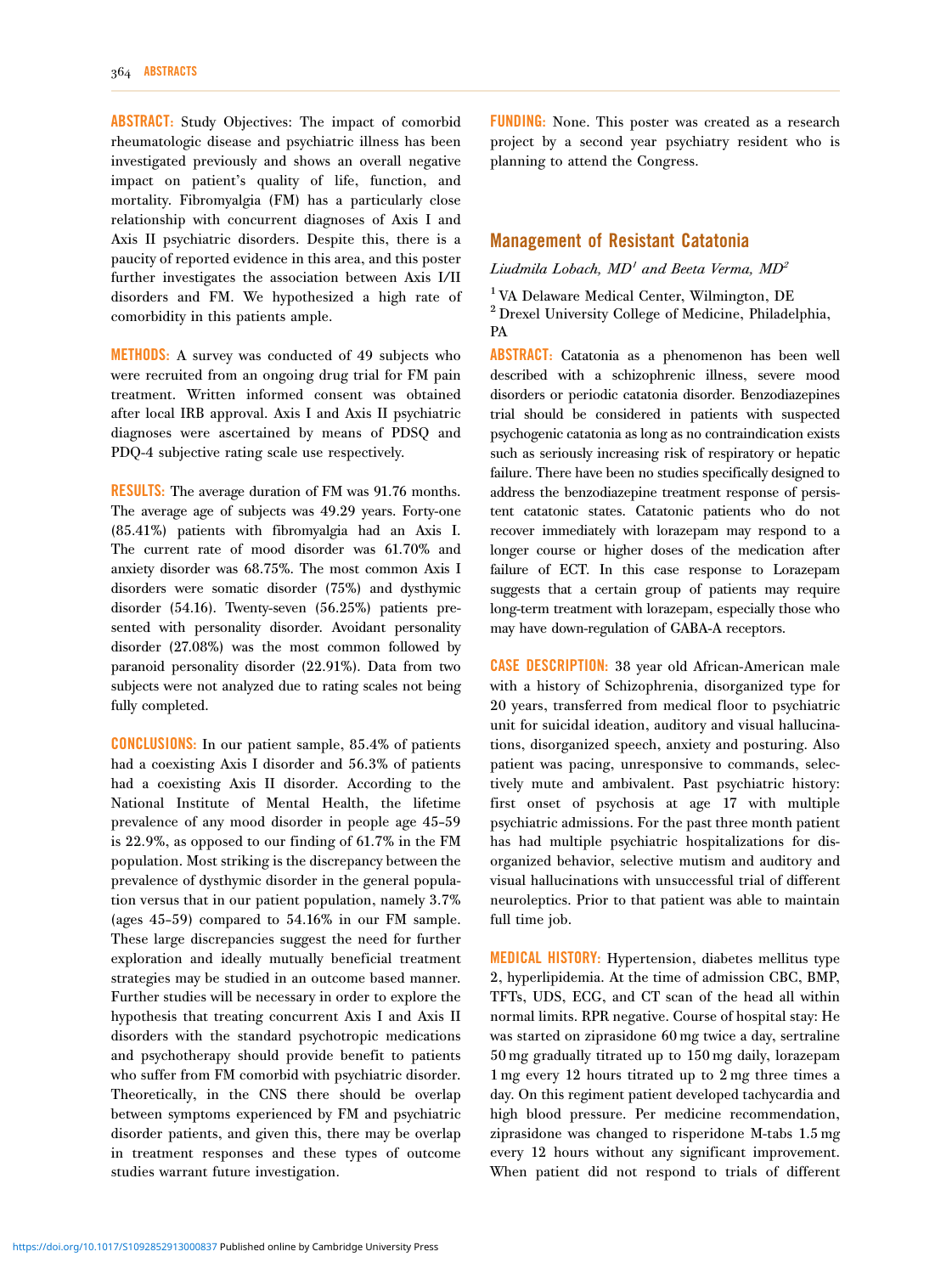neuroleptics, ECT was considered. He received ten ECTs without an improvement of psychosis. Trial of colzapine was initiated but discontinued after patient's WBC count dropped below 3000. Once again lorazepam was considered to manage catatonia in addition to olanzapine for psychosis treatment. Patient's catatonic symptoms improved but he still remains psychotic. Other challenge in this case was concurrent metabolic syndrome.

We can conclude that for some patients, who do not respond to neuroleptics and ECT, long-term lorazepam treatment may be the only solution for catatonia management. Further research is needed to explore effectiveness of long-term lorazepam for treatment of resistant catatonia.

## Agomelatine Trial in Depression in Community Psychiatric Setting

Hellme Abdullah Najim, MBCh, B FRCPsych

Mental Health Unit, Basildon Hospital, Essex, UK

ABSTRACT: Background: Agomelatine is an antidepressant of novel mode of action. Its efficacy and tolerability was tested in an open labile study in a community psychiatric outpatient setting.

METHODS: Patients who attended outpatient clinic covering Billericay and Wickford which are in semirural affluent South of England were tried on agomelatine if they failed to respond to two antidepressants (one is SSRI and the other is SNRI), or suffered from side effects with other antidepressants for a period of nine months. They were reviewed regularly every 6–12 weeks. Liver function tests were done before start, and afrer, 6, 12, 24 weeks.

Results were input to a Excel Microsoft sheet and analysed.

RESULTS: 48 patients were recruited.

20 males, 29 females.

5 patients stopped after a few days to a few weeks because of side effects.

10 patients stopped after a few weeks because of lack of effects.

6 patients needed to be topped up to 50 mg.

6 patients needed mirtazapine 15 mg as an add on treatment.

No patient developed abnormal liver function test. No patient switched into manic episode.

DISCUSSION: Agomelatine has its place as antidepressant. It is not used as a first line antidepressant. This study has shown that patients response about 30% had to stop it because of lack of efficacy and side effects. Patients who continued on it didn't develop abnormal liver enzymes. 24% needed either to go to 50 mg to fully respond or to add mirtazapine.

CONCLUSION: Current antidepressants are still lacking the efficacy in all types of depression. Agomelatine has got its place to treat some patients who don't respond to first line antidepressants, but it still have its side effects and some patients don't respond to it.

## Three Prospective Clinical Studies Demonstrate Improved Clinical Outcomes with GeneSight Psychotropic, A Pharmacogenomic Decision Support Product

Joel G. Winner, MD<sup>1,2</sup>, Josiah D. Allen, BS<sup>1</sup>, Joseph Carhart,  $MA<sup>1</sup>$  and Bryan Dechairo,  $PhD<sup>1</sup>$ 

<sup>1</sup> AssureRx Health, Inc. <sup>2</sup> Winner Psychiatry, PC, Boulder, CO

ABSTRACT: Study Objectives: Antidepressants are among the most widely prescribed medications, yet MDD continues to generate the greatest economic and resource burden and only half of patients remit following an initial antidepressant trial. This study evaluated GeneSight Psychotropic, a pharmacogenomic (PGx) test, for its ability to predict outcomes and improve therapeutic efficacy in treating major depressive disorder (MDD).

METHODS: In 3 depression studies, DNA from patient buccal swabs was sent to the AssureRx Health CLIA and CAP accredited laboratory. Allelic variations in genes for CYP2D6, CYP2C19, CYP1A2, the serotonin transporter (SLC6A4) and the serotonin receptor (HTR2A) were analyzed to generate the GeneSight Psychotropic report. The report stratified 26 FDA-approved antidepressant and antipsychotic medications utilizing the PGx data for each patient. Test results were used by clinicians at their discretion in supporting medication type and/or dose changes with patients in the GeneSight-directed group, while results were not sent to clinicians of patients in the treatment as usual (TAU) group.

**RESULTS:** The GeneSight test increased the odds of clinical response (50% reduction in HAM-D17) by 2.3-fold in the 3 case-control studies of 258 patients with resistant depression ( $p = 0.004$ ). Clinical improvement was greater in the GeneSight group versus TAU  $(p < 0.0003)$ . Among the 183 patients who completed two of the prospective studies, 22% were identified as being on at least one "red" drug categorized as "Use with caution and more frequent monitoring''. After eight weeks, the 23 TAU patients on red status drugs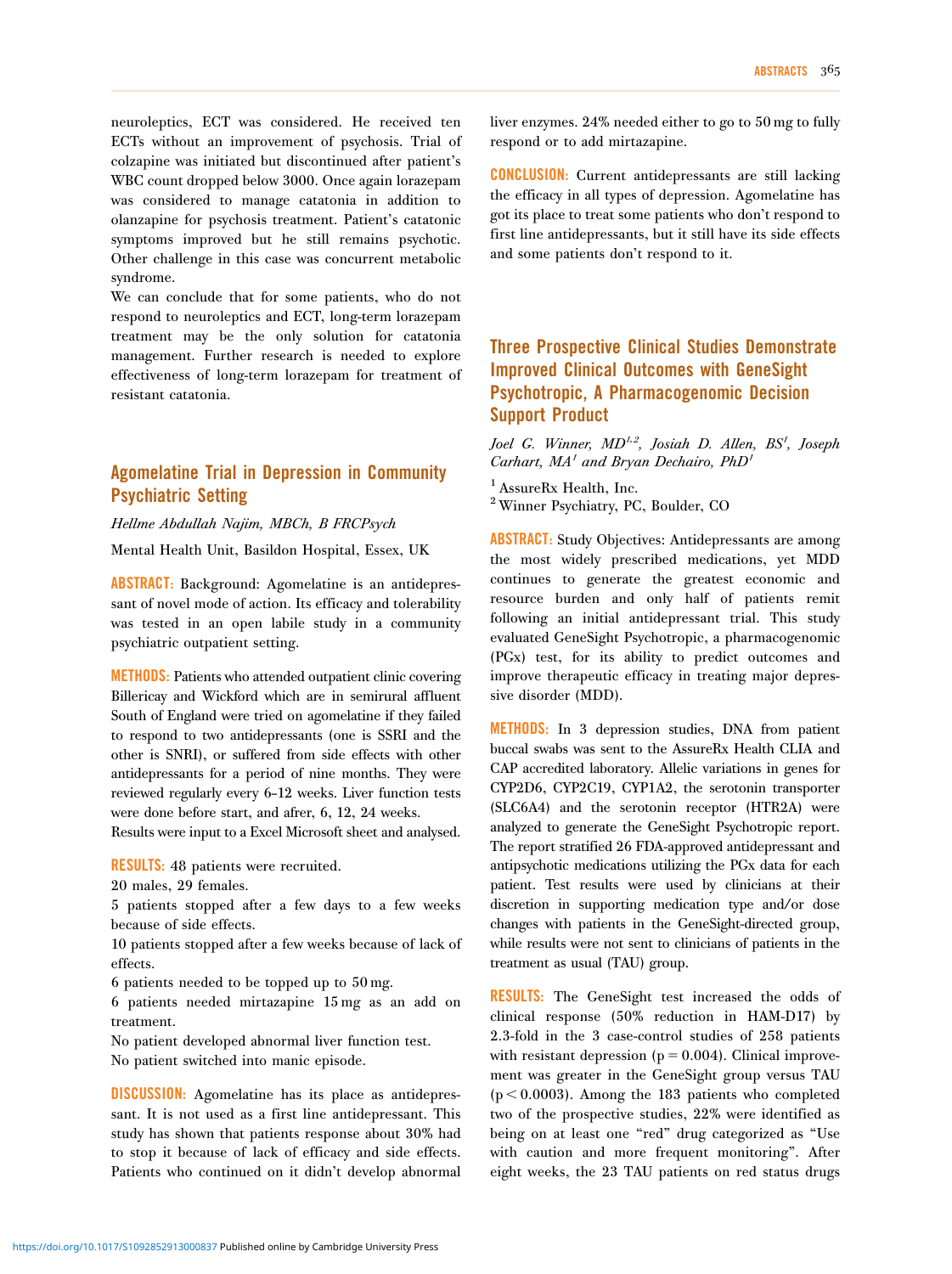showed the smallest symptom improvement compared to the 51 TAU yellow drug status patients (''Use with caution";  $t = 2.65$ ,  $p = 0.009$ ), the 76 TAU pooled green and yellow drug status patients ( $t = 2.25$ ,  $p = 0.03$ ), and the 18 red drug patients who received the GeneSight report ( $p = 0.02$ ). Symptom improvement was greatest for PGx-directed patients who had been prescribed two or more red drugs ( $p < 0.01$ ).

CONCLUSION: GeneSight Psychotropic can augment antidepressant responses when clinicians incorporate test results to support their medication selections, and can predict patients who may show significant clinical improvements.

FUNDING: Two of the three studies were fully funded by the Mayo Clinic Discovery Translation Grant. The third study was fully funded by AssureRx Health, Inc. AssureRx Health, Inc. provided in-kind services consisting of shipping of buccal samples, sample genotyping, and GeneSight report provision. Data analysis personnel were provided by AssureRx Health, Inc.

## Vortioxetine, A Multimodal Investigational Antidepressant: Modulation of GABA and Glutamate Neurotransmission in Rat Models of Depression and Cognitive

Connie Sánchez, DSc<sup>1</sup>, Elena Dale, PhD<sup>1</sup>, Nasser Haddjeri, PhD<sup>2</sup>, Yan Li, PhD<sup>1</sup>, Maria Gulinello, PhD<sup>3</sup>, Alan L. Pehrson,  $PhD'$  and Arne Mørk, PhD, DrMedSc<sup>1</sup>

<sup>1</sup> Lundbeck Research USA

 $^2$ Institut national de la santé et de la recherche<br>médicale (INSERM), Paris, France

ABSTRACT: Background: Vortioxetine is 5-HT3, 5-HT7 and 5-HT1D receptor antagonist, 5-HT1B receptor partial agonist, 5-HT1A receptor agonist and 5-HT transporter inhibitor. Vortioxetine increases brain extracellular 5-HT, dopamine, norepinephrine and acetylcholine levels in freely-moving rats, has antidepressant activity in behavioral models, and restores cognitive function in preclinical behavioral models and as shown by quantitative EEG. The neurobiological substrate for depression and cognitive function is complex, involving monoamine and GABA and glutamate neurotransmission.

OBJECTIVES: To assess the modulation of GABA and glutamate neurotransmission by vortioxetine in rat models.

METHODS: We used patch-clamp recordings of CA1 pyramidal cells and theta-burst-induced LTP in hippocampus slices, in vivo LTP recording in CA1 in dorsal

hippocampus in acutely stressed rats, 5-HT3 receptor agonist-induced GABA increase in the PFC of freelymoving rats, forced swim test in a progesterone withdrawal model of depression (where dysfunction of GABA neurotransmission plays a key role), and executive function in the extra dimensional set shifting task after subchronic PCP (NMDA receptor antagonist).

RESULTS: In rat hippocampal slices, vortioxetine blocked 5-HT-induced increase in sIPSC in pyramidal neurons (possibly through blockade of 5-HT3 receptors on GABA interneurons) and enhanced theta-burst-induced LTP (most likely by decreasing inhibition of pyramidal neurons). In vivo, vortioxetine prevented stress-induced decrease of hippocampal LTP. Vortioxetine inhibited 5-HT3 receptor agonist-induced increases in extracellular GABA levels in the PFC. In the progesterone withdrawal model, vortioxetine (but not fluoxetine or duloxetine) significantly reduced depression-like behavior after chronic (2 weeks) or acute (2 days) treatment. Neither brain 5-HT nor plasma tryptophan levels were altered by progesterone withdrawal. Vortioxetine dose-dependently restored PCP-induced impairment of extra-dimensional set shift performance to vehicle control levels.

CONCLUSIONS: These findings support the hypothesis that modulation of GABA and glutamate neurotransmission may significantly contribute to vortioxetine's effects in preclinical models of depression and cognitive function.

## A Double-Blind, Placebo-Controlled, Multicenter Trial of Adjunctive Armodafinil for Major Depressive Episodes Associated with Bipolar I **Disorder**

Terence A. Ketter,  $MD<sup>1</sup>$ , Joseph R. Calabrese,  $MD<sup>2</sup>$ , Ronghua Yang, PhD, and Mark A. Frye, MD

<sup>1</sup> Bipolar Disorders Clinic, Stanford University, Stanford, CA

<sup>2</sup> University Hospitals Case Medical Center, Case Western Reserve University, Cleveland, OH

ABSTRACT: Study Objective: To evaluate the efficacy and safety of armodafinil as an adjunctive therapy for major depression associated with bipolar I disorder.

METHODS: Patients 18–65 years of age with BP I disorder currently experiencing a major depressive episode while taking 1 or 2 of the following: lithium, valproate, olanzapine, aripiprazole, risperidone, lamotrigine, or ziprasidone (ziprasidone only in combination with lithium or valproate) were randomized to armodafinil 150 mg, 200 mg, or placebo. The primary efficacy

<sup>&</sup>lt;sup>3</sup> Albert Einstein College of Medicine, Bronx, NY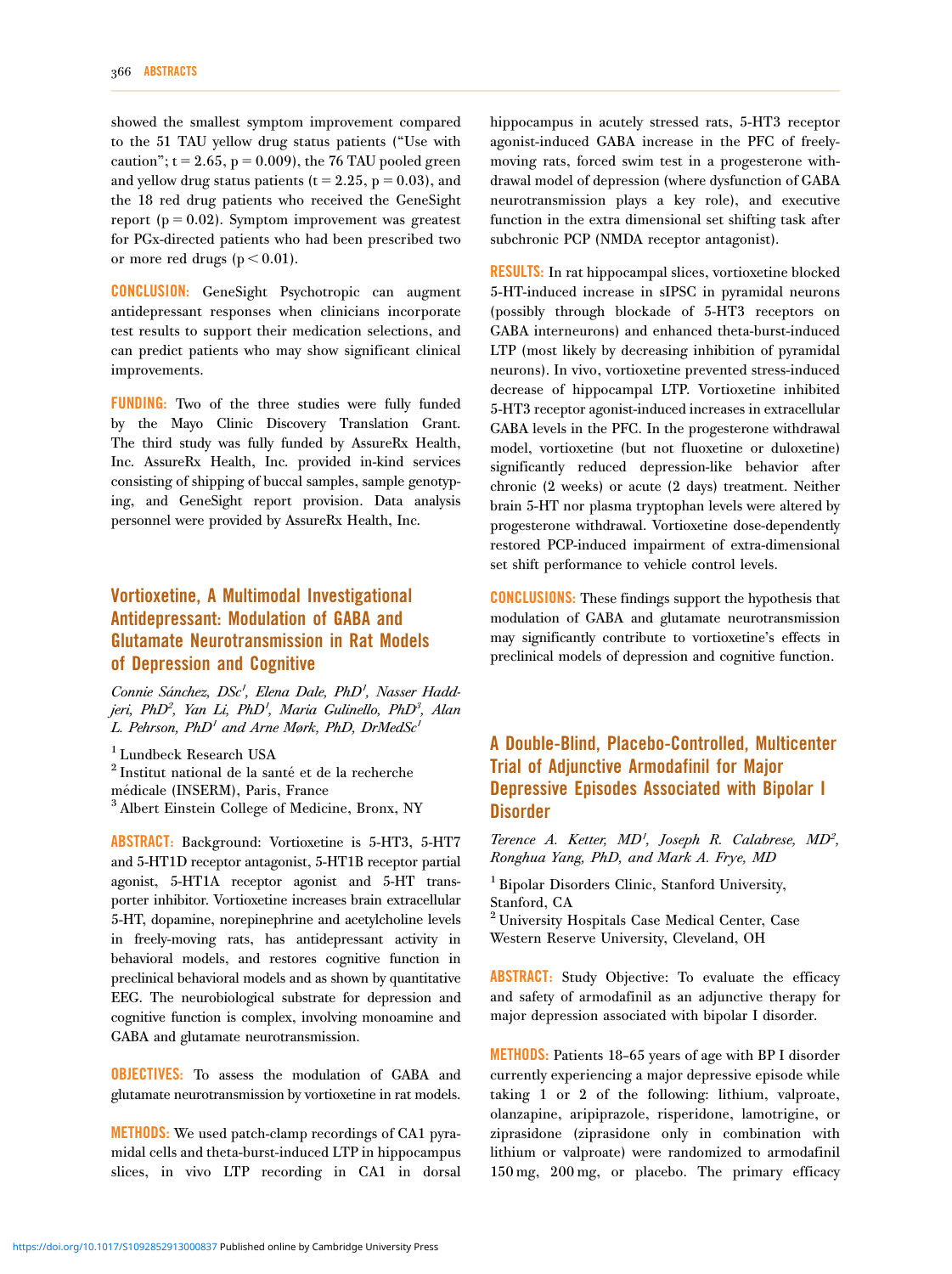assessment was the mean change from baseline to week 8 in the 30-item Inventory of Depressive Symptomatology-Clinician-Rated (IDS-C30) total score.

RESULTS: Of 786 patients screened, 433 were randomized  $(n = 199$  placebo,  $n = 201$  armodafinil 150 mg,  $n = 33$ armodafinil 200 mg). Randomization to the 200 mg armodafinil group was discontinued early in the study by protocol amendment. There was a significantly greater decrease at week 8 for the 150 mg armodafinil group compared with placebo for LS mean (SEM) IDS-C30 total score  $(-21.7 \t[1.1]$  vs  $-17.9 \t[1.1]$ ; P = 0.0097). The percentages of IDS-C30 responders ( $\geq$ 50% decrease from baseline) were significantly greater in the 150 mg armodafinil group vs placebo at week 8 (55% [83/150] vs 39%  $[61/155]$ ; P = 0.0084) and final visit (46%  $[91/$ 197] vs  $34\%$  [67/196]; P = 0.0147). Discontinuations due to adverse events (AEs) were 4% (7/199) for placebo, 6% (11/198) for armodafinil 150 mg, and 6% (2/32) for armodafinil  $200 \text{ mg}$ . AEs observed in  $>5\%$  of either the 150 mg armodafinil or placebo group and more frequently in the 150 mg armodafinil group were diarrhea, 9% (17/198) vs 7% (13/199), and nausea, 6% (11/198) vs 5% (9/199), respectively. Headache, 22% (7/32), insomnia, 13% (4/32), and nausea, 9% (3/32) were the 3 most common AEs for the 200 mg armodafinil group. At final visit, 5% (9/183) of patients in the placebo group, 2% (3/186) of the 150 mg group, and 4% (1/28) of the 200 mg group had clinically relevant  $(\geq 7\%)$  weight gain from baseline. Young Mania Rating Scale, Hamilton Anxiety Scale, and Insomnia Severity Index scores decreased from baseline to final visit in all groups.

**CONCLUSION:** Armodafinil 150 mg significantly improved symptoms of a major depressive episode associated with bipolar I disorder when given as adjunctive treatment compared with placebo. Safety data indicate that adjunctive armodafinil 150 mg was generally well tolerated.

FUNDING: Teva Pharmaceuticals.

#### Case Report

#### Ronald W. Rosenberg,  $MD<sup>1</sup>$  and Donna Richardville

#### <sup>1</sup>Wayne Roach University

MB is a 16 year old Latina woman who was referred to Reproductive Psychopharmacology by her psychiatrist at 12 weeks gestation. She was first diagnosed at age 13 with symptoms with DSM-IV major depressive disorder. She had a suicide attempt at age 13, was adopted and the pregnancy was unintended. She lives at home with her family that is very supportive.

Prior pharmaceutical treatment included trials of Lithobid at therapeutic doses, FluoxetinE, Alprazolam

and Vyvanse. When she became pregnant, she was on Lithobid and Fluoxetine 40 mg. The Lithobid was tapered and discontinued by week 4 of gestation. She experienced an increase in her depressive and anxiety symptoms as indicated by her Beck score of 20 and Hamilton-D score of 60 while on Prozac monotherapy. She presented to reproductive psychopharmacology and was placed on L-Methylfolate 15 mg while continuing Fluoxetine. Fluoxetine was discontinued after 3 weeks of TMS therapy. TMS therapy was begun within 48 hours after initial contact with our office corresponding with 12 weeks gestation. She received 30 treatments over a 6 week period, and then treatment once weekly throughout gestation, carried out until 6 weeks postpartum. Parameters for TMS were 85% MT, PPS 5, stimulations time 14 second, interval 39 seconds and TX (ramp) 5.

She showed response in 2 weeks and remission in 4 weeks. External fetal monitoring was begun at 34 weeks gestation. Monitoring began 10 minutes prior to initiation of TMS and continued for 55 minutes post TMS treatment. There were at least 4 accelerations whiles TMS was being administered.

Sonographic findings at 37 weeks: AFI:  $34 \text{ mm} < 2.5\%$ , oligohydramnios, and symmetrical intrauterine fetal retardation. Induction of labor was begun; clear amniotic fluid and epidural anesthesia were done. Live born male infant was delivered, APGAR 9/10, 6 lbs. 8 oz., normal head circumference. Pediatric evaluation revealed no abnormalities and the baby was handed back to the mother.

SUMMARY: TMS was effective in sustaining euthymia from week gestational week 13–6 weeks postpartum. Only the medical food L-Methylofolate had been taken. One cannot say anything about congenital anomalies from this case as TMS was begun 12 weeks. This treatment was devoid of maternal and fetal complications. TMS treatment was effective in treating symptoms of depression, facilitated maternal/infant bonding as he was taken from mother to either the observations nursery or NICU. It is likely that this treatment helped prevent postpartum depression, shortening hospitalization and cost savings to the insurer. TMS has been shown to be effective in both intrapartum depression and postpartum depression in previous studies. A significant finding was a reactive fetal nonstress test during treatment with TMS.

There remains much controversy of the use of psychotropics in pregnancy documented in multiple studies. These complications range from autism slowed infant motor activity, maternal fetal bonding, pulmonary hypertension, Ebsteins anomaly, decreased infant head size and low birth weight. There was no evidence of postpartum depression at 6 weeks postpartum.

At present there is no evidence of these concerns with TMS. I would suggest trials in the early first trimester to answer the questions of anomalies. There is an abundance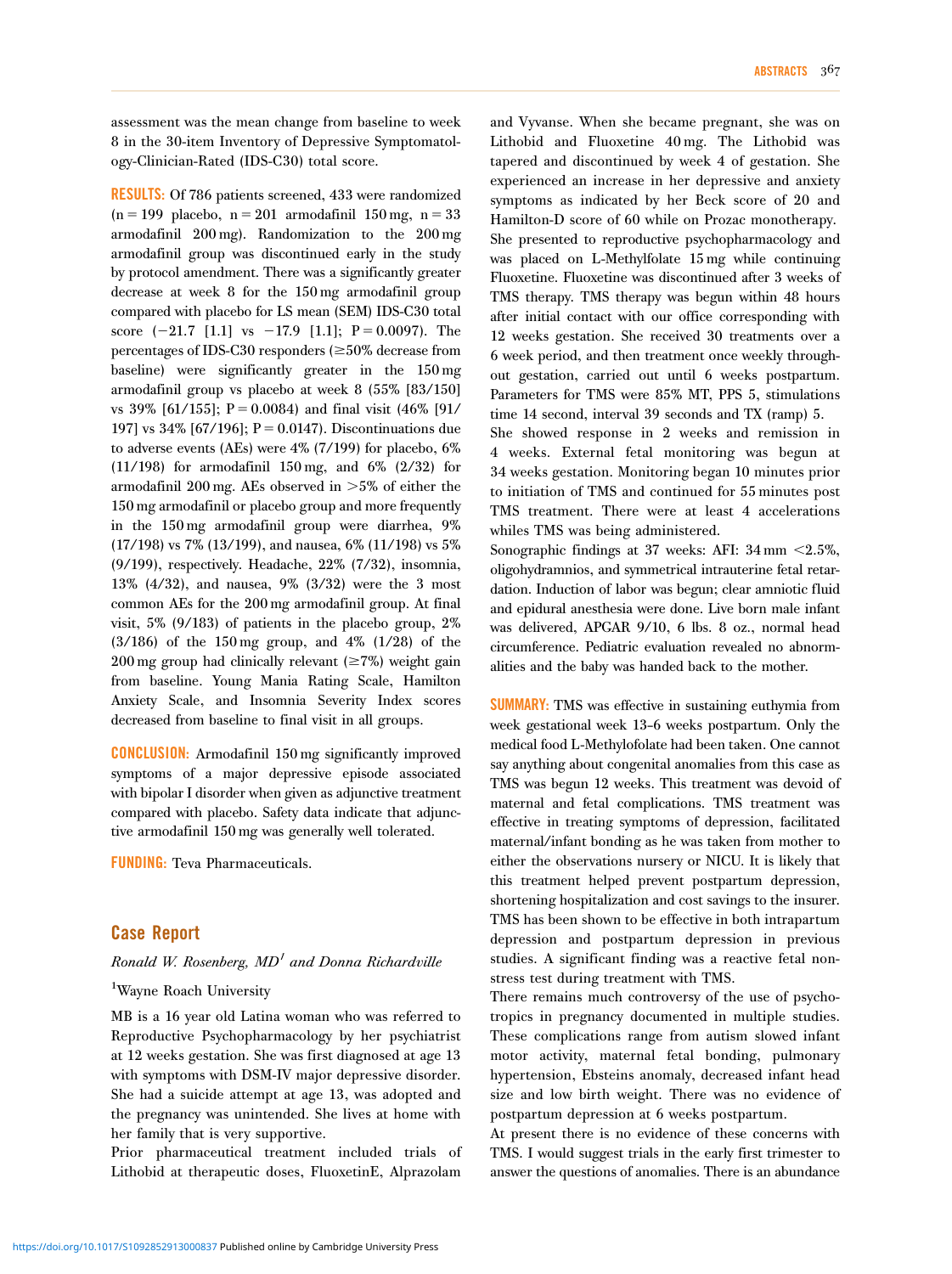of literature showing the efficacy of TMS in the treatment of major depression awaiting FDA approval. Since TMS is a local, non-invasive and non-systemic treatment, there is less chance of systemic complications that may affect pregnancy and postpartum.

#### **REFERENCES**

Moms SSRI Use Linked to Delayed Fetal Growth, Preterm Birth: Dr. Henning Tiemeler, Archives of General Psychiatry.

Antidepressant Use During Pregnancy Linked to Hypertension; Linda Chaudron, MD, University of Rochester Medical Center.

Antidepressant Meds Could Increase Risk of Autism: Rick Nauert PhD, JAMA and Archives Journals.

Moms Antidepressants May Affect Babies Head Size: Hana el Marround, Archived General Psychiatry.

Open Label Pilot of TMS for Pregnant Women with Major Depressive Disorder: Deborah R. Kim, MD, et al, Journal of Women's Health.

## Cariprazine in Acute Exacerbation of Schizophrenia: A Fixed-Dose Phase III, Randomized, Double-Blind, Placebo- and Active-Controlled Trial

Jeffrey A. Lieberman, MD<sup>1</sup>, Andrew J. Cutler, MD<sup>2</sup>, Kaifeng Lu, PhD<sup>3</sup>, István Laszlovszky, PharmD, PhD<sup>4</sup>, Raffaele Migliore $^3$  and Suresh Durgam $^3$ 

<sup>1</sup> Columbia University Medical Center, New York, NY, USA

<sup>2</sup> Florida Clinical Research Center, LLC, Bradenton, FL, USA

<sup>3</sup> Forest Research Institute, Jersey City, NJ, USA

<sup>4</sup> Gedeon Richter, Plc, Budapest, Hungary

**ABSTRACT:** Objective: Cariprazine (CAR), an orally active and potent dopamine D3/D2 receptor partial agonist with preferential binding to D3 receptors, is in development for the treatment of schizophrenia and bipolar mania. CAR has demonstrated efficacy in patients with schizophrenia in Phase II (NCT00694707) and Phase III (NCT01104779) studies. This Phase III trial (NCT01104766) further evaluated the efficacy, safety, and tolerability of CAR in patients with acute exacerbation of schizophrenia.

METHODS: This was an international, double-blind, placebo (PBO)- and active-controlled, fixed-dose study of 9 weeks duration (up to 7-day washout, 6-week doubleblind treatment, 2-week safety follow-up). Patients with schizophrenia (minimum of 1 year; current episode  $<$ 2 weeks) were randomized to CAR 3 mg/d, CAR 6 mg/d, aripiprazole (ARI) 10 mg/d (active control), or

PBO. Patients were hospitalized at screening and for at least 4 weeks of double-blind treatment. Primary efficacy parameter was change from baseline to Week 6 in PANSS total score analyzed using a mixed-effects model of repeated measures (MMRM) and adjusting for multiple comparisons; secondary efficacy parameter was change from baseline in Clinical Global Impressions-Severity (CGI-S) score. Safety was evaluated by adverse events (AEs), laboratory values, vital signs, ophthalmology assessments, electrocardiograms (ECGs), and extrapyramidal symptom (EPS) scales.

RESULTS: A total of 617 patients were randomized and received treatment (PBO, 153; CAR 3 mg/d, 155; CAR 6 mg/d, 157; ARI, 152) (Safety Population); 66% completed the study. Change from baseline to Week 6 on PANSS total score was significantly greater for both CAR groups vs PBO (LSMD vs PBO: CAR 3 mg/  $d = -6.0$ , P = .0044; CAR 6 mg/d = -8.8, P < .0001); both CAR groups also showed significantly greater improvement on CGI-S scores relative to PBO (LSMD: CAR  $3 \text{ mg/d} = -0.4$ , P = .0044; CAR 6 mg/d = -0.5,  $P < .0001$ ). ARI was significantly superior to PBO on both measures (LSMD: PANSS =  $-7.0$ , P =  $.0008$ ;  $CGI-S = -0.4$ ,  $P = .0001$ ; not adjusted for multiple comparisons). Treatment-emergent AEs (TEAEs) were reported in 67%, 61%, 71%, and 66% of PBO, CAR 3 mg/d, CAR 6 mg/d, and ARI patients, respectively. Common TEAEs ( $\geq$ 5% and twice the rate of PBO) were akathisia in the CAR 6 mg/d group, and abdominal discomfort and nausea in the ARI group; most TEAEs were mild to moderate in severity. Patients in the CAR and ARI groups relative to PBO had greater EPS (parkinsonism) and akathisia as determined by SAS and BARS, respectively.

CONCLUSION: CAR 3 mg/d and 6 mg/d demonstrated significant improvement relative to PBO on PANSS total score and CGI-S. CAR was generally well tolerated, although the incidence of EPS and akathisia was greater for CAR than PBO.

SOURCE OF FUNDING: Forest Laboratories, Inc. and Gedeon Richter Plc.

## A Preliminary Report of a University Hospital Behavioral Crisis Response Team LED by **Psychiatry**

Cheryl A. Kennedy, MD<sup>1</sup>, Nancy Rodrigues, BA, MPH<sup>2</sup> and Ritesh Amin,  $MD<sup>1</sup>$ 

<sup>1</sup> Rutgers New Jersey Medical School, Newark, NJ

<sup>2</sup> UMDNJ School of Public Health, Piscataway, NJ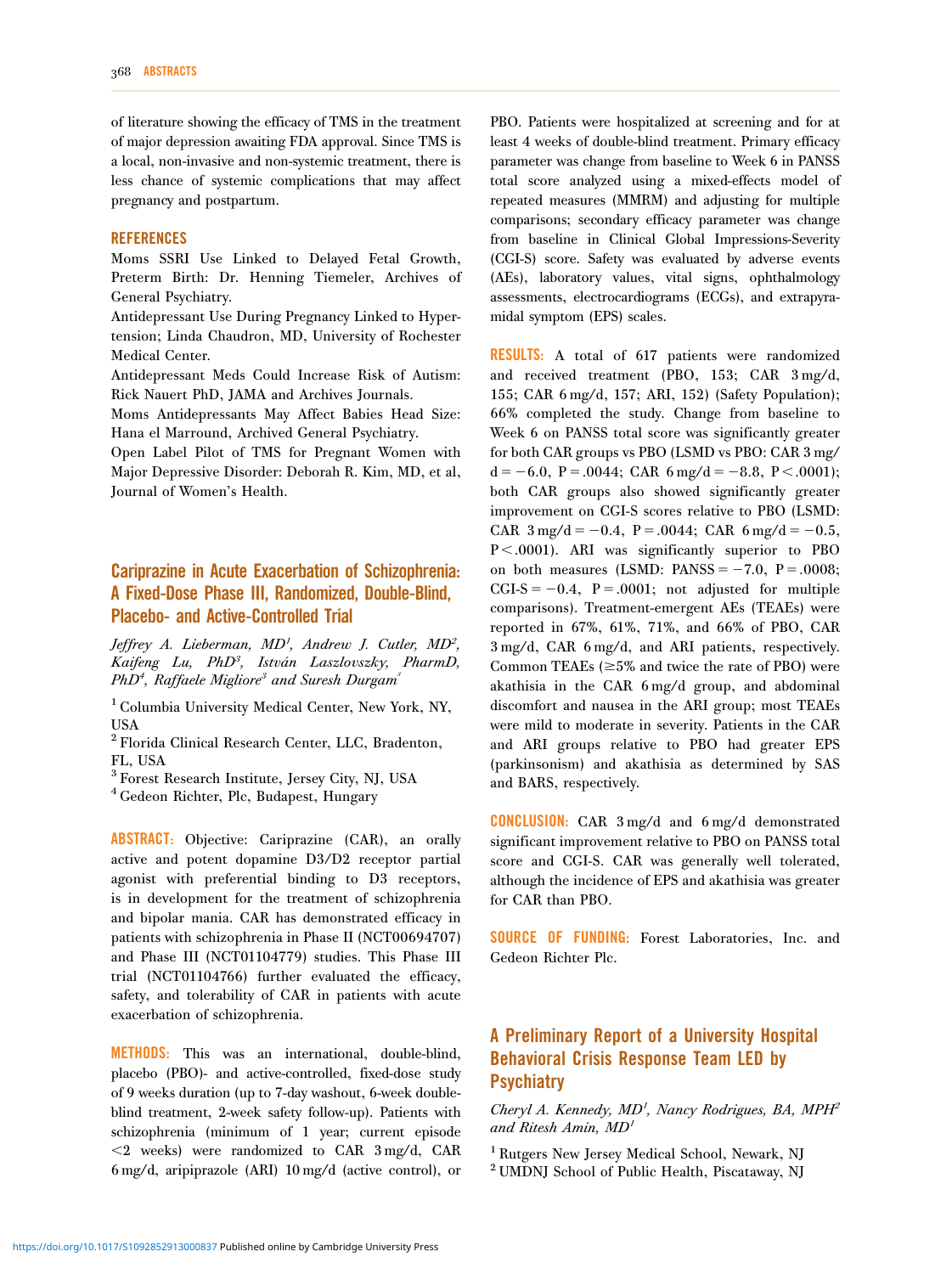ABSTRACT: Background: Violence in health care settings is an escalating public health issue. Assault rates for health care workers are higher than in the private sector. Evidence suggests that violence in the work place impacts individuals' physical and mental wellbeing and may result in organizational problems like declined productivity. Additionally, health care settings have an obligation to maintain patient safety. Reports demonstrate a need for preventive strategies, yet few approaches have been studied to determine effective implementation. A few evaluative studies support effectiveness of preventive strategies, but actually fail to evaluate implementation. Other issues (e.g., underreporting) are overlooked. New Jersey passed The Violence Prevention in Health Care Facilities Act (2008) that resulted in the development of an interprofessional highly trained and experienced Behavioral Crisis Response Team (CRT) at an inner city tertiary care University Hospital.

**OBJECTIVES:** To determine utilization of the CRT and document completion and to characterize incidents, team response, interventions and outcomes to further improve violence prevention strategies.

METHODS: There were 304 CRT calls between June 2010 (initiation of CRT) and April 2012. Associations between possible predictor variables (type of incident, time, location, etc.) & document completion compliance (indicating knowledge & understanding of the CRT policy) were evaluated using bivariate (Chi-Square) and then multiple sequential logistical analyses. SAS was used for all analyses. Use of medication or restraints were also tracked.

RESULTS: CRT utilization increased over time. Most calls were for instances of physical abuse from male patients under 40 years old during the night shift (7pm–7am). Sixty percent of calls were completely documented and that was significantly associated with location ( $p < 0.05$ ). Medical Surgical units were 10 times more likely to document incidents than the emergency department. Physical abuse was most common, followed by threatening behavior and verbal abuse. In 16% of incidents no medication was used; 27% of incidents did not require restraints of any type.

DISCUSSION: Despite an increase in documentation compliance over time, overall compliance needs improvement. Maximizing staff awareness when new policies are implemented, development of additional strategies and strengthening effective ones, improved accessibility and facility of documentation with emphasis on documentation relevance, and the importance of having information may enhance compliance. Training and educational programs for nurses and other responsible health care workers can

be targeted to the highest risk areas, locations with high volume of incidents and most trouble with documentation. Future program evaluations should include employee observations of operational practicality and associated impact of violent incidents on employee health and wellbeing, as well as, patient safety.

## Advanced Generation Folate Therapy Completely Addresses the Needs of the Remethylation and Transsulfuration Cycles

Lawrence D. Ginsberg, MD<sup>1</sup>, Tracy Wetstein, and Medical Writer<sup>2</sup>

<sup>1</sup> Red Oak Psychiatry Associates, Houston, TX <sup>2</sup> Strategic Edge Communications, Inc.

ABSTRACT: Demonstrate that EnLyte contains the optimal blend of ingredients to address the needs of the remethylation and transsulfuration cycles, maximizing production of neurotransmitters and reducing homocysteine.

### Artist Talent and Mental Illness... Inhibition or Synergism??

Hellme Abdullah Najim, MBCh, B FRCPsych

ABSTRACT: Introduction: Relationship between creativity and mental illness has been noted since Aristotle. It has been postulated that this relationship can be a positive one through one of four mechanisms. Either through inspiration through illness, altered creativity, identity under threat or troubled personalities.

BACKGROUND AND METHODS: One of those clear examples is Dostoyevsky. By going through his life and concentrating on stressful events and his illness, I will try to give examples of his work and letters to his doctor and to his brother and friends, how he used both as inspirational material to produce his very original literary classics.

DISCUSSION: Dostoyevsky suffered from physical and mental illness. He had very traumatic events in his childhood. He was sentenced to death, then it was reduced to imprisonment in Siberia. He suffered from epilepsy and he was a gambler. His novels are full of characters who describe their feelings and symptoms of epilepsy, they were his account about this intriguing illness. He gave us a very lucid and clear account of epilepsy. In fact, he was very accurate in describing the ecstatic aura to a degree where he described it before it was coined by neurologists.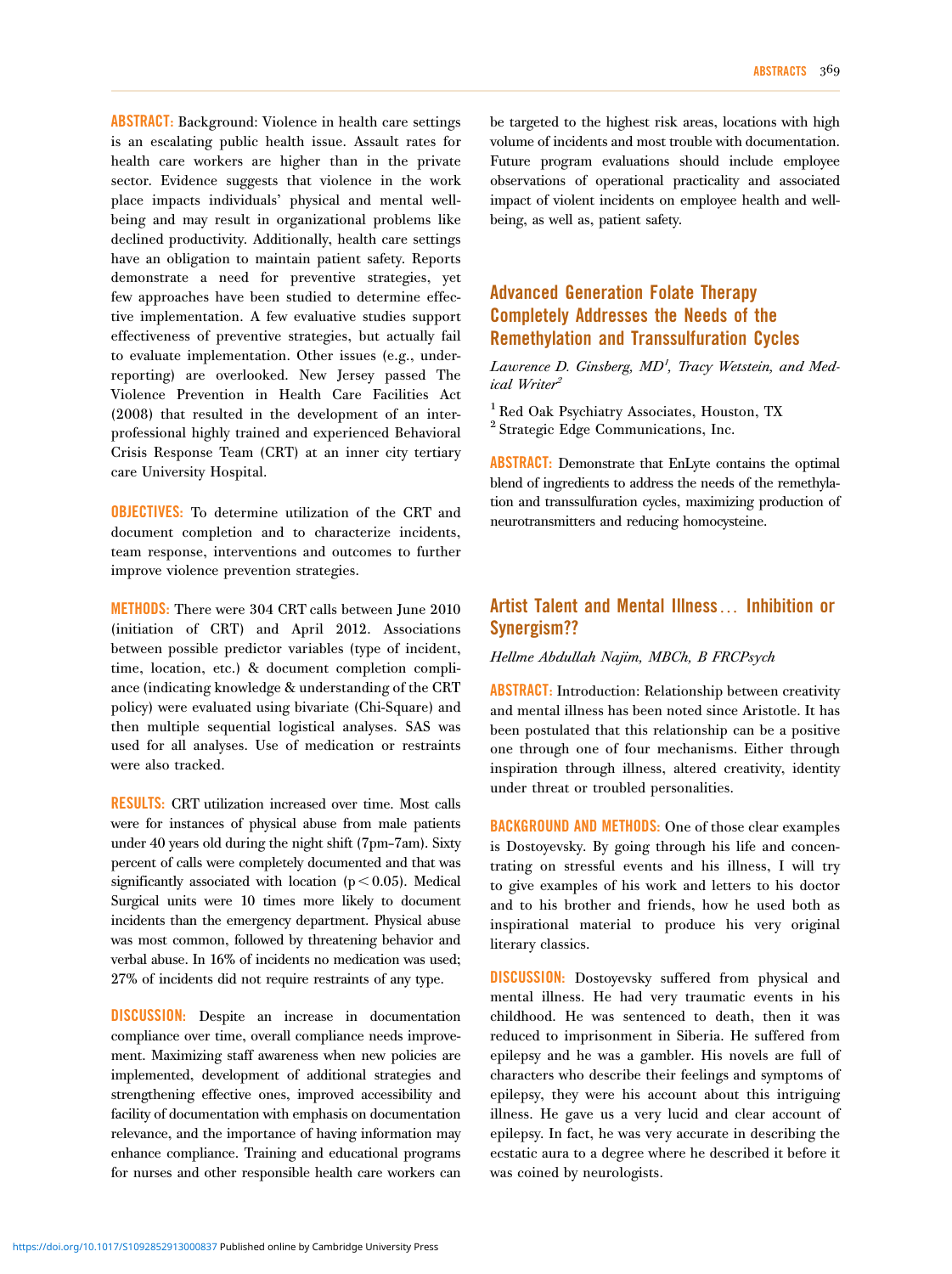In this talk I try to elucidate the status of epilepsy as an illness in the nineteenth century from the scientific point of view and Dostoyevsky's role in describing symptoms and phenomena which helped later on in defining and explaining this illness.

This talk is going to give examples of Dostoyevsky's characters, his letters to his doctors and friends and also his behavior.

CONCLUSION: I will conclude by stating the influence of creative artist in highlighting their illnesses and helping their doctors in describing the symptoms, which will help doctors and patients with future treatment. It will also help to combat the stigma of that illness and the concept of mental illness.

## Efficacy of Risperidone Long Acting Injectable Depot (RLAI) as a Maintenance Treatment of Patients Suffering from Schizophrenia

Hellme Abdullah Najim, MBCh, B FRCPsych, Nazurl Islam, MBCh, B, and Rizwan Rafick, M B, Ch B MRCPsych

**ABSTRACT:** Background: Adherence to treatment is a major issue in relapse prevention in schizophrenia. Injectable depot has been claimed to improve covert and overt non-adherence. A study in the North of England has shown that risperidone long acting injectable form has reduced number of admissions and number of days stayed in hospital. Our study aimed to replicate the previous study in the South of England.

METHODS: A retrospective study was conducted in South Essex Foundation University NHS trust which selected every fifth patient who is on the Hospital Pharmacy list for RLAI. The following information was collected. Age, sex, diagnosis and medication, regular follow up, investigation of each patient which included weight, FBS, S. lipid and hormones at the start of treatment, at three months and six months intervals. Reasons for starting RLAI were recorded: Number of antipsychotics before RLAI, chronicity of the illness. Number of admissions and days stayed in each episode before and after RLAI. Patients were included if they stayed for one year or on RLAI. Mirror image analysis was carried out.

RESULTS: 65 notes were reviewed. 70% males.

70% between 18–50 years.

80% had the illness more than 5 years and 50% more than 10 years.

50% had comorbidity with physical illness.

Non-adherence to oral medication was the most common reason for starting on RLAI.

Number of admission and number of days stayed in each admission were reduced after RLAI in a statistically significant manner.

CONCLUSIONS: RLAI has reduced number of admission and number of days stayed in hospital in a statistically significant manner. Adherence has improved and it may be the cause of preventing relapse in these patients.

### Harnessing the Synergy of Intravenous Ketamine and Electroconvulsive Therapy in Treatment-Resistant Depression

Dale D'Mello, MD<sup>1</sup> and Dominic Barberio, DO

<sup>1</sup> Department of Psychiatry, Michigan State University, East Lansing, MI <sup>2</sup> Sparrow Health System, Lansing, MI

ABSTRACT: Introduction: An intravenous slow infusion of the glutamate NMDA/AMPA receptor antagonist ketamine has emerged as an effective, safe and rapidly acting antidepressant. Its efficacy is reported in treatmentresistant recurrent major depression and bipolar depression. Electroconvulsive therapy is widely recognized as an effective modality for treatment-resistant depression.

**OBJECTIVES:** The purpose of the present paper is to explore whether there are clinical situations wherein the two strategies can be safely combined to provide a synergistic effect.

METHOD: The authors present their experience of combining intravenous slow infusions of ketamine in patients who failed to respond to successive trials of antidepressant medications and were scheduled to receive a course of electroconvulsive therapy. Following informed consent the patients received a standardized intravenous dose of 50 mg of ketamine infused slowly over 50 minutes immediately following the ECT stimulus. The ketamine infusions continued during recovery from anesthesia, under close observation in the post-anesthesia care unit.

RESULTS: Ketamine infusions have been employed by the authors for about 2 years. They are utilized in 3 clinical situations: a) in patients with profound hopelessness, nihilism and suicidal ideation, with no expectation of recovery from depression, b) in patients receiving a course of ECT who display only a modest response to the initial 2–4 treatments, and c) in patients receiving maintenance ECT, wherein the duration of antidepressant response was less than 4 weeks. Of the many patients who have received intravenous infusions over the past 2 years, an immediate therapeutic benefit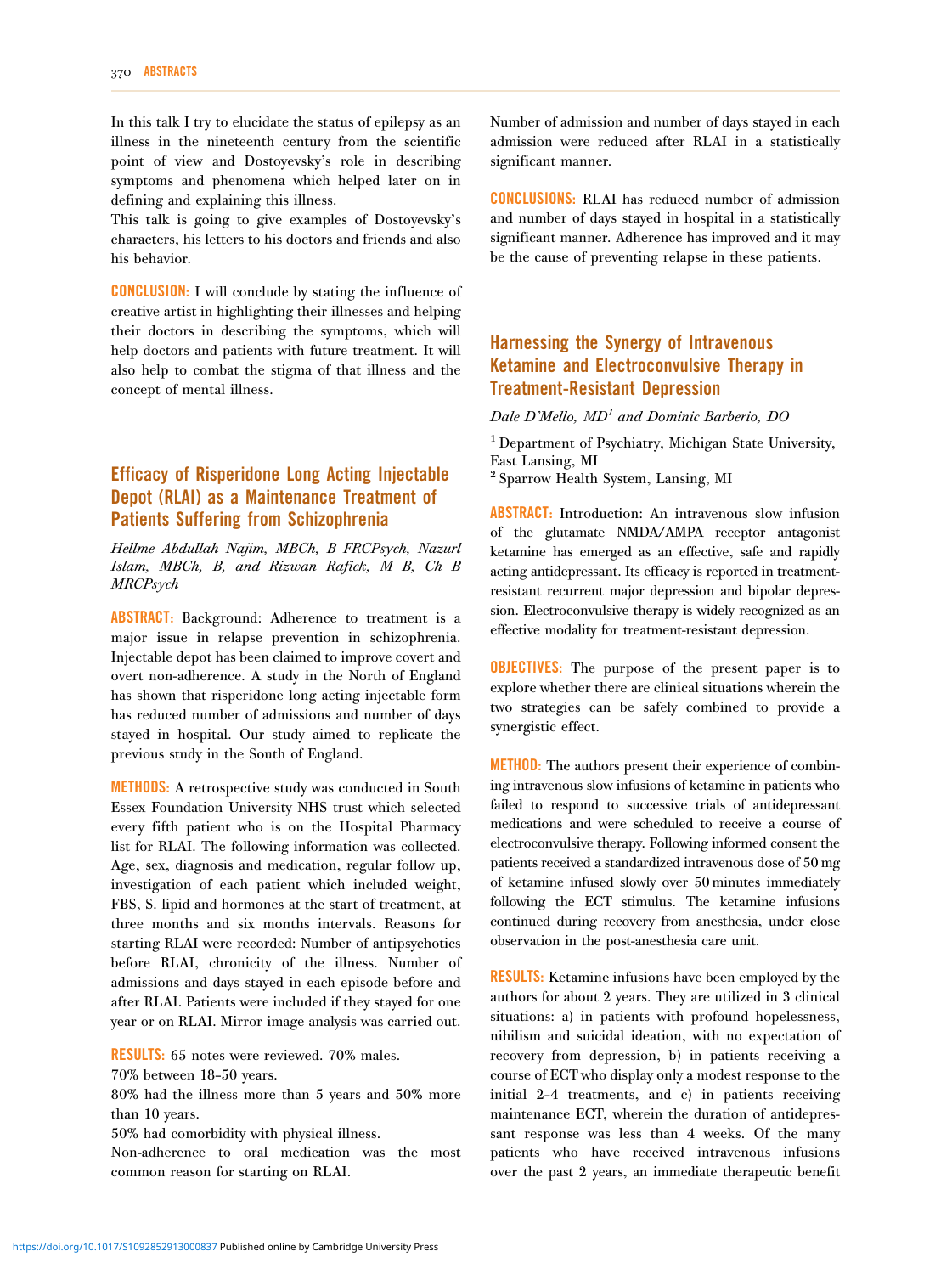has been observed in half of the cases. One patient complained of transient perceptual changes. Another patient experienced brief hypomanic symptoms. Two patients experienced transient anxiety. Several patients have received repeated infusions, without adverse effects.

CONCLUSIONS: An intravenous slow infusion of ketamine is a safe and effective adjunct to electroconvulsive therapy. It may serve to reduce the number of ECT treatments required and diminish memory loss. Conversely, the simultaneous use of two effective interventions may obscure the measure of therapeutic benefits derived from either one. This is particularly relevant considering the short-lived benefits reported with IV ketamine. Abbreviating a course of ECT with adjunctive ketamine may produce a more robust but less enduring therapeutic benefit.

### Measuring the Effectiveness of Multiple Dose Progesterone on Sleep Quality: A Case Study

Kelly L. Olson, PhD<sup>1</sup>, Kristen Hitner<sup>1</sup> and David Baker, BSc<sup>1</sup>

1 SleepImage

**ABSTRACT:** : Difficulty sleeping and lack of restorative sleep are common complaints which can be troublesome and disabling to many. This is particularly challenging in women of peri- and menopausal age when hormone imbalances can contribute to impaired sleep quality. Both estrogen and progesterone play key roles in promoting healthy sleep and an imbalance in either significantly contributes to poor sleep quality and sleep-specific disorders (i.e. sleep disordered breathing and Restless Legs Syndrome). Progesterone administration has been associated with a decrease in sleep disturbances and an improvement in sleep quality.

**STUDY OBJECTIVE:** This case study aimed to measure sleep quality and determine appropriate dose of progesterone at night, in a menopausal woman.

**METHODS:** A busy executive, 50 year old female with sleep and anxiety issues was examined. Patient was taking growth hormone (0.2 mg), Lexapro (5 mg in the a.m.), regular Ambien (5 mg), magnesium (1 g), melatonin SR (5 mg) and melatonin IR (15 mg). Patient also was taking progesterone (25 mg). During 3 day wash-out period patient continued to take all medications except for progesterone. A baseline sleep quality test was performed for one night. Four nights later, patient took 50 mg of progesterone and a sleep quality test was performed. Six nights later, patient took 100 mg of progesterone and a sleep quality test was performed.

RESULTS: Patient was not sleeping well previous to baseline. Attempted to manage stress with meditation at night, along with sleep aids. Baseline night (no progesterone) revealed a Sleep Quality Index (stable vs. unstable sleep) of 0.88 (poor). The second study (50 mg progesterone) reported a Sleep Quality Index of 1.45 (better, but room for improvement) and patient stated that her sleep was 'significantly improved'. On the third and final night (100 mg progesterone), the Sleep Quality Index dropped to 0.66 (poor), and the patient reported feeling 'more stressed'.

CONCLUSIONS: Based on results from three nights without and with two different doses of progesterone, it was determined that sleep quality improved significantly during the night when 50 mg of progesterone was taken vs. 100 mg or no progesterone. Therefore, in this case, the optimal dose for positive patient outcome was 50 mg, both for sleep promotion and overall well-being. Furthermore, these independent measures provide an unbiased report of patient physiology while monitoring clinical therapeutic success.

FUNDING: Sleep quality monitoring device was given in-kind by SleepImage for patient testing.

### Lisdexamfetamine Dimesylate (LD) in Adult Attention Deficit Hyperactivity Disorder (ADHD)

Faruk S. Abuzzahab, Sr, MD, PhD, Natasha M. Prange, BT, and Kathy B. Abuzzahab, RN

ABSTRACT: Objectives: LD is a unique prodrug stimulant. After oral administration, LD is rapidly absorbed from the gastrointestinal tract and converted by hydrolytic activity of red blood cells to dextroamphetamine, which is responsible for its activity. LD was approved initially for the treatment of ADHD in children under the age of 12 up to 70 mg/day. Later, LD was approved for adults with ADHD at the same dose as for children. Our center would like to report about adult patients with ADHD needing above the recommend dose approved by United States of America Food and Drug Administration (FDA).

DESIGN AND METHODS: 11 Adult out-patients ages 30 to 60; 7 women and 4 men, were diagnosed with ADHD using the ADHD- IV scale and were treated with LD at initial dose of 70 mg/ day. Due to the lack of response; this dose was increased up to 280 mg/ day which is above the recommended dosage. Patients were closely monitored during their monthly visit for weight, blood pressure and pulse.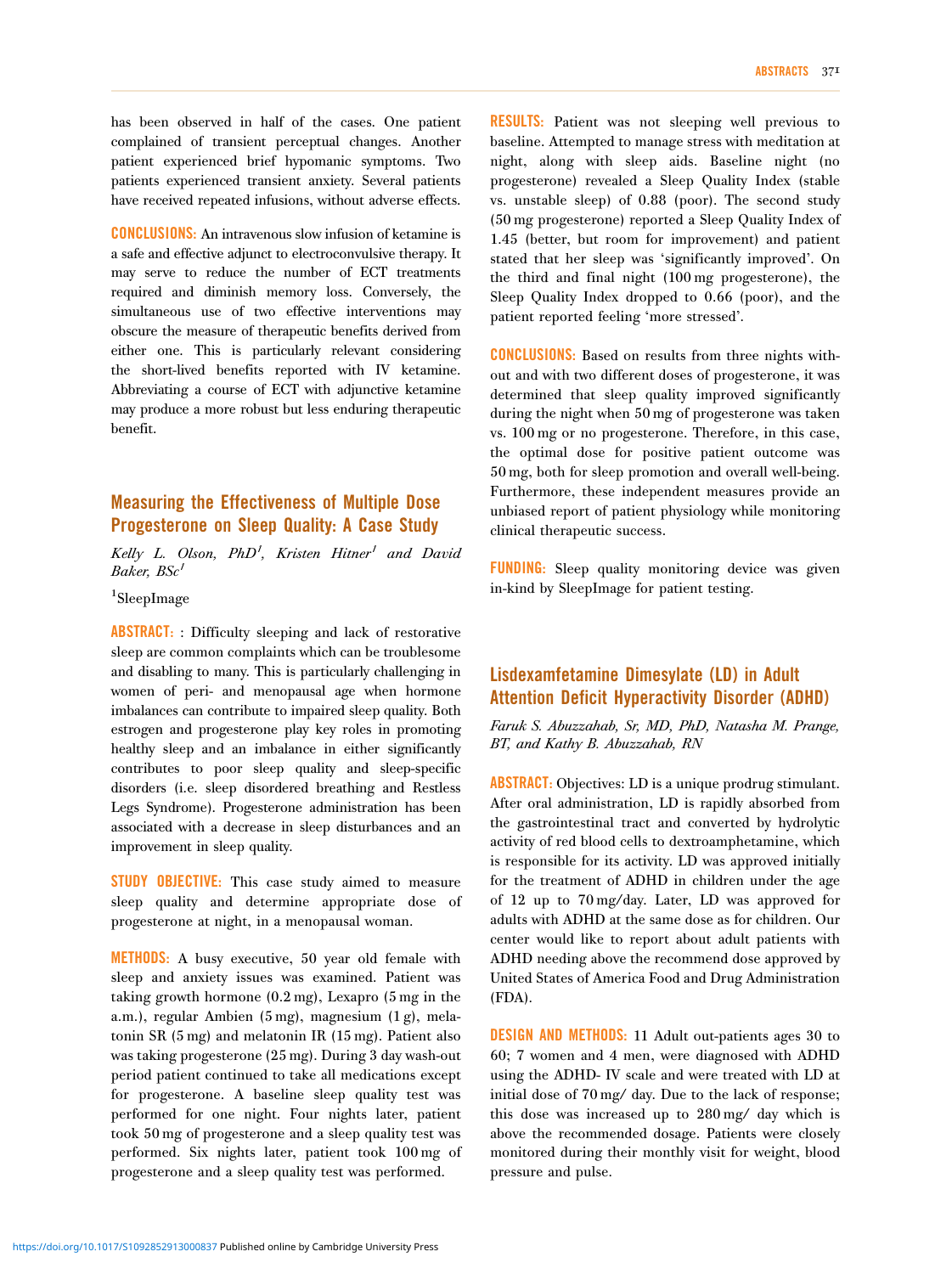**RESULTS:** There was a marked improvement in the core of symptoms of ADHD when pre-treatment ratings were compared to post-treatment. There were no changes in vital signs. Some patients did lose some weight initially.

CONCLUSION: LD in adults with ADHD was well tolerated above the recommended dose of 70 mg/day with positive improvement in ADHD.

The use of LD above 70 mg is not approved by USA-FDA. This study is supported in part by the Minnesota Medical Foundation and Clinical Psychopharmacology funds.

### Twelve Month Outcomes with Buprenorphine Implants for Opioid Dependence

#### Genie L. Bailey, MD

Diplomate, American Board of Addiction Medicine Clinical Associate Professor of Psychiatry and Human Behavior

Department of Psychiatry and Human Behavior The Warren Alpert Medical School of Brown University, Providence, RI

ABSTRACT: Background: An implantable formulation of buprenorphine (BPN) has been developed that delivers constant, low levels of BPN for up to six months and offers potential advantages over sublingual BPN by ensuring patient compliance and limiting diversion. Five studies have demonstrated that treatment with buprenorphine implants is well tolerated and effective. The main objective of the current study was to assess longer-term safety; secondary efficacy and treatment satisfaction evaluations were also conducted.

METHODS: 85 opioid-dependent subjects who had completed 6-months of double-blind treatment with either BI ( $n = 57$ ), placebo implants (PI) ( $n = 8$ ), or open-label sublingual BPN/naloxone (SL BPN)  $(n = 20)$  at 18 US sites were enrolled in a second 6-month phase in which all subjects received 4–5 buprenorphine implants (open-label).

**RESULTS:** No treatment-emergent adverse events led to discontinuation or were considered related to study drug. The most common adverse events reported were headache (12%), upper respiratory infection (8%), back pain (6%), and urinary tract infection (6%). Opioid withdrawal symptoms and craving were well-controlled, with 79% of subjects completing the second 6 months of treatment. Among subjects who completed the study, the majority agreed (somewhat or strongly) with positive statements and disagreed (somewhat or strongly) with negative statements about their treatment experience over 12 months. Patients treated with placebo or SL

BPN during the initial 6-month phase decreased their self-reported drug use by 25% and 20%, respectively, during the 6-month open-label phase when switched to buprenorphine implants.

CONCLUSION: Buprenorphine implants were well tolerated and effective for up to 12 months, with high rates of treatment satisfaction reported by subjects who completed the study.

## The Use of a Novel Urine Drug Monitoring Test to Help Assess How Well Clinicians Predict Antipsychotic Medication Non-Adherence

Matthew M. Keats, MD, MMM<sup>1</sup>, Harry Leider, MD, MBA, Kathryn Bronstein, PhD,  $RN<sup>1</sup>$  and Mary Anne Lang, MS,  $RN$ - $BC<sup>1</sup>$ 

1 Ameritox, Ltd

ABSTRACT: Introduction: Prior research has established the critical role of maintenance antipsychotic pharmacotherapy in the management of schizophrenia, schizoaffective disorder, and bipolar disorder. Yet adherence to these drugs is a significant challenge for treating clinicians, and studies show that 50% of patients with these disorders do not take their antipsychotics consistently. Despite the key role of the prescribing psychiatrist in identifying and addressing non-adherence, relatively few studies have addressed how well psychiatrists and other prescribers are able to detect non-adherence. Furthermore, most of these studies relied on indirect measures such as pill counts, pharmacy refills and electronic monitoring.

**METHODS:** The current study utilizes a novel drug monitoring test to detect the presence of antipsychotic drugs and metabolites in urine and reports on the results of a pilot study comparing behavioral health clinicians' assessment of whether or not their patients were taking the antipsychotic(s) they prescribed as directed with the results of the urine monitoring test. Three psychiatrists and two psychiatric nurse practitioners working in a community mental health setting recorded their assessments for patients prescribed long-term antipsychotic medication. Subsequently, urine drug samples were obtained from these patients and analyzed for the presence of any of seven different antipsychotics using liquid chromatography/ tandem mass spectrometry. The urine test result was then compared to the prescriber's assessment for the presence or absence of prescribed antipsychotic(s).

RESULTS: Of the 47 patient samples, 37 were classified as coming from patients the clinicians predicted would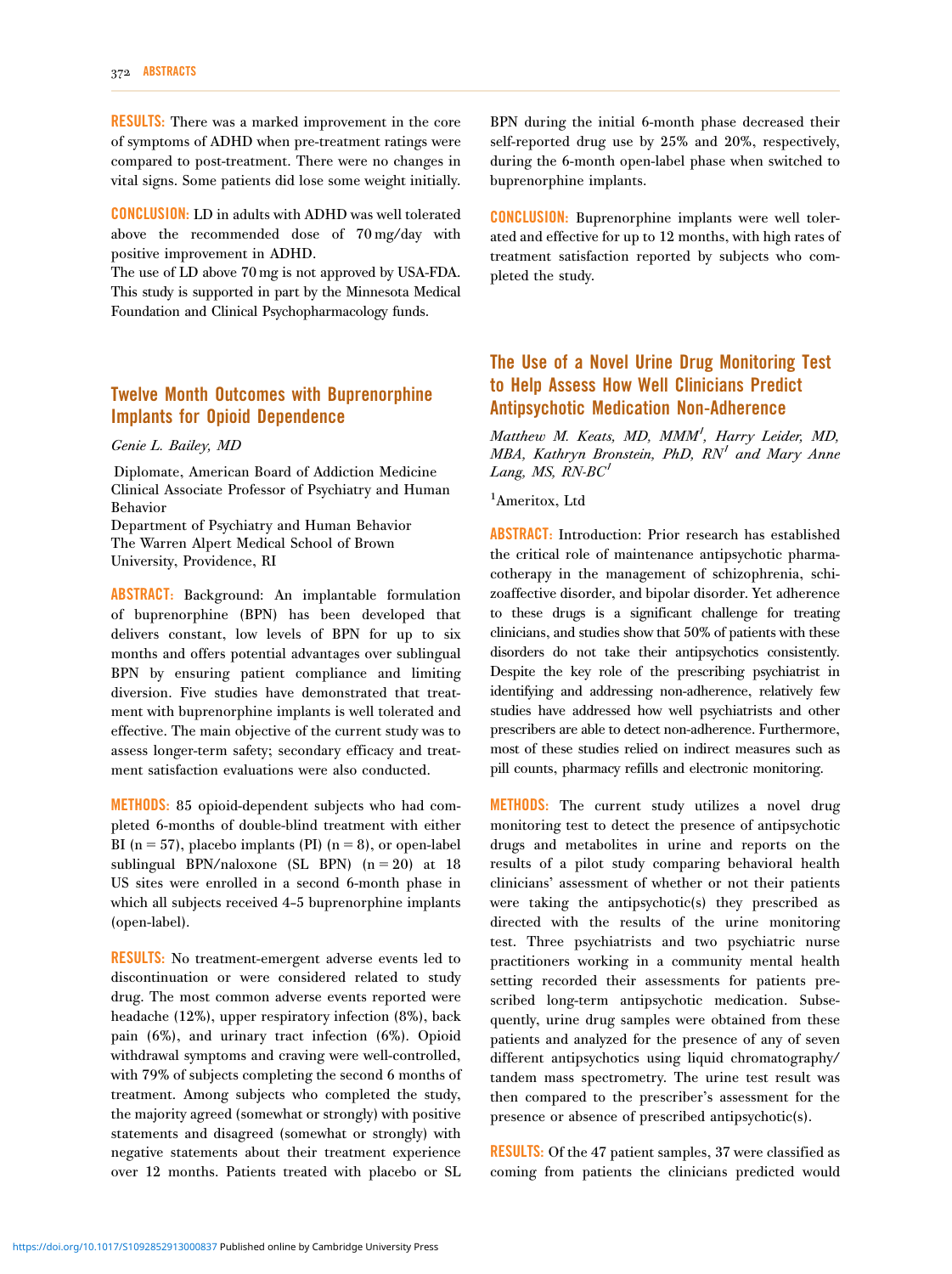have the antipsychotic medication present in their urine and 7 were classified as coming from patients where the clinician suspected non-adherence. Three samples had no clinician impression of status recorded. Of the 37 samples from patients believed to be taking their antipsychotic medication, drug was detected in only 28 samples. Thus, clinicians misclassified 9 out of 37 samples. Additionally, 15% (7/47) of samples also had a non-prescribed medication detected in the urine, while 17% (8/47) of the samples contained illicit drugs and/or alcohol. Overall, 43% of the samples evidenced some abnormality.

CONCLUSION: Utilizing a novel laboratory technology that directly detects the presence of antipsychotic in urine, this study produced findings consistent with existing literature regarding the relatively poor accuracy of clinical assessment of antipsychotic non-adherence. Given the serious consequences of antipsychotic nonadherence, the use of an easily administered, highly sensitive laboratory test may afford clinicians a new tool to more accurately identify antipsychotic non-adherence. Ameritox funded this research and will pay for the author's travel expenses and poster production.

## Cognitive Behavioural Therapy (CBT) Via Email in General Anxiety Disorder

Nazanin Alavi Tabari, MD

Department of Psychiatry, Queen's University, Kingston, ON, Canada

ABSTRACT: Introduction: Generalized anxiety disorder (GAD) is characterized by excessive worrying, uneasiness and fear. Patients experience severe difficulty in controlling their worries and this significantly affects their functioning. Cognitive Behavioural Therapy (CBT) has been shown to yield clinical improvements in GAD that are superior to no treatment and nonspecific control conditions. However there are some barriers in delivering CBT treatment. These barriers include immigration to and living in another country where CBT in the same language is not available and the patient and the therapist have different cultural back-grounds which effects the rapport necessary to start a therapeutic relationship. Long waiting lists, therapist shortage and lack of access to therapist in remote areas are another problems in receiving CBT. Therefore using alternative methods to overcome these barriers seems necessary. With internet use ever rising, we designed this research to investigate the efficacy of CBT through email in GAD.

**METHOD:** All people who volunteered to take part in the study were assessed by an online chat interview.

62 subjects met the DSM-IV criteria for GAD and were all asked to complete the Beck Anxiety Inventory (BAI). All the participants were Farsi-speaking and lived inside or outside Iran. 31 participants were randomly assigned to 12 email-based CBT sessions and rest of the participants were put in the control group. Participants had to leave the study in case they started receiving treatment through other resources. BAI scores were again measured after treatment and at a 6-month and 1 year follow-up.

RESULTS: ANOVA was used to analyze the data. The BAI scores among these two groups were not significantly different before the treatment but significantly reduced in the group who received CBT both following 10–12 weeks of treatment and at 6-month and 1 year followups. There was no significant changes in BAI score in the control group.

**CONCLUSION:** Our study showed that CBT by email is an alternative method of delivering CBT in anxiety disorders when in-person interaction is not possible due to barriers.

## Effect of Posttraumatic Stress Disorder on Sleep Architecture in Patients with Obstructive Sleep Apnea

Edwin K. Simon, MD, Pinal Modi, MD, Hasnaain Bawaadam, MD, Harpreet Sidhu, Amin Nadim, MD, Asma Asif, MD, Irfan Waheed, MD, Adnan Khan, MD, and Rahid Nadeem, MD

ABSTRACT: Objective: Both Obstructive sleep apnea (OSA) and Posttraumatic stress disorder (PTSD) are conditions individually associated with sleep disruption and sleep architectural abnormalities. Comorbid PTSD in OSA patients adversely affects treatment of OSA as reported by Hurwitz T et al. Recent studies have established the association between PTSD and OSA in terms of higher co-prevalence. However, the effects of PTSD on sleep architecture and sleep characteristics in OSA patients need to be further evaluated. Therefore we conducted a case control study.

METHODS: A retrospective chart review of all veterans diagnosed with OSA in past 3 years by polysomnography (PSG) studies was conducted. Individuals with OSA and PTSD were assigned to cases (OSA with PTSD,  $n = 63$ ) and similar number of consecutive charts selected as controls (OSA without PTSD,  $n = 63$ ). The demographic variables (age, gender), data from PSG studies; total sleep time (TST), sleep efficiency, Apnea-Hypopnea index (AHI), REM.AHI, sleep architecture (Percent of time spent in Stage I, Stage II, Stage III, Stage IV and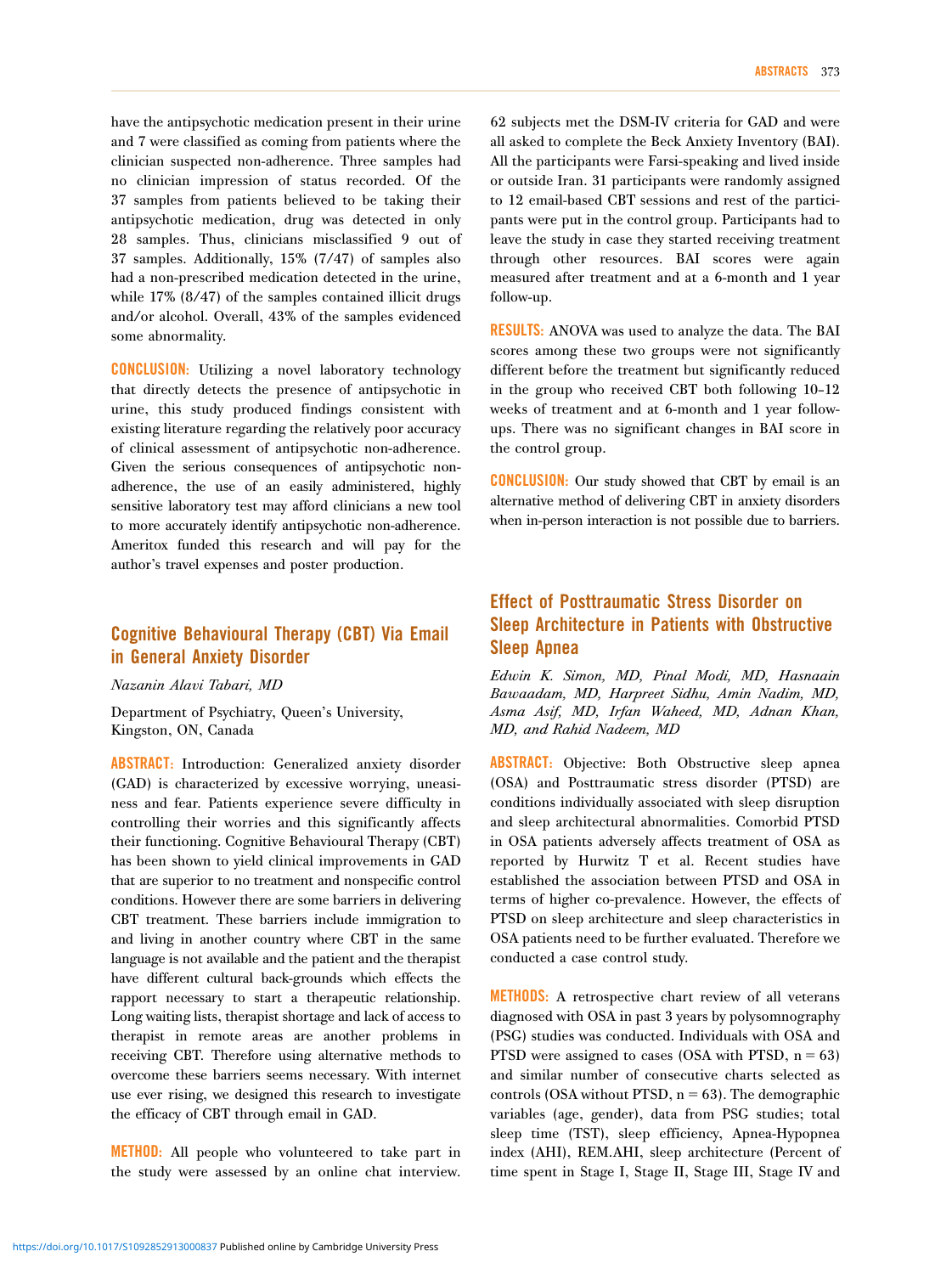REM sleep), Arousal Index, sleep and REM Onset, Periodic Limb Movement (PLM) Index (PLMI) and Arousal Index (PLMAI) were registered. Documented medical diagnosis affecting sleep; gastro-esophageal reflux (GERD), benign prostatic hypertrophy (BPH), asthma and medications affecting random eye movement (REM) sleep were extracted from medical records. Linear regression analysis was performed to determine if there was a significant difference between the OSA with PTSD and OSA without PTSD groups for each of the sleep characteristics.

RESULTS: There were no statistically significant differences between the two groups (OSA with PTSD and OSA without PTSD) for total sleep time  $(288.6 \pm 63.03)$ vs.  $300 \pm 50.61$ , minutes  $p = 0.26$ ), sleep efficiency  $(77.53 \pm 26.31 \text{ vs. } 78.36 \pm 12.26, \% \text{ p} = 0.74)$ , and OSA severity, as measured by AHI  $(28.63 \pm 15.79 \text{ vs.}$  $25.94 \pm 19.73$  p = 0.40). Also no difference was noted for sleep architecture (% of time spent in stage I, stage II, or stage III/IV sleep), the arousal index  $(18.1 \pm 14.2)$ vs.  $16.9 \pm 13.6$ , per hour  $p = 0.62$ ) and sleep onset, REM, PLMD and PLMAI ( $p > 0.05$ ). But the OSA with PTSD group had less REM sleep as a percentage of TST  $(11.49 \pm 7.83 \text{ vs. } 15.03 \pm 7.52, \% \text{ p} = 0.01).$ 

CONCLUSION: Based on polysomnographic data no significant difference was observed in the sleep characteristics, OSA severity, arousal index and sleep architecture between the groups studied(OSA with and without PTSD) except that in OSA with PTSD group, less REM sleep was noted as a percentage of TST.

FUNDING: No funding.

## Initial 2-Week Outcomes Following 2 Methods of Switching to Iloperidone from Olanzapine in Patients with Schizophrenia

Gus Alva, MD<sup>1</sup>, Leslie Citrome, MD, MPH<sup>2</sup>, Peter J. Weiden, MD<sup>3</sup>, Ira D. Glick, MD<sup>4</sup>, Adam Winseck, PhD<sup>5</sup>, Farid Kianifard, PhD<sup>5</sup> and Xiangyi Meng,  $PhD<sup>5</sup>$ 

<sup>2</sup> New York Medical College, Valhalla, NY

<sup>3</sup> University of Illinois Medical Center (UIC),

Chicago, IL

<sup>4</sup> University School of Medicine Stanford, CA USA

<sup>5</sup> Novartis Pharmaceuticals Corporation

ABSTRACT: Objective: Changing (switching) antipsychotics is a common therapeutic strategy when a patient's current antipsychotic has limited efficacy/tolerability. We report results observed within the first 2 weeks following a switch to iloperidone (ILO) from olanzapine (OLA).

METHODS: This analysis used data from a 12-week multicenter, open-label, outpatient trial evaluating 2 approaches (gradual vs immediate) to switching to ILO in adults with schizophrenia exhibiting efficacy and/or tolerability problems with risperidone (RIS), OLA, or aripiprazole (ARI). 500 Patients (aged 18–64y) diagnosed with schizophrenia and experiencing inadequate efficacy and/or poor tolerability were switched from 1 of 3 preswitch agents: RIS ( $n = 175$ ), OLA ( $n = 155$ ), or ARI ( $n = 170$ ). Patients were randomized 1:1 to either a gradual-switch (ie, dose reductions over the first 2 weeks [to 50% on Day 1, 25% at Week 1, 0% at Week 2];  $n = 240$ ) or an immediate-switch group (ie, immediate discontinuation of current treatment at baseline;  $n = 260$ ) to open-label ILO (all patients started on Day 1). ILO was titrated over 4 days to 6 mg BID, followed by increases  $(\leq 4 \text{ mg/d})$  up to  $12 \text{ mg BID}$ , if needed. The primary variable was the Integrated Clinical Global Impression of Change (I-CGI-C), rated from 1 (improvement) to 7 (worsening). The primary analysis timepoint was at Week 12.

RESULTS: For patients who switched from OLA, over the first 2 weeks of ILO treatment, discontinuations for any reason occurred in 7.6% of patients in the gradualswitch group and 11.8% in the immediate-witch group. Discontinuations due to treatment-emergent adverse events (TEAEs) were higher in Week 1 vs Week 2 in both the gradual-switch (5.1% to 2.6%) and immediateswitch (6.6% to 1.4%) groups. The incidence of spontaneously reported TEAEs was higher during Week 1 compared with Week 2 for both groups (gradual switch, 41.8% to 39.0%; immediate switch, 63.2% to 20.5%). Analysis of ILO's most common TEAE associated with OLA-to-ILO switch (dizziness) revealed lower rates in patients switched from OLA gradually (10.1%) vs immediately (14.5%) during Week 1. At Week 2, both switch groups demonstrated a decline from Week 1 rates (2.6%, gradual; 2.7%, immediate). In addition, I-CGI-C scores improved for both the gradualand immediate-switch groups over the first 2 weeks: percentage of patients with a rating of much or very much improved on the I-CGI-C (ie, responders) was 1.3% (Week 1) and 16.5% (Week 2) for gradual-switch group and 6.6% (Week 1) and 18.4% (Week 2) for immediate-switch group.

CONCLUSION: Switching from OLA to ILO either gradually or immediately demonstrated subtle clinical differences regarding clinical response within the first 2 weeks of therapy. Whereas the gradual-switch method (ie, cross-titration) revealed lower initial rates of dizziness,

<sup>&</sup>lt;sup>1</sup> ATP Clinical Research, Costa Mesa, CA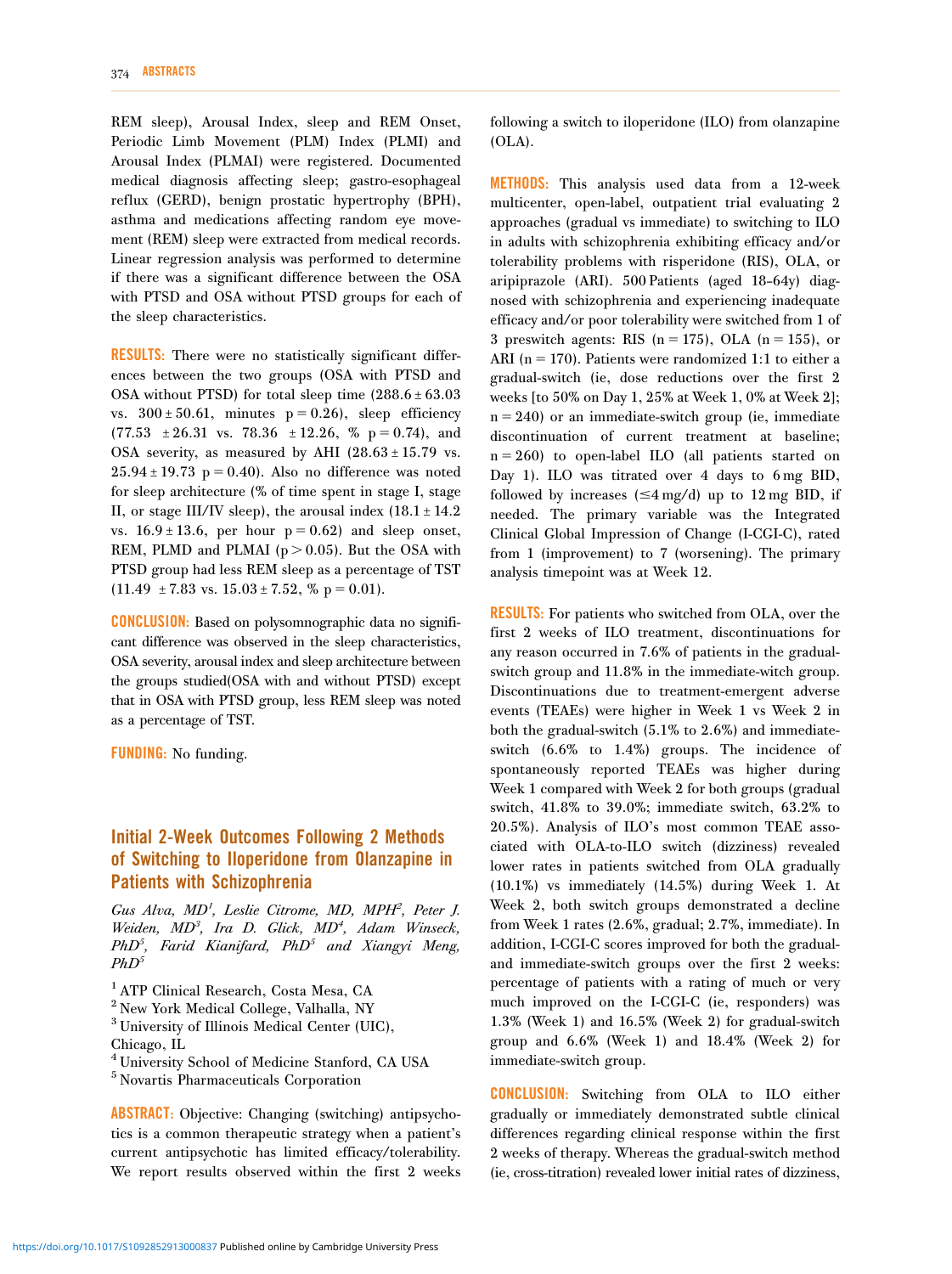both switch methods yielded a similar percentage of responders after the first 2 weeks.

## Cannabis: Neurobiological Model of Transition to Psychosis

Amresh Shrivastava, MD, DMP<sup>1</sup> , Megan Johnston, PhD<sup>2</sup>, Kristen Terpstra, PhD<sup>1</sup> and Yves Bureau, PhD<sup>1</sup>

<sup>1</sup> The Western University, London, ON, Canada <sup>2</sup> Department of Psychology, University of Toronto, ON, Canada

**ABSTRACT:** Cannabis is risk factor for the development of schizophrenia, although the exact biological mechanisms remain unclear. Purpose of this presentation is to explore trajectory for psychosis due to cannabis based upon a neurobiological model. A selective Pubmed search was carried out to construct a neurobiological model of pathway based upon our hypothesis. The hypothesis for this conceptual paradigm is that neurobiological changes exist and cannabis metabolites modulate these changes in a sequential manner from genetic expression, environmental and biological interaction and neurochemical dysfunctions leading to cognitive dysmatria. Dopamine remains a final common pathway which leads to core symptom manifestation of affective dysphonia. This symptomatic state unfolds into a psychotic state of affective symptoms due to acute consumption of cannabis in adolescence and post adolescence period. We conclude that a model of pathways based upon neurobiological changes can be conceptualized to explain complex process of cannabis leading to psychotic state. Construction of biological model for psychosis in relation to cannabis.

## Factors Associated with Outcomes in Severely Emotionally Disturbed Children who Received Intensive Community Based in Home Mental Health Service

Ulrick Vieux, DO MS

St. Luke's and Roosevelt Hospital Center, Manhattan, NY

ABSTRACT: Vieux U, Passman C, Morrissey J, Teploukhava O, Gomez S, Medeiros D, Ahmad, N.

**OBJECTIVE:** The purpose of this study was to explore demographic, clinical, and service utilization factors associated with treatment outcome among children with severely emotionally disturbed (SED) diagnosis

who enrolled in a community- based in-home mental health service.

BACKGROUND: The Home and Community Based Services - Waiver program (HSBC-W) was initiated in New York State in 1996 as a means of increasing access to intensive mental health services to youth who were at risk for being placed in residential treatment or institutionalized. The general Medicaid waiver provides medical assistance to children and adolescents who meet the eligibility criteria for Serious Emotional Disturbance and also reimburses several community-based services not previously in Medicaid reimbursement.

METHODS: Conducted within the St. Luke's-Roosevelt Hospitals Child and Family Institute, Children's Community Mental Health Services, (HCBS-W) collected de-identified information from 250 medical records of children and adolescents (aged 5–18 years) enrolled between 2004–2008. Clinical and service utilization factors included age, race/ethnicity, use of medication, and length of time in HCBS-W. Descriptive analyses were used to characterize the sample. Bivariate analysis (chi-square and t-tests) and a multinomial logistic regression model were used to examine associations between independent factors and program outcome (defined as success, failure, or neutral). Significant bivariate associations  $(p < 15)$  were included in the multinomial logistic regression model.

**RESULTS:** Ages ranged from 5-18 years old  $(M = 12.3$ ,  $SD = 3.24$ ; 62.8% of the participants were male  $(n = 157)$ . The ages were divided into three age groups  $(5-8, n = 19, 9-12, n = 47, 13-18, n = 70)$ . Race/ethnicity was distributed as follows: 48.4% Latino/Hispanic, 35.2% African American, 7.2% Euro-American, 8.4% Multiracial, and .4% Asian/Pacific Islander. There were two significant bivariate associations with treatment outcome: length of stay  $(X2 = 17.6, p = .007)$  and receiving medication at enrollment  $(X2 = 10.3, p = .006)$ . Length of stay, medication, and age  $(X2 = 6.6, p = .159)$  were included in the regression model. Age and medication were significant predictors of treatment outcome in the logistic regression. Compared to successes, neutrals were on average younger  $(X2 = 6.4, p = .01)$  and less likely to be on medication  $(X2 = 4.2, p = .04)$ . Length of stay was no longer a significant predictor of outcome.

CONCLUSION: Length of stay in the HCBS-W was associated with better outcomes; however this finding was not significant in the regression model. Being older and prescribed medication was associated with better outcome (but only comparing neutral to successful outcomes). Findings highlight potential treatment target areas, but additional research with more rigorous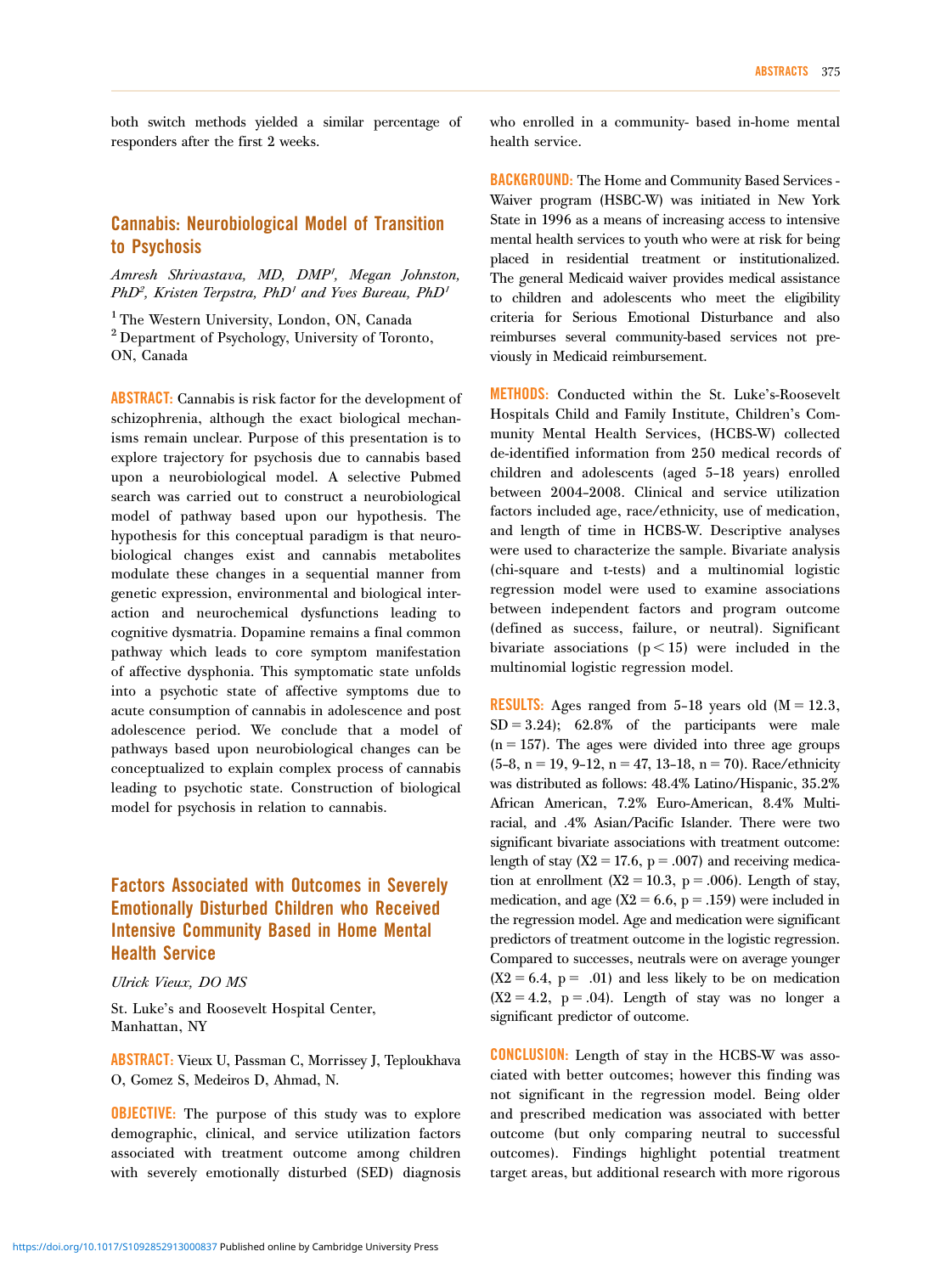measurement is needed to better characterize this population of children.

### Aripiprazole Once-Monthly for the Treatment of Schizophrenia: A Double-Blind, Randomized, Noninferiority Study Versus Oral Aripiprazole

W. Wolfgang Fleischhacker, MD<sup>1</sup>, Raymond Sanchez, MD, Pamela P. Perry, MS $^3$ , Na Jin, MS $^3$ , Timothy Peters-Strickland, MD, Brian R. Johnson, MS, Ross A. Baker, PhD, MBA, Robert D. McQuade, PhD, William H. Carson, MD, and John M. Kane, MD

Otsuka Pharmaceutical Development & Commercialization, Inc. (OPDC)

**ABSTRACT:** Study Objective: To evaluate the efficacy and safety of aripiprazole once-monthly (AOM)-an extendedrelease injectable suspension vs oral aripiprazole (ARI) for the treatment of schizophrenia in a double-blind, randomized, noninferiority study.

METHOD: Eligible patients required chronic antipsychotic treatment. Patients not receiving ARI were cross-titrated to ARI over 4–6 weeks (Phase 1). Patients then entered an 8-28-week stabilization phase (Phase 2) with ARI 10–30 mg/d. Patients already receiving ARI entered at Phase 2. Patients meeting stability criteria (8 consecutive weeks) were randomized (2:2:1) to 38 weeks of double-blind treatment (Phase 3) with AOM 400 mg (AOM-400), ARI 10-30 mg/d, or AOM 50 mg (AOM-50; for assay sensitivity).

PRIMARY ENDPOINT: Proportion of patients meeting criteria for estimated relapse by Week 26 (noninferiority of AOM-400 vs ARI).

**RESULTS:** Week 26 estimated relapse rates  $(N = 662$ randomized in Phase 3) were 7.1% for AOM-400, 21.8% for AOM-50, and 7.8% for ARI; the difference between AOM-400 and ARI  $(-0.6\%; 95\%$  confidence interval:  $-5.3$ ,  $4.0$ ) excluded the predefined noninferiority margin of 11.5%. AOM-400 and ARI were superior to AOM-50 ( $P \le 0.001$ ). All-cause discontinuation with AOM-400 was superior to both ARI and AOM-50. There was a statistically significant difference between treatment groups in Kaplan-Meier time to discontinuation favoring AOM-400 vs ARI ( $P < 0.05$ ) and vs AOM-50  $(P < 0.0001)$ . Insomnia, akathisia, headache, weight decrease, or weight increase were reported by 9–12% of patients who received AOM-400. Mean changes in weight were similar between groups (range,  $-1.1$  to 0.7 kg). No relevant changes in metabolic parameters or extrapyramidal symptoms occurred.

CONCLUSIONS: AOM-400 was noninferior to ARI in estimated relapse rate, and superior to both ARI and AOM-50 in reducing all-cause discontinuations.

FUNDING: Supported by Otsuka Pharmaceutical Development & Commercialization, Inc., and H. Lundbeck A/S

## Effects of Aripiprazole Once-Monthly vs. Placebo on Domains of Personal and Social Performance in Younger and Older Patients with Schizophrenia

Ross A. Baker, PhD, MBA, William H. Carson, MD, Pamela P. Perry, MS, Raymond Sanchez, MD, Joan Zhao, PhD, Robert D. McQuade, PhD, John M. Kane, MD, and W. Wolfgang Fleischhacker, MD

ABSTRACT: Study Objective: To evaluate if younger patients  $(\leq 35$  years) showed a different pattern of changes on personal and social performance (PSP) scale line items than older patients  $(>\,35$  years) receiving aripiprazole once-monthly (ARI-OM) vs. placebo in the treatment of schizophrenia.

METHOD: This was a 52-week, double-blind, placebocontrolled study assessing the efficacy and safety of ARI-OM vs. placebo. The study had 4 phases: Phase 1: oral conversion, patients were cross-titrated from other antipsychotic(s) to oral aripiprazole; Phase 2: oral stabilization with aripiprazole; Phase 3: ARI-OM stabilization, with coadministration of oral aripiprazole in the first 2 weeks; and Phase 4: randomized, double-blind, placebo-controlled maintenance phase. The PSP scale score is based on each of 4 domain scores in a 6-point scale  $(0-5)$ ; absent to very severe). Severity scores in the 4 domains and clinical judgment determine the total PSP score (10-point intervals;  $0-100$  scale). Exploratory post-hoc analyses were performed in subpopulations of younger patients  $(\leq 35)$ years) and older patients  $(>\,35$  years) at endpoint  $(52)$ weeks) comparing treatment differences between ARI-OM and placebo in mean change from baseline on PSP Total, and the 4 domain scores within each subpopulation using last observation carried forward (LOCF) and ANCOVA.

RESULTS: 403 subjects entered Phase 4 of which 394 had baseline PSP evaluations (younger patients: ARIOM  $n = 93$ , placebo  $n = 47$ ; older patients: ARI-OM  $n = 171$ , placebo  $n = 83$ ). The treatment differences (mean change from baseline at Week 52 [LOCF] for ARI-OM-placebo) showed that younger  $(5.62; p = 0.01)$ and older  $(3.54; p = 0.01)$  patients receiving ARI-OM demonstrated statistically significant differences in favor of ARI-OM versus placebo in PSP Total scores, with a greater treatment difference in younger patients. The